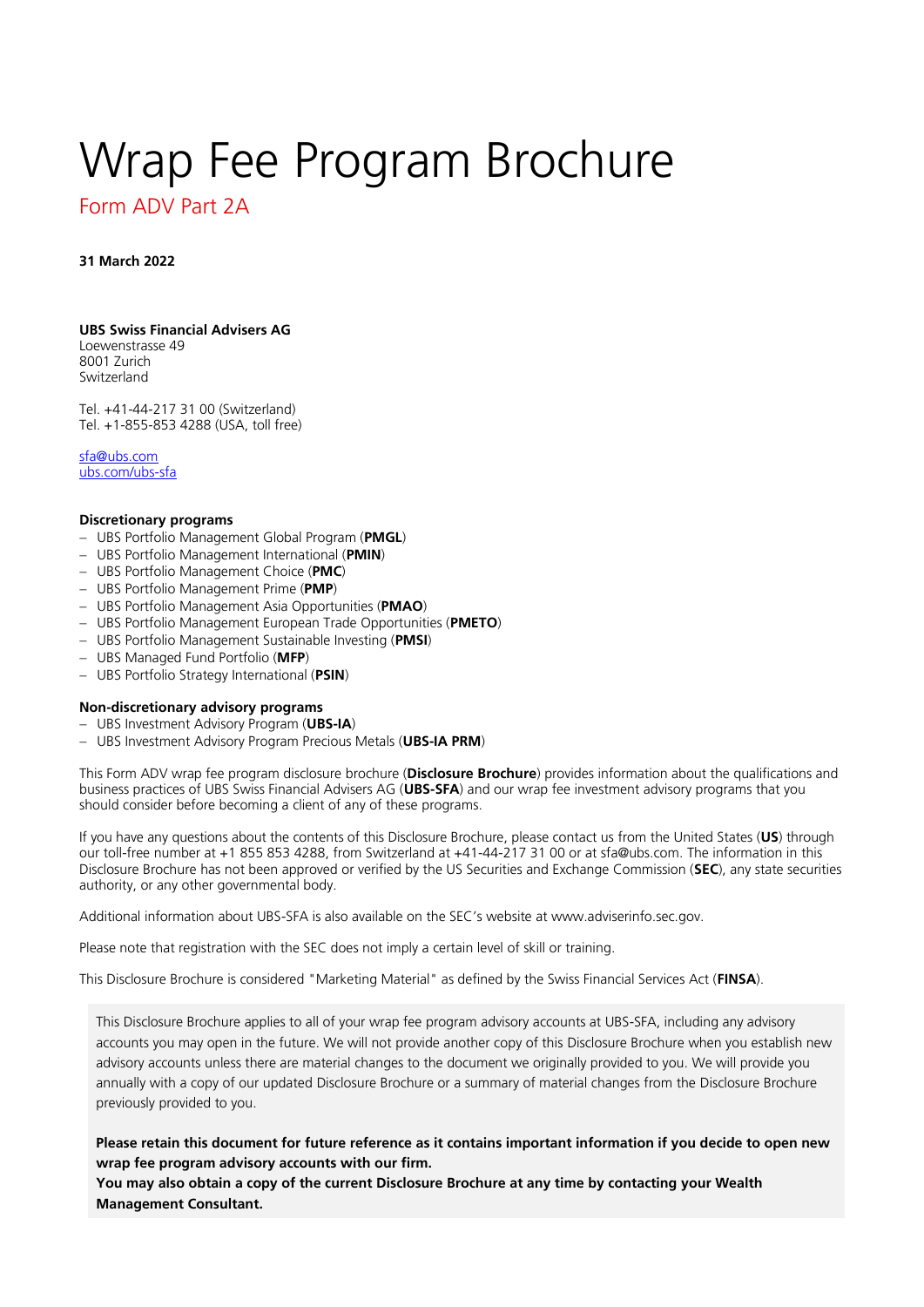# <span id="page-1-0"></span>1. Material changes

We routinely make changes throughout our Disclosure Brochure to improve and clarify the descriptions of our and our affiliates' business practices and compliance policies and procedures or in response to evolving industry and firm practices. We do not believe that these changes are material and are, therefore, not disclosed in this section of the Form ADV.

Set out below are the material changes to our Disclosure Brochure since amended on March 29, 2021.

**On December 16, 2021, Vontobel Holding AG (Vontobel), a global investment firm, agreed to purchase UBS-SFA.** This acquisition is expected to be completed in the third quarter of 2022. When ownership of UBS-SFA is transferred on the closing date, your account(s) will then be serviced by SFA as an affiliated entity of Vontobel. Existing UBS-SFA clients were notified of the acquisition in the first quarter of 2022 and have been deemed to have consented to the change in control unless they have opted-out of the change or have precious metal positions invested in the UBS Investment Advisory Program (UBS-IA) or UBS Investment Advisory Program Precious Metals (UBS-IA PRM). Clients with precious metal positions invested in the UBS-IA program or UBS-IA PRM program will receive a separate notification and certain clients will need to take action prior to the closing of the acquisition in the third quarter of 2022. Vontobel will combine SFA and its wholly owned subsidiary, Vontobel Swiss Wealth Advisors AG (VSWA), its existing business serving North American Wealth Management clients. Preparations for this will start after the closing of the transaction. Until the closing of the acquisition, there is no change to SFA and your SFA relationship comprising your account(s), agreements, products and services remains in effect.

# **Section 3.11.1 (Information for clients using banking services such as mortgages, securities-based loans and/or other products with other UBS entities):** As part

of your relationship with UBS-SFA, you may have certain products, such as credit cards, mortgages or securities-based loans (also known as Lombard loans), that have been provided by other UBS entities, primarily UBS Switzerland AG. With limited exceptions, mortgages and securities-based loans will pass over to Bank Vontobel AG upon closing of the transaction. The transfer of these products may require certain actions on your part, and we will contact you in due course if further steps are required. Other banking services such as accounts, credit cards or safe custody boxes will continue to be provided by UBS Switzerland AG, which will reach out to you in due course with contact details in the event you have questions related to these services.

**Section 3.4.1 was supplemented with further information regarding the UBS Portfolio Management Sustainable Investment (PMSI) program.** PMSI is an

investment advisory program that provides access to sustainable investments and sustainable investing strategies through affiliated and/or third-party mutual funds, ETFs, and other instruments. Flexibility and adherence to the principles of environmental, social and governance (**ESG**) investing are fundamental. The offering leverages content of an existing UBS Group offering, but can deviate in terms of content, performance, and/or fees and expenses. The manager selection process for PMSI is designed to assess the extent to which managers have integrated ESG factors into their decision-making process in a way that is relevant to their strategy. There is no guarantee that an investing strategy will result in a portfolio of investments that meet any specific ESG ratings or standards establish by UBS or third parties. Information regarding how a fund incorporates ESG factors into their investment and portfolio construction process is available in the respective fund prospectus.

**Section 6.3.3 (Information and Risks Associated with Suitable Investing Strategies) was added.** Sustainable investing strategies aim to consider and incorporate ESG factors into the investment and portfolio construction process. Strategies across geographies and styles approach ESG analysis and incorporate the findings in a variety of ways. Incorporating ESG factors or sustainable investing considerations may inhibit the portfolio manager's ability to participate in certain investment opportunities that otherwise would be consistent with its investment objective and other principal investment strategies. The returns on a portfolio consisting primarily of sustainable investments may be lower or higher than portfolios where ESG factors, exclusions, or other sustainability issues are not considered by the portfolio manager, and the investment opportunities available to such portfolios may also differ. Companies may not necessarily meet high performance standards on all aspects of ESG or sustainable investing issues; there is also no guarantee that any company will meet expectations in connection with corporate responsibility, sustainability, and/or impact performance. There are risks that companies intentionally or unintentionally fail to implement or achieve their stated ESG goals or fail to meet expectations in every aspect of corporate responsibility, sustainability, and/or impact performance.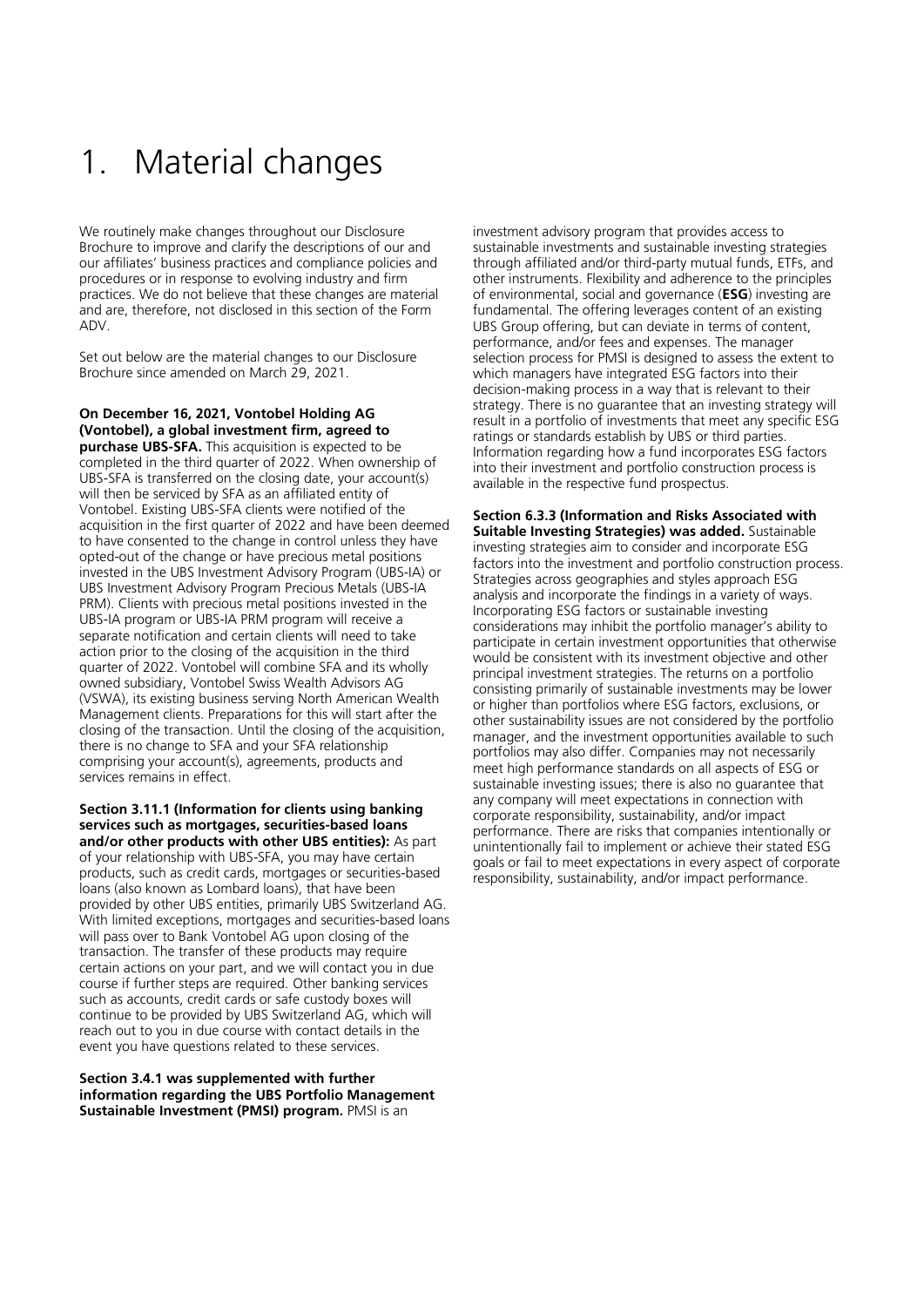# <span id="page-2-0"></span>2. Table of contents

# **[Wrap Fee Program Brochure](#page-0-0) 1**

|      | <b>Form ADV Part 2A</b>                                                                | 1              |
|------|----------------------------------------------------------------------------------------|----------------|
| 1.   | Material changes                                                                       | $\overline{2}$ |
| 2.   | Table of contents                                                                      | $\mathsf 3$    |
| 3.   | Advisory services, fees, and compensation                                              | $\overline{4}$ |
| 3.1  | About UBS Swiss Financial Advisers AG (UBS-SFA)                                        | $\overline{4}$ |
| 3.2  | About our investment advisory programs                                                 | $\overline{4}$ |
| 3.3  | Programs and investment strategy recommendations                                       | 5              |
| 3.4  | Description of our discretionary Programs                                              | $\sqrt{6}$     |
| 3.5  | Description of our non-discretionary Programs: UBS-IA and UBS-IA PRM                   | 12             |
| 3.6  | Your Advisory Fee for all Programs                                                     | 14             |
| 3.7  | Fee schedule and minimums                                                              | 15             |
| 3.8  | Fees and other charges not covered by your Advisory Fees                               | 17             |
| 3.9  | Transaction-related taxes, stamp duties, and exchange fees                             | 20             |
| 3.10 | Fees and expenses with regard to funds                                                 | 20             |
| 3.11 | Revenue sharing arrangements with UBS Switzerland AG                                   | 21             |
| 3.12 | Compensation                                                                           | 22             |
| 4.   | Account requirements and types of clients                                              | 24             |
| 4.1  | Types of clients                                                                       | 24             |
| 4.2  | Account requirements                                                                   | 24             |
| 4.3  | Video Identification through UBS Welcome app                                           | 24             |
| 4.4  | Verbal instruction after execution of a Program agreement                              | 24             |
| 4.5  | Confirmation of your account record                                                    | 24             |
| 4.6  | Outsourcing of operations and services                                                 | 24             |
| 4.7  | Data protection and banking secrecy                                                    | 25             |
| 4.8  | Cross-border business                                                                  | 25             |
| 4.9  | Client reporting & performance reporting for your account                              | 25             |
| 4.10 | Valuation of account assets                                                            | 26             |
| 4.11 | Investing in precious metals                                                           | 26             |
| 4.12 | Fixed term and call fiduciaries                                                        | 26             |
| 4.13 | Changes in currency values; differences between "home" and "Program" currency          | 27             |
| 4.14 | Brokerage practices                                                                    | 27             |
| 4.15 | Custody                                                                                | 29             |
| 4.16 | Electronic delivery of documents                                                       | 29             |
| 4.17 | Complaints                                                                             | 29             |
| 4.18 | Conflict of laws disclosure                                                            | 29             |
| 5.   | Portfolio manager selection and evaluation of portfolio managers                       | 31             |
| 5.1  | Performance-based fees and side-by-side management                                     | 31             |
| 5.2  | Discretionary programs                                                                 | 31             |
| 5.3  | Rights arising from corporate actions                                                  | 31             |
| 5.4  | Voting client securities (proxy voting)                                                | 31             |
| б.   | Methods of analysis, investment strategies, and risk of loss                           | 33             |
| 6.1  | Methods of analysis and investment strategies                                          | 33             |
| 6.2  | <b>Risk of loss</b>                                                                    | 33             |
| 6.3  | Material, significant or unusual risks relating to investment strategies               | 33             |
| 6.4  | Event of bankruptcy of UBS-SFA                                                         | 40             |
| 7.   | Client information provided to managers                                                | 42             |
| 7.1  | Client contact with portfolio managers                                                 | 42             |
| 8.   | Additional information                                                                 | 43             |
| 8.1  | Disciplinary information                                                               | 43             |
| 8.2  | Other financial industry activities and affiliations                                   | 43             |
| 8.3  | Potential conflicts of interest and additional compensation                            | 43             |
| 8.4  | Code of ethics, participation or interest in client transactions, and personal trading | 44             |
| 8.5  | Review of client relationships (client accounts)                                       | 44             |
| 8.6  | Client referrals and other compensation arrangements with affiliates                   | 44             |
| 8.7  | Financial information                                                                  | 45             |
|      |                                                                                        |                |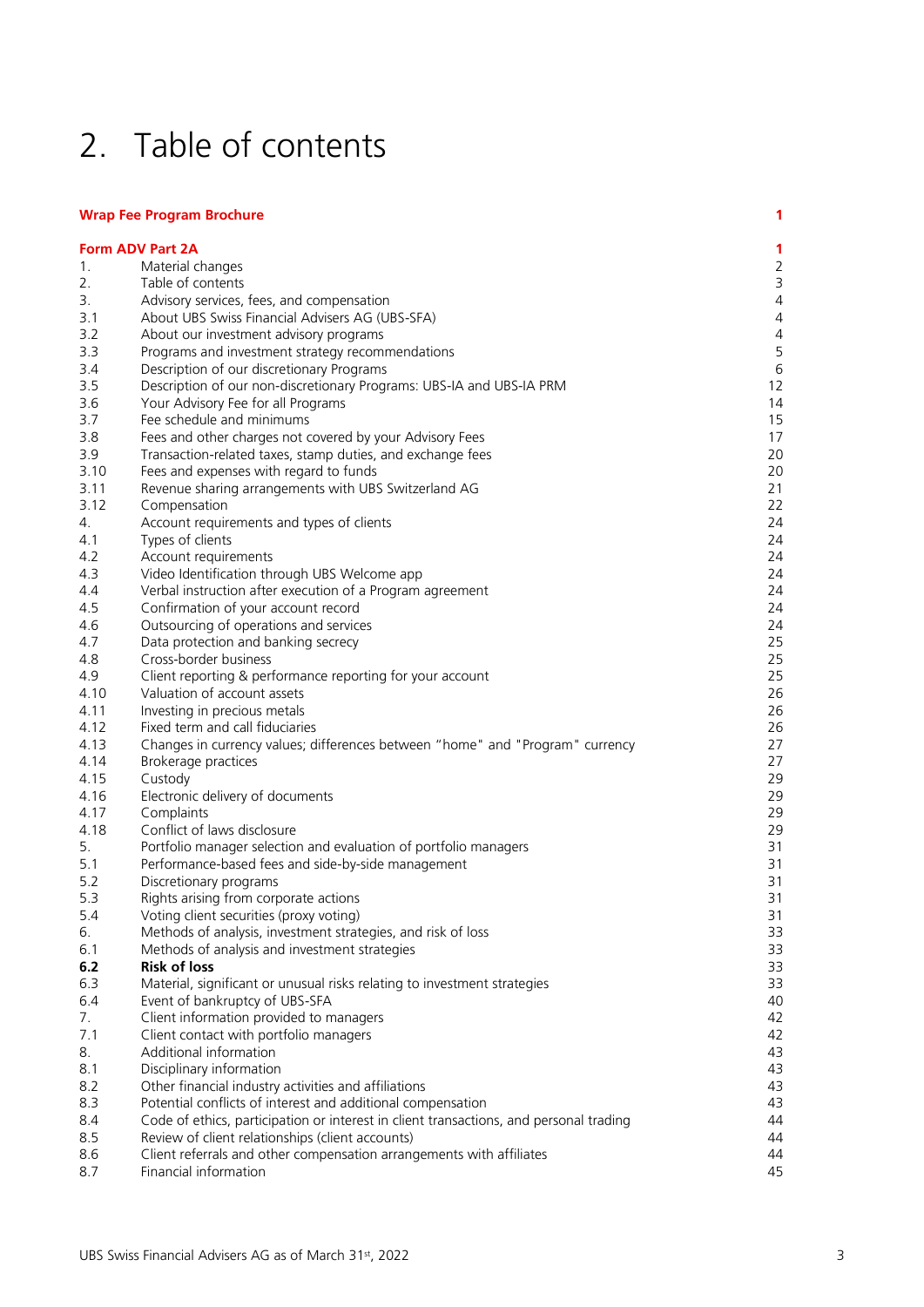# <span id="page-3-0"></span>3. Advisory services, fees, and compensation

# <span id="page-3-1"></span>**3.1 About UBS Swiss Financial Advisers AG (UBS-SFA)**

Since 2004, we have offered investment advisory services from our office in Zurich, Switzerland, employing approximately 60 staff. We are a registered investment adviser with the SEC (**RIA**) in the United States (**US**), and have a license in Switzerland from the Swiss Financial Market Supervisory Authority (**FINMA**) as a Wertpapierhaus (which roughly translates in English to "Securities Firm"). We are also a Qualified Intermediary under agreement (**QI Agreement**) with the US Internal Revenue Service (**IRS**). Our parent company is UBS AG.

On December 16, 2021, Vontobel Holding AG (**Vontobel**), a global investment firm, agreed to purchase UBS-SFA. This acquisition is expected to be completed in the third quarter of 2022. When ownership of UBS-SFA is transferred on the closing date, your account(s) will then be serviced by SFA as an affiliated entity of Vontobel. Existing UBS-SFA clients were notified of the acquisition in the first quarter of 2022 and have been deemed to have consented to the change in control unless they have opted-out of the change or have precious metal positions invested in the UBS Investment Advisory Program (UBS-IA) or UBS Investment Advisory Program Precious Metals (UBS-IA PRM). Clients with precious metal positions invested in the UBS-IA program or UBS-IA PRM program will receive a separate notification and certain clients will need to take action prior to the closing of the acquisition in the third quarter of 2022. Vontobel will combine SFA and its wholly owned subsidiary, Vontobel Swiss Wealth Advisors AG (VSWA), its existing business serving North American Wealth Management clients. Preparations for this will start after the closing of the transaction. Until the closing of the acquisition, there is no change to SFA and your SFA relationship comprising your account(s), agreements, products and services remains in effect

As an RIA, we complete Part 1 of Form ADV, which contains additional information about our business and our affiliates. This information is publicly available through our filings with the SEC a[t http://www.adviserinfo.sec.gov/.](http://www.adviserinfo.sec.gov/)

This information is current as of the date of this Disclosure Brochure and is subject to change at our discretion.

# **3.1.1. Our services as an investment adviser and relationship with you**

**We believe that professional investment advisory programs can help investors pursue their investment objectives. However, the fees and expenses associated with advisory services may exceed those that apply to brokerage services. Advisory products are not for everyone. Please speak with your Wealth Management Consultant for additional information.** 

In our capacity as an investment adviser, we offer a number of investment advisory programs, including discretionary investment management and non-discretionary investment advisory programs, and advice on the selection of mutual funds, exchange traded funds and other securities offered through our investment advisory programs.

The fees for these services and programs are calculated as a percentage of assets in the account and are charged on an ongoing basis.

When we act as your investment adviser, we will enter into a written agreement with you expressly acknowledging our investment advisory relationship with you and describing our specific obligations to you. At the beginning of our advisory relationship, we will give you our Disclosure Brochure which provides detailed information about, among other things: the program(s) you select; the advisory services we provide; our fees, personnel, other business activities and financial industry affiliations; and conflicts between our interests and your interests.

#### **3.1.2. Our responsibilities as an investment adviser**

When you participate in one of our investment advisory programs, we are considered to have a fiduciary relationship with you under the Investment Advisers Act of 1940. Our responsibilities include the obligation:

- − to disclose all material facts, including conflicts between our interests and your interests, to you;
- − to inform you if we or our affiliates receive additional compensation from you or a third-party as a result of our relationship with you;
- − to seek best execution of your securities transactions; to obtain your informed consent before engaging in transactions with you for our own account or that of an affiliate or another client when we act in an advisory capacity (principal trades);
- − to treat you and our other advisory clients fairly and equitably, without unfairly favoring one client to the disadvantage of another;
- − to act in what we reasonably believe to be your best interests and in the event of a conflict of interest, place your interests before our own;
- − to provide recommendations that we reasonably determine are suitable for you given your individual financial situation, investment objectives and goals (based on information you provide) and that are consistent with any restrictions you have placed on us.

#### <span id="page-3-2"></span>**3.2 About our investment advisory programs**

This Disclosure Brochure describes our wrap fee investment advisory programs (**Programs**). To address different investment needs, we offer both discretionary and nondiscretionary Programs generally available in three (3) Program currencies: US Dollar (**USD**), Swiss Francs (**CHF**), and Euro (**EUR**). Not all Programs are available in all program currencies. We do not hold ourselves out as specializing in a particular type of advisory service or strategy. Instead, our Programs offer a broad variety of strategies and asset allocations.

Although we are licensed to provide investment advisory services in the US as an RIA, we are not licensed to provide broker-dealer services, banking services or Commodity Futures Trading Commission (**CFTC**)-regulated derivatives services in the US.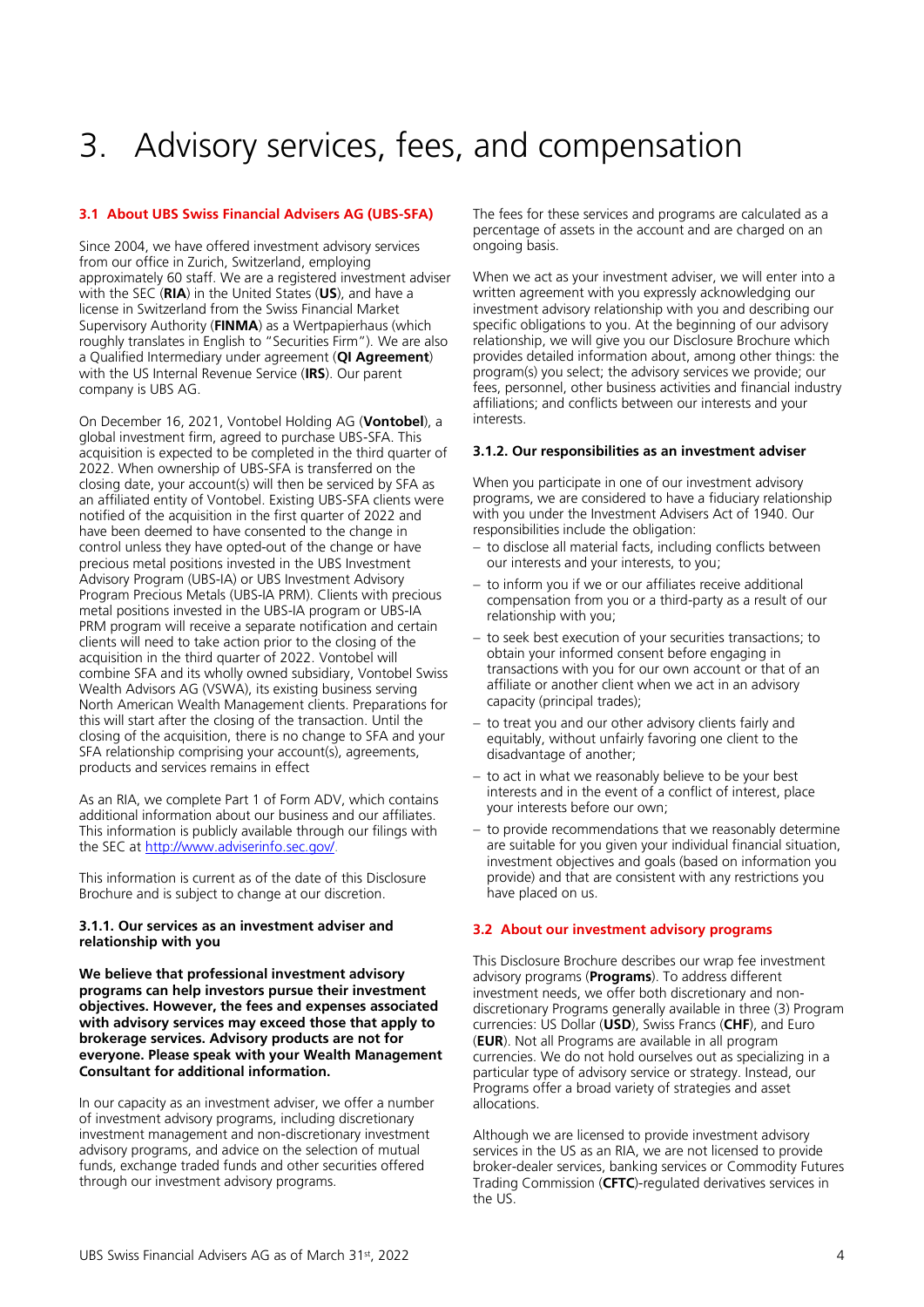Absent limited exceptions, as described further in the next paragraph, **we do not facilitate or carry out executiononly transactions**. Rather, for each non-discretionary Program, we provide you with personal investment advice and investment recommendations on an ongoing basis. For example, we advise you on the impact of a securities transaction considering:

- − the asset allocation in relation to your stated risk profile and strategy and portfolio volatility;
- − the liquidity of an investment instrument;
- − the concentration risk by the counterparty;
- − your stated personal and financial circumstances;
- − the global economic financial market environment; and/or
- − your stated investment restrictions, if any.

Our Programs offer wrap fee advisory services, which allow you to manage your account in a number of ways:

- − You can delegate investment discretion to our investment professionals, UBS-SFA Investment Management (**Investment Management**). This type of account is sometimes referred to in this document as our "discretionary" Program.
- − You can work with your Wealth Management Consultant (**WMC**) in combination with our Central Advisory Team (**CAT**) where you retain investment discretion. This type of account is sometimes referred to in this document as our "non-discretionary", "client directed", "or self-directed" Program
- − You can use a combination of the above.

Generally, our Programs are designed for clients who want:

- − to implement a medium to long-term investment strategy;
- − to receive advice and guidance from an investment professional on an ongoing basis, either in their selfdirected accounts or by delegating management of their assets to a portfolio manager; and
- − investment advice, custody, trading and execution services, performance reporting, and US tax reporting services in an all-inclusive account instead of accessing those services separately.

Our Programs may not be appropriate for you if you:

- − have a short-term investment horizon;
- − want to maintain consistently high levels of cash or money market funds in your account;
- want to maintain highly concentrated positions that will not be sold regardless of market conditions; and/or
- − anticipate regular or continuous withdrawals from your account.

Our Programs offer personalized investment advice, ongoing portfolio monitoring, custody, trade execution and other services for a single wrap fee which is based on a percentage of the assets in your account. We earn more if the assets in your account increase; however, your wrap fee will remain the same regardless of how frequently you trade. Other fees may apply to certain transactions as described in section 3.8 ("Fees and other charges not covered by your Advisory Fees"). Depending on your desired services and expected trading activity, you may pay more or less to receive each of the services included in the wrap fee separately.

# **3.2.1 Provision of Services**

We provide investment advisory services to our clients. All personnel providing investment advisory services for our clients

are supervised persons, i.e. officers, directors or employees of UBS-SFA, and there are no external investment advisers nor affiliated entities (or employees of affiliates) that act as investment adviser (i.e. portfolio manager) on our behalf.

In limited cases, and only for persons domiciled outside the US, we facilitate or carry out execution-only transactions under our license as a FINMA-supervised Securities Firm in Switzerland. Such services are not part of the wrap fee programs described in this Disclosure Brochure, not included as part of any investment advisory agreement, and subject to separate agreements and fees. We neither provide investment advice, nor act in our capacity as a US-registered investment adviser in connection with such execution-only services. Additionally, if an eligible client domiciled outside the US gives purchase and sales orders without investment advice from us, we will not assess the appropriateness or the suitability of such transactions, unless required by law. This information is only provided here and will not be repeated at the time such transactions occur.

# **3.2.2 US tax reporting**

In line with US tax regulations and our QI Agreement, we are obligated to provide all relevant 1099 Forms to the IRS and to our clients subject to taxation in the US on an annual basis. We provide IRS Form 1042 reporting to the IRS and satisfy any withholding tax obligations on behalf of all non-US clients.

# **3.2.3 FATCA reporting**

As a Participating Foreign Financial Institution under the US Foreign Account Tax Compliance Act

(**FATCA**), we may be required to report some or all of the following information to the IRS: your name and address, beneficial ownership information, a copy of any IRS Form W-9 "Request for Taxpayer Identification Number and Certification" on file and/or some or all of the data contained in the IRS Form W-9, account statements, the amount of assets held with us, the amount of revenues and income, and any other information regarding the relationship which may be requested or required by the IRS.

#### <span id="page-4-0"></span>**3.3 Programs and investment strategy recommendations**

Prior to recommending any service, specific Program or investment strategy, our WMCs make a reasonable inquiry into your financial situation. This includes, but is not limited to, reviewing your investment objectives and risk tolerance for the purpose of determining whether any service, Program and/or investment strategy presented to you is suitable.

Additionally, WMCs evaluate and discuss with you the Program's fee structure and, specifically, whether an assetbased fee and advisory relationship is suitable for you.

When opening an account, WMCs use reasonable diligence to learn essential facts about you necessary to satisfy know your customer requirements as well as to establish an investor profile of your investment needs, goals, preferences, objectives, risk tolerance, financial circumstances, and knowledge and experience with various financial products and services (**Investor Profile**).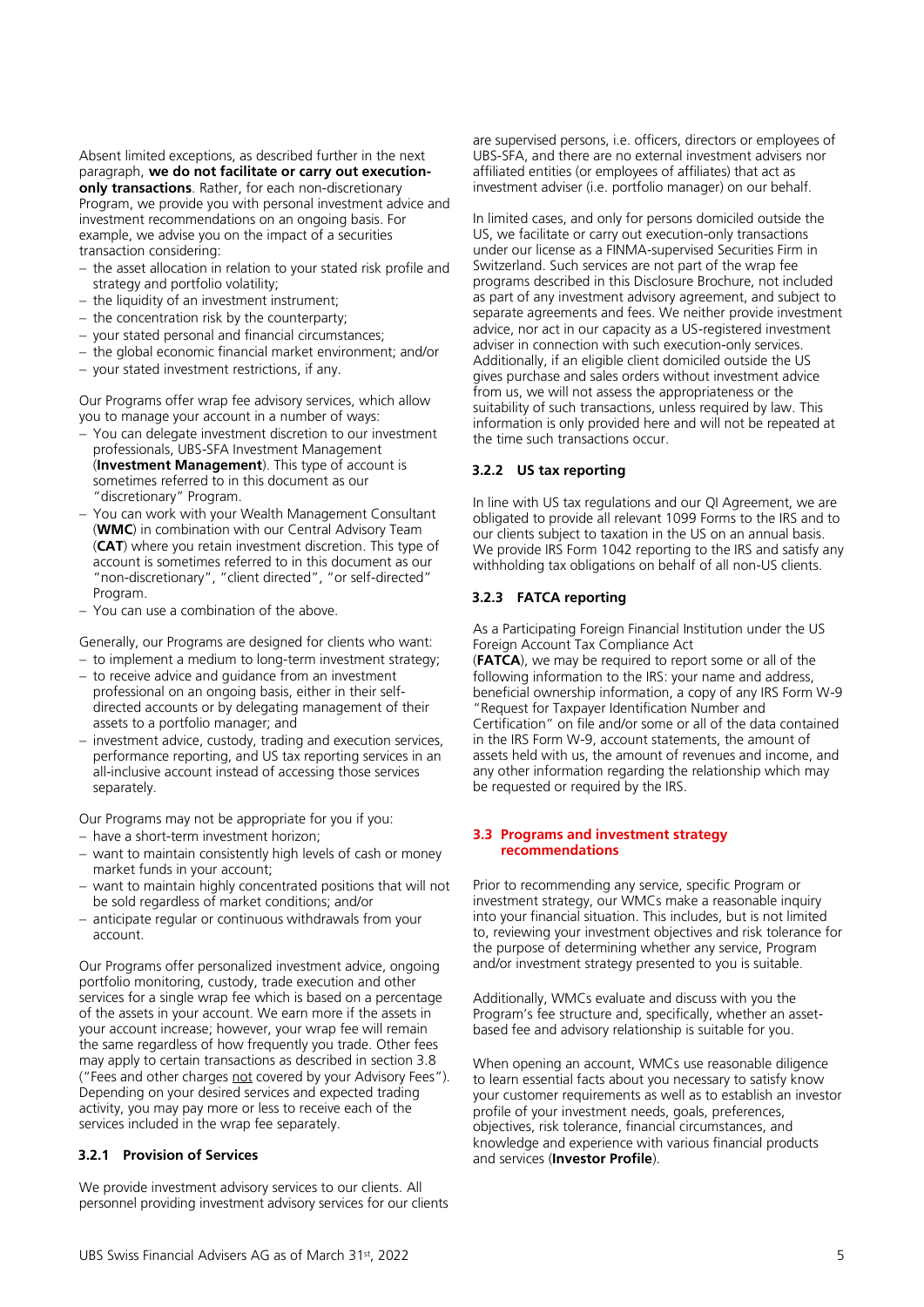# **3.3.1 Investor Profile**

The Investor Profile is fundamental in order to understand your needs and overall financial situation (inclusive of your personal loss capacity or risk tolerance), investment objectives, and your knowledge and experience.

Your Investor Profile helps us to determine whether any specific Program, strategy and investment objective recommendations are suitable for you.

An Investor Profile must be in place before any Program account is opened. Your WMC will work with you to complete an Investor Profile based on your stated financial situation, objectives, preferences and needs, and knowledge and experience. An Investor Profile is composed of two basic parts, the client risk profile and, for each client account, a portfolio risk tolerance captured in your Program Specifications (defined below)

Investor profile / Client risk profile: As part of the investor profiling process, the following information is requested from the client in order to determine the client risk profile:

- Financial situation, for the purpose of calculating the client's risk tolerance considering free assets and cash/liquidity needs; and
- Knowledge and experience regarding asset classes and product groups as well as types of investment instruments.

Portfolio risk tolerance: As part of the investor profiling process, the following information is obtained from the client in order to determine the client's portfolio risk tolerance for each account the client has with us:

- Investment objectives and goals;
- Portfolio risk tolerance (i.e., modest, average, above average, etc.);
- Investment strategy (i.e., conservative, moderate, or aggressive);
- Expected annual return;
- Expected annual volatility;
- Investment time horizon (based on the period of historical drawdown); and
- Portfolio loss tolerance (based on the period of historical drawdown).

Following the completion of the Investor Profile, the WMC is responsible for assessing that your portfolio risk tolerance for your Program account(s) is in line with your Investor Profile, including your portfolio risk tolerance for that account and your Client risk profile. The Investor Profile is reviewed with you during your annual WMC review, as discussed in greater detail in section 8.5 ("Review of client relationships ("client accounts")).

# **3.3.2 Program Specifications**

In selecting a Program, you must define your program specifications (**Program Specifications**) for your account. The Program Specifications must be in line with your Investor Profile, including your portfolio risk tolerance for that account and your Client risk profile. The Program Specifications include, but are not limited to, program currency, reporting currency (as defined in greater detail below), target

investment strategy, investment objective, and specific investment instructions (or restrictions), if any. After account opening, the applied Program Specifications are communicated to you in writing.

# **3.3.3 Review of Client Essential Facts, Investor Profile and Program Specifications**

As explained in greater detail in section 8.5 ("Review of client relationships ("client accounts")), we review the accuracy of the essential facts and other records pertaining to you at least annually y. We also re-evaluate, as appropriate, your Investor Profile and Program Specifications, to ensure our recommendations to you remain suitable.

# <span id="page-5-0"></span>**3.4 Description of our discretionary Programs**

The discretionary Programs described in this Disclosure Brochure offer you the portfolio management services of our Investment Management professionals. Our Investment Management team has the primary responsibility for the dayto-day management of discretionary Programs.

By selecting one of our discretionary Programs, you authorize us to act as your investment adviser and give us the power to execute transactions on your behalf (i.e., buy, sell, or to otherwise trade securities or other investments) for the assets held in your discretionary account without consulting you. We have sole authority to manage your account and to make all investment decisions for your account without discussing these transactions with you. The assets in your discretionary account will be managed in accordance with your Program Specifications.

*Assets held by UBS-SFA in discretionary Programs as per December 31, 2021:* 3'985'029'820.50. Note that the above figures correspond to all of the assets held by clients in our discretionary Programs and are not limited to our "Regulatory Assets under Management" figures as disclosed in Form ADV Part 1A , Item 5.

# **3.4.1 UBS-SFA discretionary Programs**

UBS-SFA offers a total of 9 discretionary Programs, of which there are:

- Six Programs that each offer 6 investment strategies (Fixed Income, Income, Yield, Balance, Growth, Equity), for a total of 36 alternatives; and
- Two Programs that focus on regionally tailored opportunities (Asia opportunities and, respectively, European opportunities), each offering an Equity only strategy; and
- − One Program that focuses on Sustainable Investing, offering three strategies (Yield, Balanced, Growth)

The 41 base investment strategies can be further tailored to create an investment portfolio with individual specifications.

The following table provides an overview of the strategies and related investment objectives for each discretionary Program strategy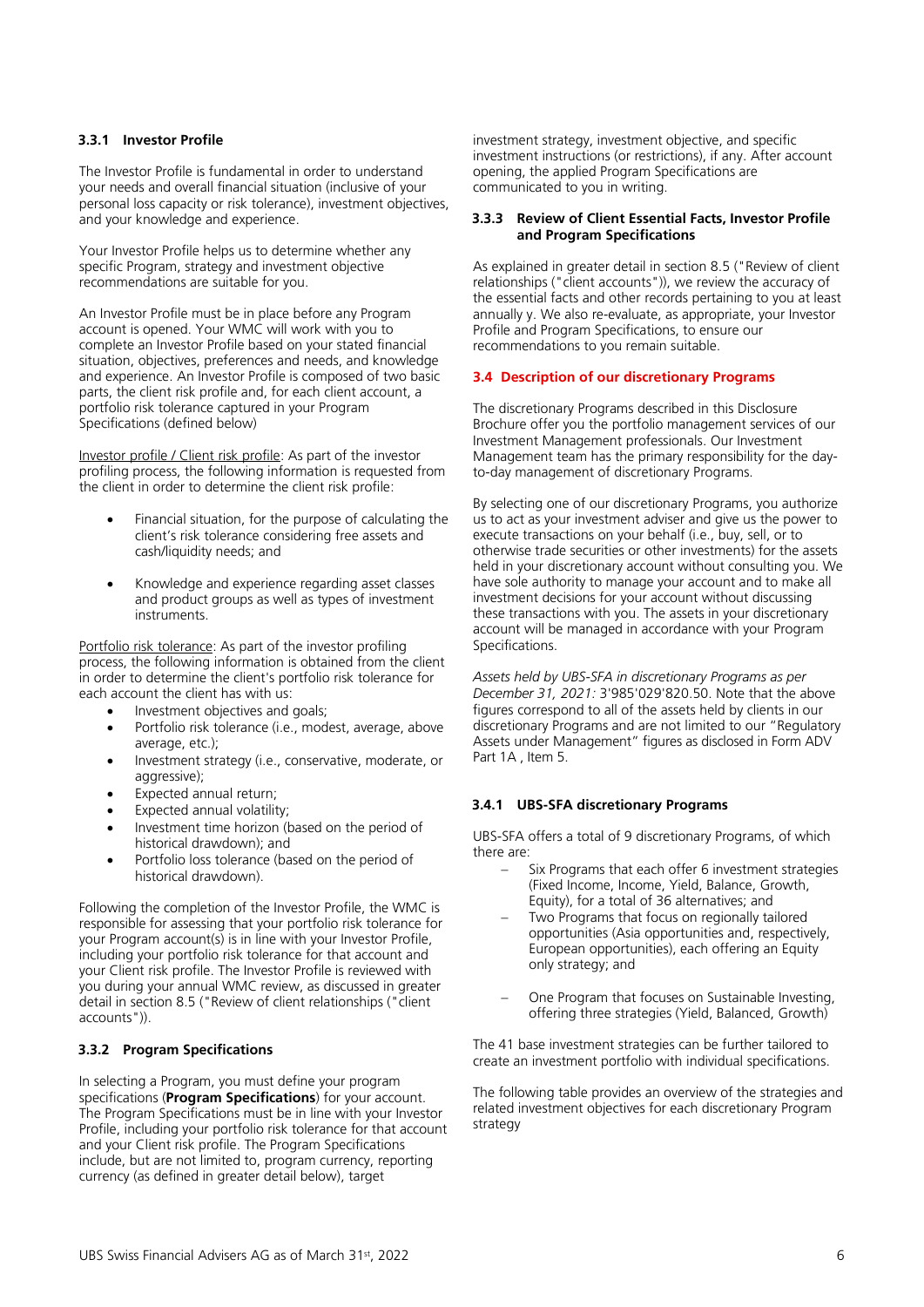| <b>Strategy</b>              | <b>Investment objectives</b>                                                                                                                                                   | <b>MFP</b> | <b>PMGL</b> | <b>PMIN</b> | <b>PMC</b> | <b>PMP</b> | <b>PMAO</b> | <b>PMETO</b> | <b>PMSI</b> | <b>PSIN</b> |
|------------------------------|--------------------------------------------------------------------------------------------------------------------------------------------------------------------------------|------------|-------------|-------------|------------|------------|-------------|--------------|-------------|-------------|
| Fixed<br>Income              | To seek long-term<br>capital preservation and<br>regular interest income<br>with minimal volatility.                                                                           | √          | $\sqrt{2}$  | $\sqrt{2}$  | $\sqrt{2}$ | √          | n/a         | n/a          | n/a         |             |
| Income                       | To seek long-term<br>capital preservation,<br>regular interest income,<br>and very modest capital<br>appreciation, with<br>relatively low volatility.                          | $\sqrt{2}$ | $\sqrt{2}$  | $\sqrt{ }$  | $\sqrt{2}$ | $\sqrt{2}$ | n/a         | n/a          | n/a         |             |
| Yield                        | To seek income<br>generation and long-<br>term capital<br>appreciation with<br>moderate volatility.                                                                            | $\sqrt{2}$ | $\sqrt{2}$  | $\sqrt{2}$  | $\sqrt{2}$ | $\sqrt{2}$ | n/a         | n/a          | $\sqrt{}$   |             |
| Balanced                     | To seek a balance of<br>income and long-term<br>capital appreciation<br>generated by a broad<br>mix of interest,<br>dividends and capital<br>gains, with medium<br>volatility. | $\sqrt{}$  | $\sqrt{2}$  | $\sqrt{2}$  | $\sqrt{2}$ | $\sqrt{2}$ | n/a         | n/a          | $\sqrt{}$   |             |
| Growth                       | To seek significant long-<br>term capital<br>appreciation, with only<br>modest interest income<br>and dividend yield with<br>above average volatility.                         | $\sqrt{2}$ | $\sqrt{2}$  | $\sqrt{ }$  | $\sqrt{2}$ | $\sqrt{2}$ | n/a         | n/a          | $\sqrt{}$   |             |
| Equity                       | To seek substantial<br>long-term capital<br>appreciation with<br>nominal dividend yield<br>with high volatility.                                                               | $\sqrt{ }$ | $\sqrt{2}$  | $\sqrt{ }$  | $\sqrt{2}$ | $\sqrt{2}$ | n/a         | $\sqrt{}$    | n/a         |             |
| Equity<br>(special<br>theme) | To seek substantial<br>long-term capital<br>appreciation in special<br>themes and nominal<br>dividend yield with<br>significant volatility.                                    | n/a        | n/a         | n/a         | n/a        | n/a        | $\sqrt{2}$  | n/a          | n/a         | n/a         |

**Program currencies available for each discretionary Program:** The Program currency is the currency in which investment performance is measured over a specific period of time. The Program currency affects the portfolio composition and represents the largest currency allocation in the portfolio, but does not preclude investments in other currencies. See section 4.12 ("Changes in currency values; differences between "home" and "Program" currency") for more information regarding the risks associated with selecting a Program currency which is different from your "home" currency (i.e., the currency of your country of residence).

| <b>Discretionary Programs</b> |            |             |             |             |            |            |              |             |             |
|-------------------------------|------------|-------------|-------------|-------------|------------|------------|--------------|-------------|-------------|
| Program currency              | <b>MFP</b> | <b>PMGL</b> | <b>PMIN</b> | <b>PMAO</b> | <b>PMC</b> | <b>PMP</b> | <b>PMETO</b> | <b>PMSI</b> | <b>PSIN</b> |
| <b>USD</b>                    |            |             | n/a         |             | n/a        | n/a        | n/a          |             | n/a         |
| CHF                           | n/a        |             | n/a         | n/a         | n/a        | n/a        | n/a          | n/a         | n/a         |
| <b>EUR</b>                    | n/a        |             |             | n/a         | n/a        | n/a        |              | n/a         |             |
| Others                        | n/a        | n/a         | n/a         | n/a         | n/a        | n/a        | n/a          | n/a         | n/a         |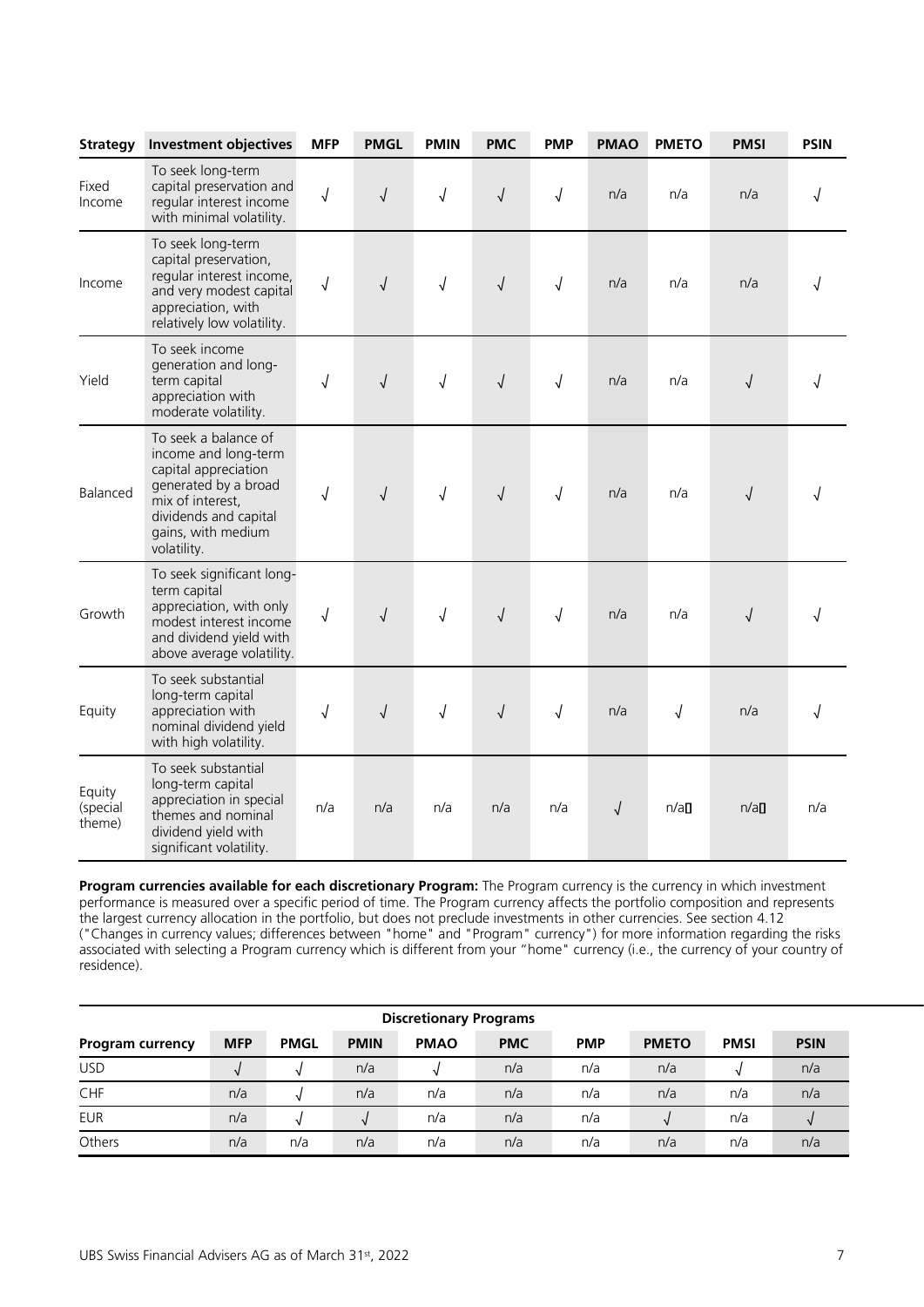**Reporting currencies available for each discretionary Program:** The Reporting Currency is the currency in which you wish UBS-SFA to report the investment performance of your account. You have the possibility to select any major currency as Reporting Currency including, but not limited to, USD, CHF, EUR.

The Reporting Currency is not the Program Currency. The performance of your portfolio as measured by the Program Currency (the currency which represents your largest allocation and exposure), may significantly deviate from the performance shown in the Reporting Currency due to exchange rate fluctuations. In case the Reporting Currency is not defined, the selected Program Currency will be applied as Reporting Currency. If the Reporting Currency for your account is not CHF, then the debiting of your Advisory Fee for your account will result in a foreign-exchange transaction. Specifically, CHF will be bought against the Reporting Currency and an FX transaction fee that is not part of the Advisory Fee will be charged. See section 3.6 ("Your Advisory Fee for all Programs").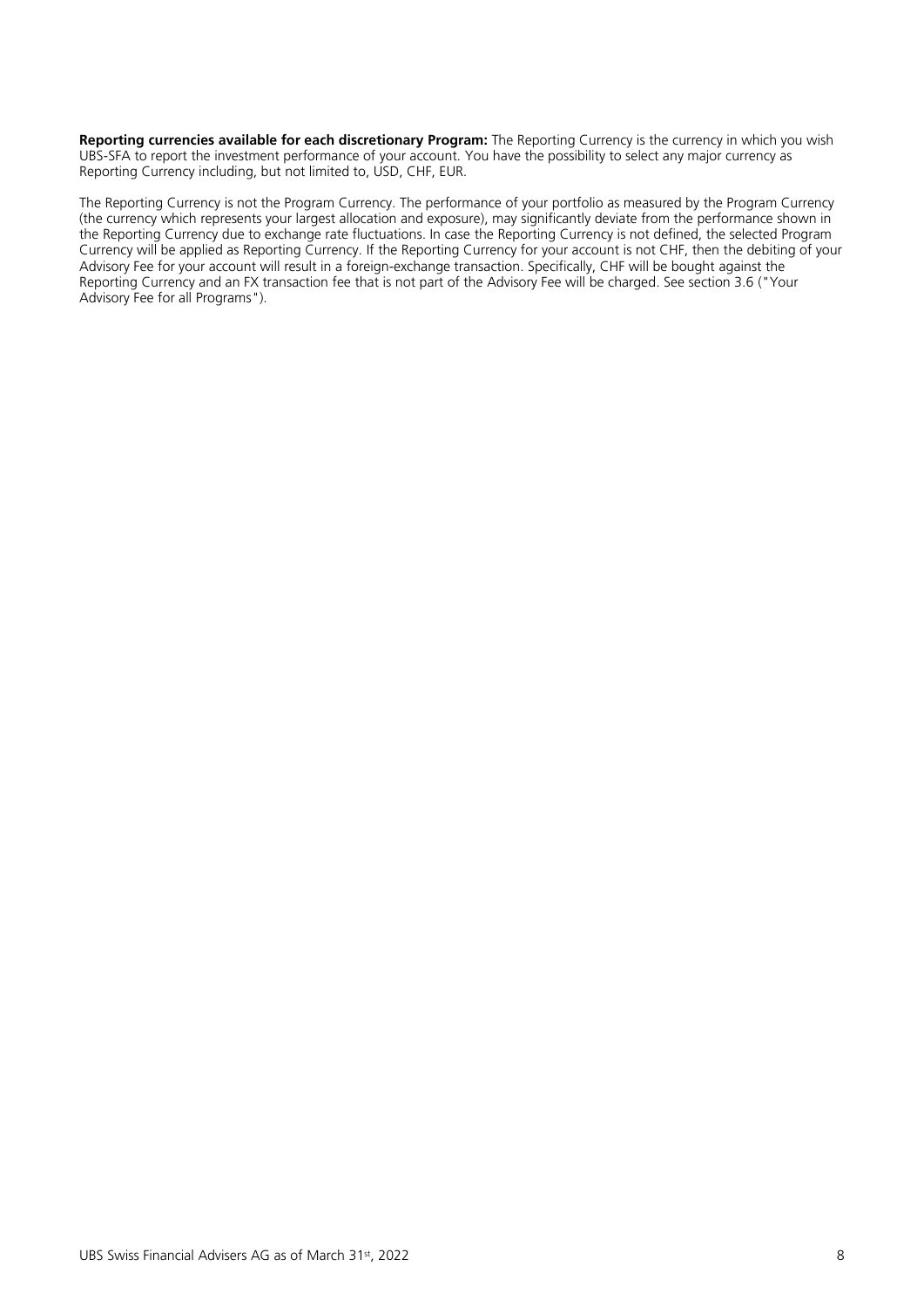**UBS Managed Fund Portfolio (MFP)** provides an "open architecture" platform which gives investors access to investment funds in the form of mutual funds and exchange traded funds (**ETFs**) from providers around the world. The main objective is to allocate assets to investment funds and to reduce the risk by diversifying the fund managers across assets classes and regions/currencies.

While the main objective of MFP is to provide access to investment funds, MFP will also invest in other securities such as structured products and certain fixed income securities.

# **UBS Portfolio Management Sustainable**

**Investment (PMSI)** is an investment advisory program that provides access to sustainable investments and sustainable investing strategies through affiliated and/or third-party mutual funds, ETFs, and other instruments.

Flexibility and adherence to the principles of environmental, social and governance (**ESG**) investing are fundamental. The offering leverages content of an existing UBS Group offering, but can deviate in terms of content, performance, and/or fees and expenses. The manager selection process for PMSI is designed to assess the extent to which managers have integrated ESG factors into their decision-making process in a way that is relevant to their strategy. There is no guarantee that a sustainable investing strategy will result in a portfolio of investments that meet any specific ESG ratings or standards establish by UBS or third parties. Information regarding how a fund incorporates ESG factors into their investment and portfolio construction process is available in the respective fund prospectus.

**UBS Portfolio Management Global (PMGL)** provides access to markets and investment opportunities around the world (including the US) with a focus on your chosen Program currency (USD, EUR, CHF).

**UBS Portfolio Management International (PMIN)** provides access to investment opportunities outside of the US (i.e., Western Europe, Asia Pacific (**APAC**), emerging markets).

**UBS Portfolio Strategy International (PSIN)** provides access to investment opportunities outside of the US (i.e., Western Europe, APAC, emerging markets). Investments in equities are generally covered via mutual funds, ETFs, or other types of pooled vehicles (e.g. structured products), rather than in direct equity investments. Investments in bonds are made through direct bond investments, mutual funds, ETF or other types of pooled vehicles. The overall size of the portfolio will have an impact on the amount of investment instruments which can be held. There is a risk of higher volatility in portfolios with a small number of investment instruments.

# **UBS Portfolio Management Asian Opportunities (PMAO)**

provides access to investment opportunities outside the US with a focus on Asia. The main objective is to allocate your assets through direct access to equity securities and/or investment funds traded in local Asian markets and abroad (i.e., London, US, etc.), while at the same time benefiting from a geographically diversified investment program.

Asian equity markets are substantially less liquid than those in the US and in Europe. Furthermore, market and currency volatility is significantly higher. Transparency of company statements and management activities is lower than in the US and Europe. Political or regulatory changes can lead to

unplanned transactions, costs, and losses. The limited spectrum of investment vehicles available within this region can result in concentrated asset class, market, sector, or security exposure. One or more of the risks mentioned above can individually or in combination result in you losing all or part of the invested assets.

# **UBS Portfolio Management European Trade**

**Opportunities (PMETO)** provides access to European equity markets such as the Eurozone, Nordic countries, Switzerland, and other countries. The main objective is to allocate assets to European equities. PMETO offers investors an active stock selection strategy based on financial fundamentals and market data with diversification from pure asset allocation driven approaches. The portfolio can contain securities in the program currency and/or other currencies. The stock selection process per design results in higher turnover and holding periods for underlying investments of between one and 12 months on average.

**UBS Portfolio Management Choice (PMC)**is a tailor-made investment strategy with a variety of available models, markets, and currencies. You choose from the available models and strategies or markets (i.e., Europe, Asia, etc.) to define how the portfolio should be managed. The main objective is to allocate assets to investments according to your chosen investment models.

**UBS Portfolio Management Prime (PMP)** is a tailor-made discretionary program with dedicated UBS-SFA Investment Management oversight. With a PMP mandate, you define, together with the WMC and a member of the Investment Management team, your individual strategic asset allocation (**SAA**), the bandwidths for tactical moves, and the preferred investment instruments. Investment Management defines the individual SAA risk and return of the PMP program. The result is reflected in one of 6 investment strategies. The tactical asset allocation for each PMP account is reviewed separately on a regular basis and changes are made as appropriate.

# **3.4.2 Portfolio management models or building blocks**

Our discretionary Programs, have three principal components: (i) allocations to equity securities and/or investment fund (including ETFs) for equity exposure, (ii) allocations to bonds and/or investment funds for fixed income exposure, and (iii) allocations to Other Investments (including precious metals and liquidity). The equity allocation of discretionary Program strategies is derived from existing equity models which are implemented across the discretionary Programs.

Each investment strategy in each discretionary Program is comprised of one or more models or building blocks which are managed by our Investment Management professionals. The same building blocks will be used across the discretionary Programs with varying allocations depending on the Program, investment strategy and/or Program account size.

Your costs of investing and the overall impact of those costs on the performance of the model portfolios will vary depending on the Program(s) you select.

The Equity, Bond and Other Investments models which are employed by Investment Management are described below. Models may be changed or added from time-to-time in our absolute discretion.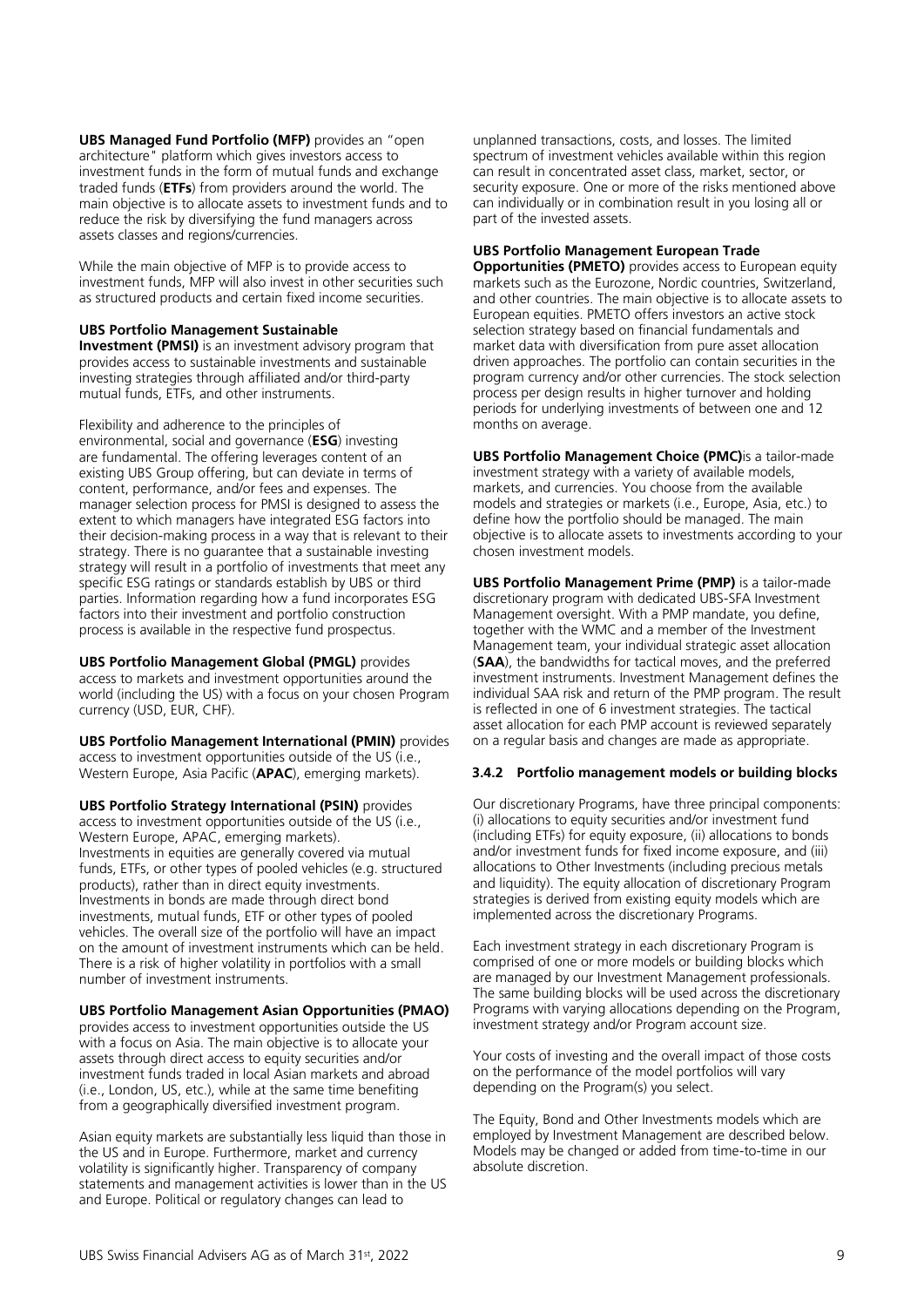| <b>Equity models</b>                                                    |                                                                                                                                                                                                                                                                                                                                       |
|-------------------------------------------------------------------------|---------------------------------------------------------------------------------------------------------------------------------------------------------------------------------------------------------------------------------------------------------------------------------------------------------------------------------------|
| <b>Switzerland</b><br>equities<br>model                                 | Seeks a balance of income and long-term<br>capital appreciation through a portfolio<br>constructed primarily of single stocks<br>from companies and pooled investment<br>vehicles in Switzerland.                                                                                                                                     |
| <b>UK equities</b><br>model                                             | Seeks a balance of income and long-term<br>capital appreciation through a portfolio<br>constructed primarily of single stocks<br>from companies and pooled investment<br>vehicles in the UK                                                                                                                                           |
| <b>Europe</b><br>exUKexCH<br>equities core<br>model                     | Seeks a balance of income and long-term<br>capital appreciation through a portfolio<br>constructed primarily of single stocks<br>from companies and pooled investment<br>vehicles in Europe excluding the United<br>Kingdom and Switzerland.                                                                                          |
| <b>Europe</b><br>exUKexCH<br>equities<br>dividend<br>selection<br>model | Seeks a balance of income and long-term<br>capital appreciation through a portfolio<br>constructed primarily of single stocks and<br>pooled investment vehicles in Europe<br>excluding UK and Switzerland that offer<br>above average dividend yields as well as<br>strong and consistent dividend growth.                            |
| <b>Europe</b><br>exUKexCH<br>equities<br>small/midcap<br>model          | Seeks long-term capital appreciation<br>through a portfolio constructed primarily<br>of single stocks from small and mid-sized<br>companies and pooled investment<br>vehicles in Europe excluding the UK and<br>Switzerland.                                                                                                          |
| North<br><b>America</b><br>equities core<br>model                       | Seeks a balance of income and long-term<br>capital appreciation through a portfolio<br>constructed primarily of single stocks<br>from companies and pooled investment<br>vehicles in the US and Canada.                                                                                                                               |
| <b>North</b><br>America<br>equities<br>dividend<br>selection<br>model   | Seeks a balance of income and long-term<br>capital appreciation through a portfolio<br>constructed primarily of single stocks and<br>pooled investment vehicles in the US and<br>Canada that offer above average<br>dividend yields as well as strong and<br>consistent dividend growth.                                              |
| Asia Pacific<br>developed<br>equities<br>model                          | Seeks a balance of income and long-term<br>capital appreciation through a portfolio<br>constructed primarily of single stocks<br>from companies in Japan and pooled<br>investment vehicles in Australia, Hong<br>Kong and Singapore. Country specific<br>models for Japan or Australia, or a<br>combination of both, can be included. |
| <b>Emerging</b><br>market<br>equities<br>model                          | Seeks a balance of income and long-term<br>capital appreciation through a portfolio<br>constructed primarily of pooled<br>investment vehicles in the Emerging<br>Markets.                                                                                                                                                             |

| <b>Bond models</b>             |                                                                                                                                   |
|--------------------------------|-----------------------------------------------------------------------------------------------------------------------------------|
| <b>Bonds USD</b><br>investment | Seeks long-term capital preservation and<br>regular interest income with minimal<br>volatility. Primarily investing in single and |

| grade<br>intermediate<br>term model                   | mid-term bonds denominated in USD<br>from governments, supranational and<br>corporates with an investment grade.<br>Pooled investment vehicles can be<br>included.                                                                                                                                         |            |  |  |  |  |
|-------------------------------------------------------|------------------------------------------------------------------------------------------------------------------------------------------------------------------------------------------------------------------------------------------------------------------------------------------------------------|------------|--|--|--|--|
| Bonds USD<br>investment<br>grade short<br>term model  | Seeks long-term capital preservation and<br>regular interest income with minimal<br>volatility. Primarily investing in single and<br>short-term bonds denominated in USD<br>from governments, supranational and<br>corporates with an investment grade.<br>Pooled investment vehicles can be<br>included.  |            |  |  |  |  |
| <b>Bonds</b><br><b>Investment</b>                     | Seek long-term capital<br>preservation and regular interest                                                                                                                                                                                                                                                | <b>EUR</b> |  |  |  |  |
| grade models                                          | income with minimal volatility.<br>Primarily investing in single                                                                                                                                                                                                                                           | <b>CHF</b> |  |  |  |  |
|                                                       | bonds denominated in the<br>respective currencies from                                                                                                                                                                                                                                                     | GBP        |  |  |  |  |
|                                                       | governments, supranational and<br>corporate issuers with an                                                                                                                                                                                                                                                | <b>SEK</b> |  |  |  |  |
|                                                       | investment grade. Pooled<br>vehicles can be included.                                                                                                                                                                                                                                                      |            |  |  |  |  |
|                                                       |                                                                                                                                                                                                                                                                                                            |            |  |  |  |  |
|                                                       |                                                                                                                                                                                                                                                                                                            | CAD        |  |  |  |  |
| <b>Bonds USD</b><br>non-<br>investment<br>grade model | Seeks a high level of current income<br>through a portfolio constructed primarily<br>of pooled investment vehicles. The<br>module invests in high-yield and lower<br>rated corporate bonds denominated in<br>USD.                                                                                          |            |  |  |  |  |
| <b>Bonds USD</b><br>emerging<br>market<br>model       | Seeks a high level of current income with<br>a secondary objective of capital<br>appreciation through a portfolio<br>constructed primarily of pooled<br>investment vehicles in the Emerging<br>Markets denominated in USD.                                                                                 |            |  |  |  |  |
| <b>Other investments models</b>                       |                                                                                                                                                                                                                                                                                                            |            |  |  |  |  |
| <b>Commodities</b><br>broad model                     | Seeks to provide exposure to<br>commodities consumed in the global<br>economy, primarily investing in pooled<br>investment vehicles based on broader<br>commodity indices including agriculture,<br>energy and metals. Investments in<br>commodities are speculative and involve<br>a high degree of risk. |            |  |  |  |  |
| Commodities<br>precious<br>metals model               | Offers an efficient way to access physical<br>precious metals, primarily investing in<br>ounces, grams or bars.                                                                                                                                                                                            |            |  |  |  |  |
| <b>Liquidity</b><br>model                             | Primarily invests in current<br>accounts, money market                                                                                                                                                                                                                                                     | <b>USD</b> |  |  |  |  |
|                                                       | instruments, fiduciaries and<br>treasury bills denominated in                                                                                                                                                                                                                                              | <b>CHF</b> |  |  |  |  |
|                                                       | the respective currencies.<br>Optionally, pooled investment                                                                                                                                                                                                                                                | GBP        |  |  |  |  |
|                                                       | vehicles can be included. On the                                                                                                                                                                                                                                                                           | <b>SEK</b> |  |  |  |  |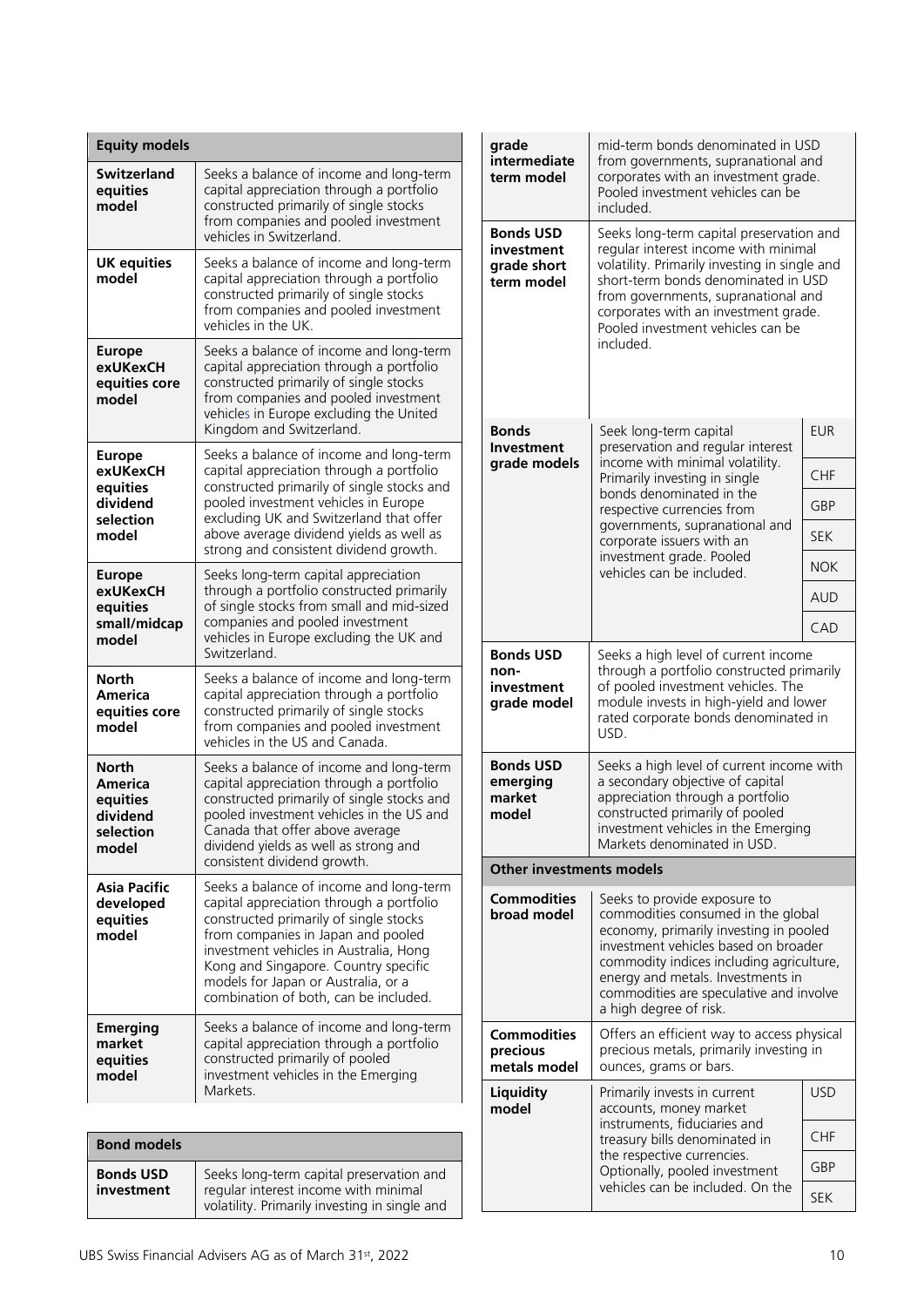|  | basis of additional investment<br>restrictions we may construct a                                                 | <b>NOK</b> |
|--|-------------------------------------------------------------------------------------------------------------------|------------|
|  | portfolio with fix-term-<br>fiduciaries. These fix-term-<br>fiduciaries cannot be liquidated<br>prior to maturity | <b>AUD</b> |
|  |                                                                                                                   | C A D      |
|  |                                                                                                                   | <b>JPY</b> |
|  |                                                                                                                   | <b>HKD</b> |
|  |                                                                                                                   | SGF        |

# **3.4.3 Precious metals**

Some of our discretionary Program strategies include an asset allocation to physical precious metals. **The value of precious metals cannot be used as security for a loan.** For more information see section 4.10 ("Investing in precious metals") below.

# **3.4.4 Monitoring and rebalancing**

Our discretionary Programs employ both strategic and tactical asset allocation and financial instrument selection. Discretionary Program assets are evaluated as part of a regular (no less than monthly) monitoring and rebalancing process.

You are not allowed to direct the rebalancing frequency or methodology, or opt out of rebalancing on your account. The monitoring and rebalancing process considers:

- − market movement;
- − your contributions;
- − any withdrawal requests; and/or
- − strategy changes (i.e., SAA and tactical asset allocation) and instrument changes that have been directed by Investment Management.

# **3.4.5 Investment restrictions**

Our discretionary Programs offer you the ability to impose reasonable investment restrictions on the management of your account including restrictions as to the permissible securities, asset classes (i.e., equities, regions), currencies, sectors and/or industries, or credit ratings depending on the Program selected. Investment restrictions are not applied on a look-through basis in the context of pooled investment vehicles.

These preferences will apply only to the account you designate and vary by type of Program, account or strategy. When you establish your accounts in these Programs, we will ask you if you want to impose any investment restrictions on the management of your account. We will seek to adhere to these restrictions on a reasonable basis. **However, we reserve the right to decline or terminate discretionary Programs and client accounts if we believe the restrictions and/or instructions imposed are not reasonable or otherwise inhibit our effective management of your account in a given Program.**

Accounts with investment restrictions can perform differently from accounts without restrictions and, as a result, performance can be higher or lower than like portfolios without restrictions.

To comply with your investment restrictions, we obtain and rely on information about company and industry

classifications, credit ratings, and industry groupings from third parties. If changes in an industry or credit rating of a security trigger a requirement for us to sell securities in your account in order to comply with the restrictions on your account, such sale may be at an inopportune time, possibly causing a taxable event to you.

Due to corporate actions at an issuer, including, but not limited to mergers, spin-offs and other types of reorganizations, new securities may be issued and/or certain securities will no longer exist following the corporate action and we may or may not restrict the security owned following a corporate action depending on the classification of those securities by the vendor.

# **3.4.6 Expressly requested investment instruments**

From time-to-time and in our sole discretion, you may be permitted to hold an investment instrument in your discretionary account at your explicit request. Such expressly requested investment instruments are made against our recommendations and, if permitted by us to be held in a Program account, will not be included in our regular monitoring and will not be sold or recommended to be sold on an ongoing basis without your express direction.

Expressly requested investment instruments will not be taken into consideration for the calculation of any issuer or concentrations risk. As a result, there is a risk your account may deviate from the diversification principles otherwise applied by Investment Management. If such risk materializes, we do not have a formal process for informing you.

While we do not monitor expressly requested investment instruments, clients entering into a discretionary Program agreement with us authorize us to make elections with respect to rights arising from corporate actions (such as tender or exchange offers, subscription rights, option and conversion rights, and redemption rights) in our discretion. As discussed in greater detail in Section 5.4 ("Voting client securities (proxy voting)") below, we do not, however, vote proxies solicited by, or with respect to, the issuers of any securities held for you in your Program.

Expressly requested investment instruments are included in your regular account statements and reporting, will be considered when managing other assets within your discretionary account, and are part of your total assets for the purposes of calculating your Advisory Fee.

Accounts with expressly requested investments can restrict our portfolio management services, can perform differently than accounts without restrictions, and, as a result, the performance of your portfolio can be higher or lower than like portfolios without restrictions.

# **3.4.7 Portfolio risk tolerance versus target investment strategy**

You may deviate from your target investment strategy only by a pre-determined level based on your Investor Profile portfolio risk tolerance. We will notify you if the portfolio volatility caused by setting investment restrictions results in a more aggressive portfolio risk tolerance than the one you have selected for your account. Upon our notification, you are responsible for addressing any inconsistencies. For discretionary Program accounts, if you do not take action by contacting your WMC to update your Investor Profile and /or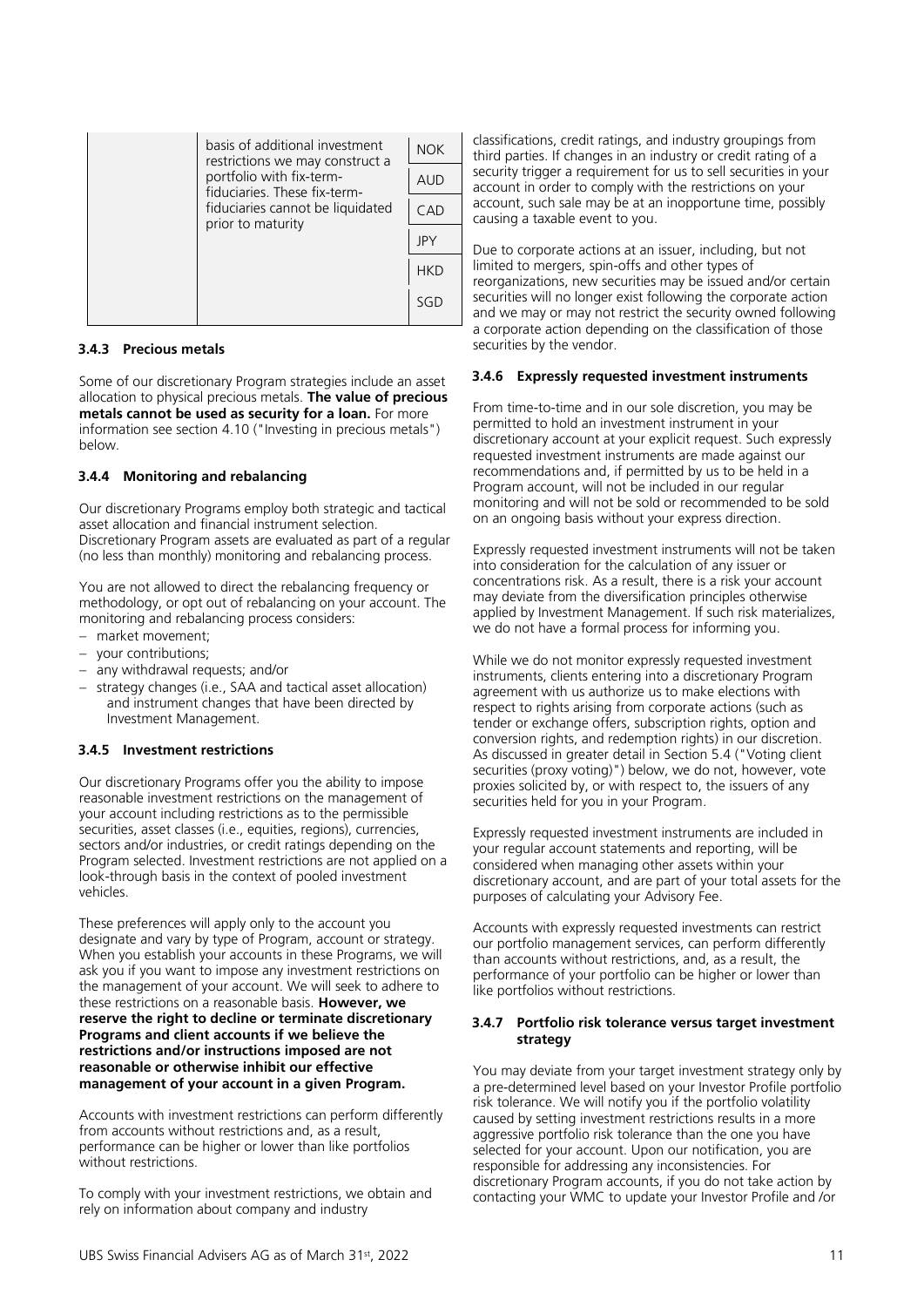modify your Program Specifications (i.e., decrease the portfolio volatility by adjusting the investment restrictions), we have the discretion to terminate your account if we believe UBS portfolio management is not suitable for you.

# **3.4.8 Portfolio suspension**

You may from time-to-time instruct us to temporarily stop managing your discretionary Program account. A temporary suspension of our discretionary management services will restrict trading in your account (including regular rebalancing) which may result in losses due to an inability to react to market fluctuations and material market, economic or other developments. UBS-SFA will continue providing all other advisory and account services during any management suspension and you will continue to incur an Advisory Fee during such suspension period. We have the discretion to terminate your account in the event your account is not reactivated within a reasonable period of time.

# **3.4.9 UBS shares**

Some of our discretionary Program strategies have an allocation to Swiss securities. We manage the allocation to Swiss securities by tracking the Swiss Leaders Index. UBS Group AG is represented in the financial sector in the Swiss Leaders Index, as well as all other Swiss indices. We have selected the Swiss Leaders Index because it is an index with the lowest concentration risk relative to comparable indices. We may, at our sole discretion, change the index selection from time-to-time without prior notification to our clients.

If your strategy has a Swiss security component, then you will be invested in UBS shares. In order to mitigate any potential conflicts presented by the direct purchase of UBS shares in your discretionary Program, we manage your direct investments in UBS shares based on independent third-party criteria such as a securities index developed by a non-affiliated index provider. Our trading in UBS shares tracks the changes in the index on a semi-annual basis. In order to mitigate

conflicts to the fullest extent possible: (1) your exposure to UBS shares is based on the percentage it represents in the index and is only changed based on corresponding changes in the index with a relative tolerance of +/- 50% to the model portfolio weight; and (2) UBS share positions are not included in the calculation of your Advisory Fee.

#### <span id="page-11-0"></span>**3.5 Description of our non-discretionary Programs: UBS-IA and UBS-IA PRM**

UBS-SFA offers two non-discretionary Programs:

- − UBS Investment Advisory Program (**UBS-IA**); and
- − UBS Investment Advisory Program Precious Metals (**UBS-IA PRM**).

We make investment recommendations in accordance with your Program Specifications. You make all investment decisions with respect to the investments of your account.

The following services are delivered to clients with a UBS-IA or UBS-IA PRM account:

- − General portfolio allocation guidance and advice on individual investments according to your risk profile;
- − Advice with regard to economic outlook and tactical allocation in a broader context from Investment Management;
- − Semi-annual portfolio review for UBS-IA accounts and an annual portfolio review for UBS IA-PRM; and
- − Information about "sell" recommendations of invested assets.

*Assets held by UBS-SFA in non-discretionary Programs (including UBS-IA PRM accounts) as per December 31, 2021:*  USD 3'991'065'136.86.

Note that the above figures correspond to all of the assets held by clients in our non-discretionary programs and are not limited to our "Regulatory Assets under Management" figures as disclosed in Form ADV Part 1A , Item 5.

# **3.5.1 UBS-IA**

| <b>Strategy</b> | <b>Investment objectives</b>                                                                                                                                                                                                                   | <b>Equity and Other Investments (as defined</b><br>below) allocation ranges                   |
|-----------------|------------------------------------------------------------------------------------------------------------------------------------------------------------------------------------------------------------------------------------------------|-----------------------------------------------------------------------------------------------|
| Conservative    | The objective of the conservative strategy is to seek to<br>preserve long term assets and to obtain recurrent income.<br>Capital volatility is low.                                                                                            | 0% to 40%; remaining range is allocated to<br>liquidity and fixed income securities (bonds).  |
| Moderate        | The objective of the moderate strategy is to seek to achieve<br>long-term appreciation of capital, recurrent income, and<br>dividend yield, supplemented by capital gains. Capital<br>volatility is medium.                                    | 0% to 70%; remaining range is allocated to<br>liquidity and fixed income securities (bonds).  |
| Aggressive      | The objective of the aggressive strategy is to seek to achieve<br>substantial long-term appreciation of capital. The major yield<br>element is driven by capital gains, complemented by interest<br>and dividends. Capital volatility is high. | 0% to 100%; remaining range is allocated to<br>liquidity and fixed income securities (bonds). |

Equity and Other Investments are considered to be securities with respect to the asset allocation range as mentioned above; **Other Investments** can include ETFs/ETNs, physical precious metals, US-registered investment funds, or other funds. Other Investments normally entail a risk profile that is similar to, or higher than, the risk associated with an equity investment.

**Target asset allocation** and **volatility:** You may deviate from your target investment strategy only by a predetermined level based on your risk tolerance. We will notify you if inconsistencies caused by asset allocation drift or portfolio volatility result in a more aggressive investment strategy than the one you have selected for your account. Upon our notification, you are responsible for addressing any inconsistencies. For UBS-IA accounts, if you do not take action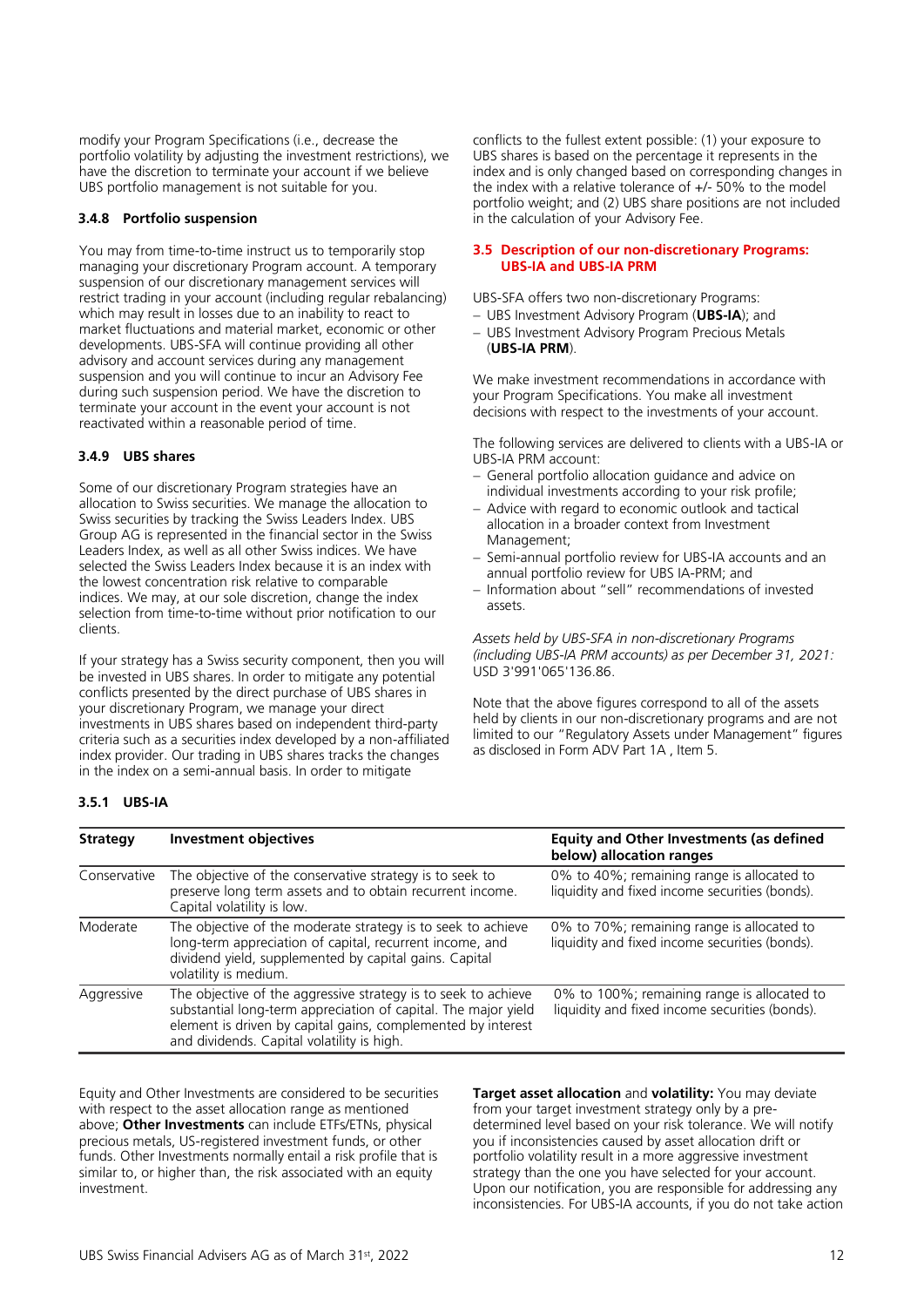by contacting your WMC to update your Investor Profile and /or modify your Program Specifications (i.e., adjust your asset allocation or decrease the portfolio volatility), we have the discretion to terminate your account if we believe you are not adhering to our advice or otherwise believe UBS-IA is not suitable for you.

**Advised Transactions**: Taking advice on transactions: You may execute security transactions that we have recommended (**Advised Transactions**), as well as transactions you execute based on our negative recommendation (**Non-advised Transactions**). Non-advised Transactions are solely your responsibility and UBS-SFA does not monitor specific instruments purchased upon our negative recommendation.

The advice and guidance from CAT is a key service of the UBS-IA. A pattern of Non-advised Transactions is an indicative factor in determining whether UBS-IA is suitable for you as you may not be leveraging our advice. We will review such cases and we have the discretion to terminate your account if we believe you are not adhering to our advice or otherwise believe UBS-IA is not suitable for you.

When holding a position after completing a Non-advised Transaction, we will take that asset into consideration:

- − as part of your overall account assets;
- − when we give you periodic asset allocation advice;
- − when we value your account holdings;
- − when we provide you with analyses and reports on your account's performance; and
- − we may, but we have no duty to, make recommendations that you consider selling the asset.

As a result, and with the exception of UBS shares (see below), we will include any instrument you acquire in a Non-advised Transaction as part of your account assets in calculating your Advisory Fee.

**Ineligible instruments in UBS-IA.** In our sole discretion, you may be permitted to hold, but not purchase, the following assets in your UBS-IA account: leveraged ETFs, equity syndicates, new issue securities, OTC derivatives, exchange traded derivatives (**ETDs**), conditional conversion (**CoCo**) bonds, non-US registered mutual funds and ETFs, Regulation S structured products, UBS-issued bonds, UBS structured

#### products, options, and warrants. **If these assets are held in your account, we will not monitor them at the instrument-level. They will, however, be subject to our ongoing advice at the portfolio level, and will therefore be included in the calculation of your Advisory Fee**.

A concentration of ineligible instruments in your UBS-IA account is an indicative factor in determining whether UBS-IA is suitable for you as you may not be leveraging our advice. We will review such cases and have the discretion to terminate your account if we believe you are not adhering to our advice or otherwise believe UBS-IA is not suitable for you.

**Securities concentration:** UBS-IA is not suitable for clients who want to maintain high levels of concentrated positions that will not be sold regardless of market conditions. If you continue to hold high levels of highly concentrated positions then you do so against our recommendation and with the understanding that the value of those securities is included for the purposes of calculating the Advisory Fee, resulting in a higher fee to us. If your account continues to be outside of the concentration guidelines over a specified period of time, we will continue to advise a reduction of these positions and have the discretion to terminate your account if we believe you are not adhering to our advice or otherwise believe UBS-IA is not suitable for you.

**Cash and non-securities concentration:** UBS-IA is not suitable for clients who want to maintain high levels of cash and/or precious metals positions. If you continue to hold high levels of cash and/or precious metals positions then you do so against our recommendation and with the understanding that the value of those securities will be included for the purposes of calculating the Advisory Fee, resulting in a higher fee to us. If your account continues to be outside of the concentration guidelines over a specified period of time, we will continue to advise a reduction of these positions and have the discretion to terminate your account if we believe you are not adhering to our advice or otherwise believe UBS-IA is not suitable for you.

**Reverse churning:** You will be informed if you do not engage in any transaction in your UBS-IA for an extended period of time. Even if your account remains inactive (i.e., no transactions), we will continue to charge an Advisory Fee. An inactive UBS-IA account is a factor in determining whether UBS-IA is suitable for you as you may not be leveraging our advice. We will review such cases and have the discretion to terminate your account if we believe UBS-IA is not suitable for you.

**Retention of UBS shares:** If you deliver or purchase UBS shares into your UBS-IA account, you direct UBS-SFA to receive and retain those UBS shares into your UBS-IA account. We do not give advice with respect to the purchase, sale, or retention of UBS shares. Clients who direct us to hold UBS shares in their UBS-IA accounts agree to accept full responsibility for the retention of such securities (including the voting of any proxies related thereto). UBS share positions are not included in the calculation of your Advisory Fee.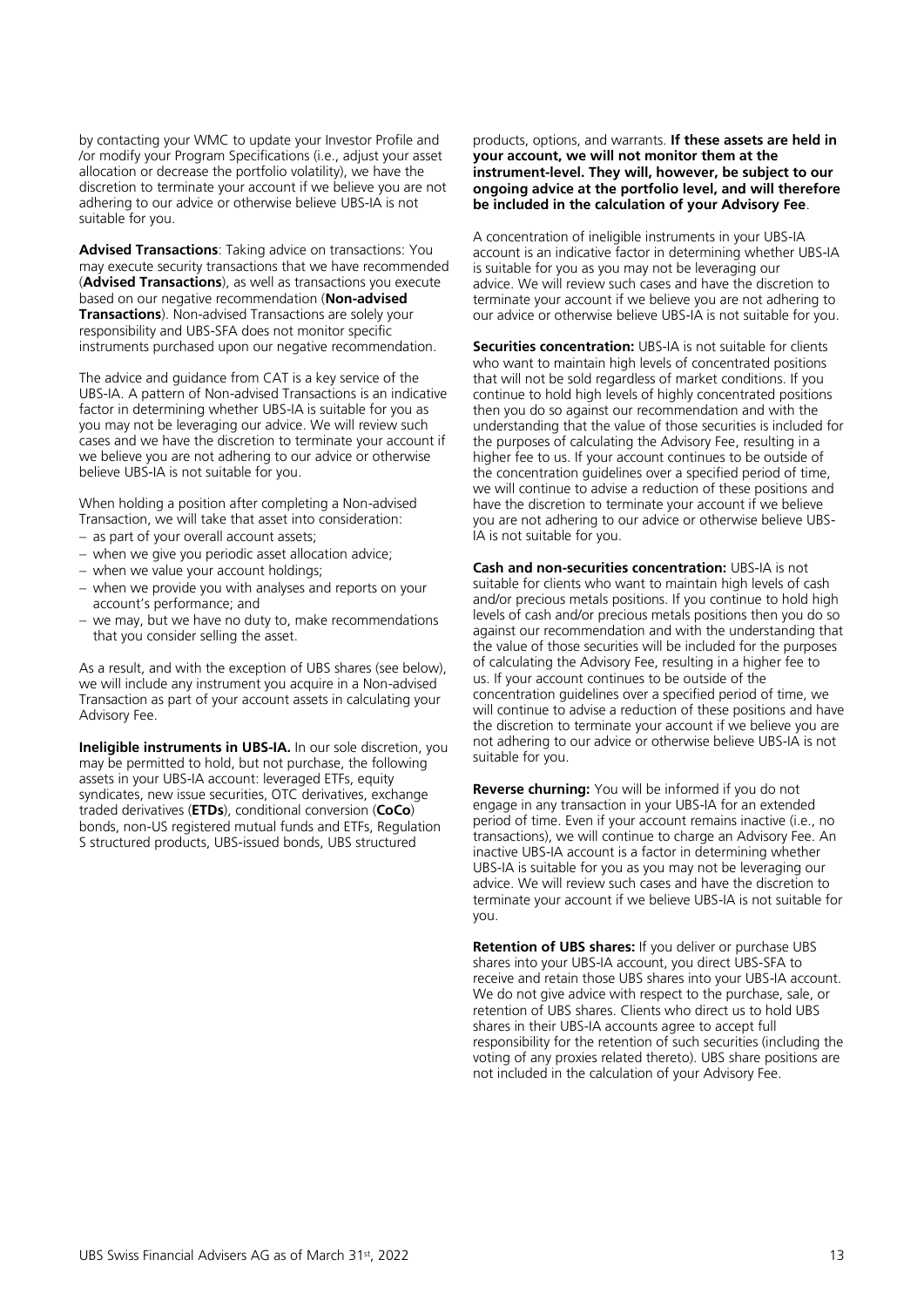# **3.5.2 UBS-IA PRM**

UBS-IA PRM's main objective is to help you achieve your investment objectives by providing you with advice and recommendations from CAT with regard to precious metals and cash alternatives. Only clients with an aggressive client risk profile are eligible for the UBS-IA PRM.

The investment universe consists of precious metals (gold, silver, platinum, and palladium) and money market funds, fiduciaries or any other approved cash alternative. Lending is not available for UBS-IA PRM accounts. For more information on investing in precious metals see section 4.10 ("Investing in precious metals") below.

| <b>UBS-IA PRM Strategy</b> | <b>Investment Objectives</b>                                                                                                                                                       |
|----------------------------|------------------------------------------------------------------------------------------------------------------------------------------------------------------------------------|
| Aggressive<br>(UBS-IA PRM) | The objective of the aggressive UBS-IA PRM strategy is to seek a potential hedge<br>against inflation risks, currency devaluation, and meltdown scenarios with high<br>volatility. |

# **3.5.3 Transactions for UBS-IA and UBS-IA PRM**

We will execute transactions for your UBS-IA and UBS-IA PRM based solely upon your instructions; UBS-SFA will not have any discretion over the investment of your Program assets in these accounts. Due to the non-discretionary nature of these Programs, it is your responsibility to determine whether and how to implement your target asset allocation/investment strategy and to ensure that your asset allocation continues to be consistent with your investment objectives over time. Your asset allocation reflects only your assets invested in the respective UBS-IA or UBS-IA PRM account.

# **3.5.4 Portfolio monitoring for UBS-IA and UBS-IA PRM**

Ongoing monitoring and guidance from the CAT is one of the key attributes of your UBS-IA or UBS-IA RPM account. The ongoing monitoring of your portfolio by the CAT includes (i) annual or semi-annual portfolio reviews to monitor whether your investments and investment allocation align with your risk profile and preferences; and (ii) ongoing review of covered investments and communication of sell recommendations, where appropriate. We also provide regular account statements and performance reporting to assist you in monitoring the investments in your nondiscretionary portfolio.

# **3.5.5 UBS-IA semi-annual review**

CAT will provide UBS-IA clients with a semi-annual advisory review addressing topics such as deviations from target asset allocation and risk tolerance, as well as, portfolio volatility, adherence to advice, ineligible instruments, not covered instruments, bulk single and issuer concentrations, nonsecurities concentrations, and trading activity.

# **3.5.6 UBS-IA PRM annual review**

CAT will provide UBS-IA PRM clients with an annual portfolio review addressing topics such as adherence to suitability and program guidelines.

# <span id="page-13-0"></span>**3.6 Your Advisory Fee for all Programs**

The Advisory Fee is a wrap fee at the maximum annual rates listed in the fee schedules below covering the following services:

- − Ongoing personal investment advice and recommendations;
- − Investment advice in the form of regular market outlook publications from our Investment Management team;
- − custody account maintenance (excluding costs associated with the delivery of securities to us and corporate actions);
- − trading, execution, and settlement of securities (including primary market transactions in investment fund units);
- − money market and fiduciary deposit transactions, which are intended as cash management tools;
- − payment services to UBS Switzerland AG (any currency);
- − periodic client reporting (in electronic or paper form);
- − regulatory tax reports (annual Form 1099, Swiss tax statement for Swiss-resident clients);
- − periodic meetings with and access to investment advisory personnel; and
- − transmittal of Form 1099 information to the IRS.

Your Advisory Fee will not be adjusted for: (1) low or no trading activity, or (2) if you decide not to implement or follow the investment advice we provide to you, or if you decide to forego receiving reports delivered in the Programs. Depending on your desired services and expected trading activity, you may pay more or less to receive each of the available wrap services separately.

Fees incurred in addition to your Advisory Fee or set out in section 3.8.

# **3.6.1 Fee Negotiation**

All of our Programs offer the flexibility to negotiate either a flat fee or a tiered (break-point) fee schedule. With a flat fee option, the agreed upon annual Advisory Fee is a fixed percentage of the assets in the account; that percentage does not change as the value of your account changes. With breakpoints, the negotiated fee, also a percentage of the assets, varies based on asset levels and changes as you increase or decrease assets in your account. Specific "break-points" for each asset level are defined in section 3.7 ("Fee schedule and minimums") below.

You can request to have two or more eligible Program accounts treated as related accounts to qualify for certain break-point discounts. If you negotiated a discount to the Advisory Fee schedule, this discount only applies to the breakpoint asset level (i.e., the asset level that qualifies for reduced fees). Doing so will result in a change to your Advisory Fee in the future as you increase the assets in your account and trigger the break points listed in your application.

# **3.6.2 Advisory Fee Calculation**

Your Advisory Fee is calculated monthly in CHF based on the market value (in CHF) of the assets under management five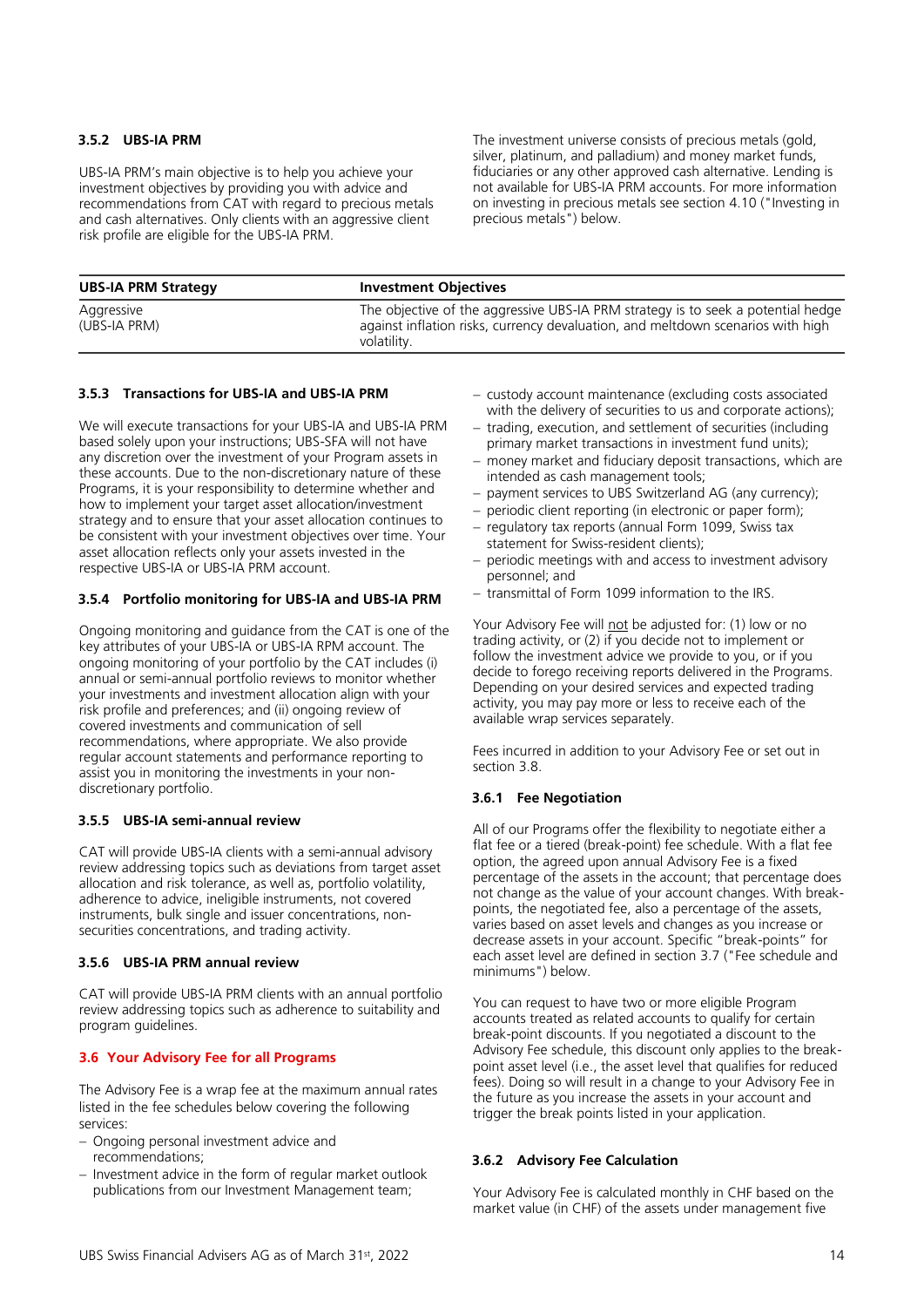Swiss bank business days before month end and covers the services performed in the 30 days prior to the fee determination date. In some cases, the Advisory Fee may be calculated on a date other than five Swiss bank business days before month end if that date falls on a day that our thirdparty technology service provider does not operate its billing processes (e.g., local or regional holiday). In those cases, the Advisory Fee will be calculated on the next business day set forth in the service provider's production calendar. The market value (i.e., the valuation of the investments in your account) is provided by SIX Financial Information Ltd., Zurich, Switzerland. At the end of each quarter (March, June, September, and December), your Advisory Fees for the three months in that quarter are totaled and debited from the account in your selected Reporting Currency.

If the Reporting Currency for your account (i.e., the currency in which you wish the investment performance of your account to be reported to you by us) is not CHF, then the debiting of your Advisory Fee for that account will result in a foreign-exchange transaction. Specifically, CHF will be bought against the Reporting Currency (e.g., USD or EUR) and an FX transaction fee that is not a part of the Advisory Fee will be charged. As explained in greater detail in section 3.8.1

# **3.7.1 Non-discretionary programs**

All rates listed below indicate the maximum annual fee in each Program.

#### **UBS-IA Advisory Fees** (per annum)

| Assets under management<br>(amount in CHF) | <b>Advisory Fee</b>         |
|--------------------------------------------|-----------------------------|
| below 2.5 million                          | 1.25%                       |
| 2.5 to $<$ 5 million                       | 1.20%                       |
| $5$ to $< 10$ million                      | 1.10%                       |
| 10 to $<$ 25 million                       | 0.95%                       |
| 25 to $<$ 35 million                       | 0.75%                       |
| 35 million and above                       | personal quote upon request |
| $\mathbf{r}$                               |                             |

**Minimum investment amount: CHF 1,000,000**

| <b>UBS-IA PRM Advisory Fee</b> (per annum)     |                     |  |  |  |  |
|------------------------------------------------|---------------------|--|--|--|--|
| <b>Assets under management</b> (amount in CHF) | <b>Advisory Fee</b> |  |  |  |  |
| One fee regardless of assets under management  | 0.50%               |  |  |  |  |
| Minimum investment amount: CHF 1.000.000       |                     |  |  |  |  |

# **3.7.2 Discretionary Programs**

For services provided under discretionary Programs, we are compensated on the basis of an Advisory Fee calculated as a percentage of assets under management. The Advisory Fee is not only dependent on the amount of assets under management, but also the selected investment strategy. As a result, we earn more when your discretionary Program assets increase and when you select a more aggressive investment strategy with a higher fee and we and our financial professionals are incentivized to take actions that may result in increased compensation for UBS-SFA at the expense of the investor. We have mitigated these conflicts by adopting a code of ethics that requires each financial

professional to act in your best interest at all times in his or her professional interactions with you, by instituting training and affirmation programs on our Code of Ethics that are mandatory for all employees and by disclosing these conflicts to you. See also section 3.12.2 ("Conflicts of interest in regard to compensation of our financial professionals") for a description of conflicts of interest in regard to compensation of our financial professionals and how we have mitigated the conflicts discussed in this section. See also section 8.4 ("Code of ethics, participation or interest in client transactions, and personal trading").

("Foreign exchange (FX) related costs"), these FX transaction fees represent additional revenue for UBS-SFA and, under certain circumstances, for UBS AG.

# <span id="page-14-0"></span>**3.7 Fee schedule and minimums**

We have the right in our sole discretion to grant exceptions to required account minimums set out below. We have the right to terminate your participation in a Program if the assets in your account fall below the minimum size recommended by us as described below. Under normal circumstances, we will not do so if such decrease in value is attributable to the performance of the Program.

We reserve the right, in our sole discretion, to institute special pricing features, change account minimums for new accounts, impose higher account minimums for certain strategies that may be offered from time-to-time, terminate accounts that fall below the minimum account value requirements, or require that additional cash or securities be deposited to bring an account up to the required minimum.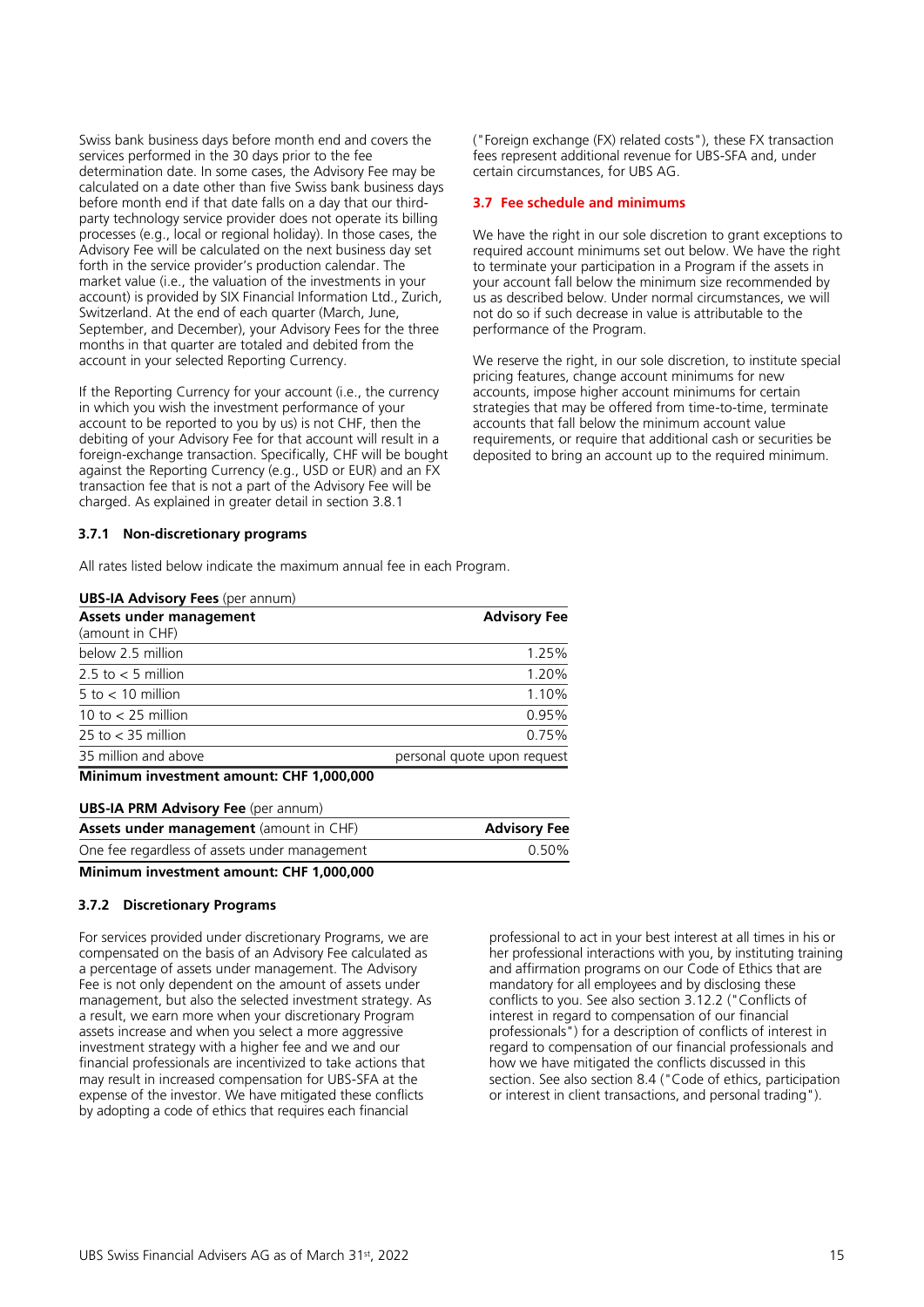# **PMGL, PMIN, PMC Advisory Fees** (per annum)

| Investment strategy   | <b>Fixed income</b>         | <b>Income</b> | Yield    | <b>Balanced</b> | Growth  | <b>Equity</b> |
|-----------------------|-----------------------------|---------------|----------|-----------------|---------|---------------|
| Assets in CHF         |                             |               |          |                 |         |               |
| below 2.5 million     | $.10\%$                     | 1.20%         | 1.30%    | 1.40%           | 1.50%   | 1.65%         |
| 2.5 to $<$ 5 million  | l.05%                       | 1.15%         | 1.25%    | 1.35%           | 1.45%   | .60%          |
| $5$ to $< 10$ million | 0.95%                       | 1.05%         | 1.15%    | 1.25%           | 1.35%   | l.50%         |
| 10 to $<$ 25 million  | $0.80\%$                    | $0.90\%$      | 1.00%    | 1.10%           | $.20\%$ | 1.35%         |
| 25 to $<$ 35 million  | $0.60\%$                    | 0.70%         | $0.80\%$ | 0.90%           | 1.00%   | 1.15%         |
| 35 million and above  | personal quote upon request |               |          |                 |         |               |

**Minimum investment amount: CHF 1,000,000**

# **PMP Advisory Fees** (per annum)

| Investment strategy  | Fixed income Income |                             | Yield    | <b>Balanced</b> | Growth   | Equity |  |
|----------------------|---------------------|-----------------------------|----------|-----------------|----------|--------|--|
| Assets in CHF        |                     |                             |          |                 |          |        |  |
| below 35 million     | $2.60\%$            | ገ 70% ነ                     | $0.80\%$ | $0.90\%$        | $1.00\%$ | 15%    |  |
| 35 million and above |                     | personal quote upon request |          |                 |          |        |  |

# **Minimum investment amount: CHF 25,000,000**

| <b>PMAO, PMETO Advisory Fees (per annum)</b> |                             |  |  |  |  |
|----------------------------------------------|-----------------------------|--|--|--|--|
| <b>Investment strategy</b>                   | <b>Equity</b>               |  |  |  |  |
| Assets in CHF                                |                             |  |  |  |  |
| below 1.0 million                            | 1.95%                       |  |  |  |  |
| 1.0 to $<$ 2.5 million                       | 1.85%                       |  |  |  |  |
| 2.5 to $<$ 5 million                         | 1.80%                       |  |  |  |  |
| 5 to $< 10$ million                          | 1.70%                       |  |  |  |  |
| 10 to $<$ 25 million                         | 1.55%                       |  |  |  |  |
| $25$ to $\lt$ 35 million                     | 1.35%                       |  |  |  |  |
| 35 million and above                         | personal quote upon request |  |  |  |  |

# **Minimum investment amount: CHF 500,000**

# **PMSI Advisory Fees** (per annum)

| <b>Investment strategy</b> | Yield | <b>Balanced</b>             | Growth |  |  |
|----------------------------|-------|-----------------------------|--------|--|--|
| Assets in CHF              |       |                             |        |  |  |
| below 2.5 million          | 1.30% | 1.40%                       | 1.50%  |  |  |
| 2.5 to $<$ 5 million       | 1.25% | 1.35%                       | 1.45%  |  |  |
| $5$ to $< 10$ million      | 1.15% | 1.25%                       | 1.35%  |  |  |
| 10 to $<$ 25 million       | 1.00% | 1.10%                       | 1.20%  |  |  |
| $25$ to $<$ 35 million     | 0.80% | 0.90%                       | 1.00%  |  |  |
| 35 million and above       |       | personal quote upon request |        |  |  |
|                            |       |                             |        |  |  |

# **Minimum investment amount: CHF 500,000**

#### **MFP Advisory Fees** (per annum) **Investment strategy Fixed income Income Yield Balanced Growth Equity** Assets in CHF One fee regardless of assets under management 0.95% 1.05% 1.15% 1.25% 1.35% 1.50%

# **Minimum investment amount: CHF 1,000,000**

# **PSIN Advisory Fees** (per annum)

| Investment strategy                              | Fixed income Income |      | Yield | <b>Balanced</b> | Growth   | Equity   |
|--------------------------------------------------|---------------------|------|-------|-----------------|----------|----------|
| Assets in CHF                                    |                     |      |       |                 |          |          |
| One fee regardless of assets<br>under management | 110%                | .20% | l 30% | ' 40%           | $1.50\%$ | $1.65\%$ |

# **Minimum investment amount: CHF 1,000,000**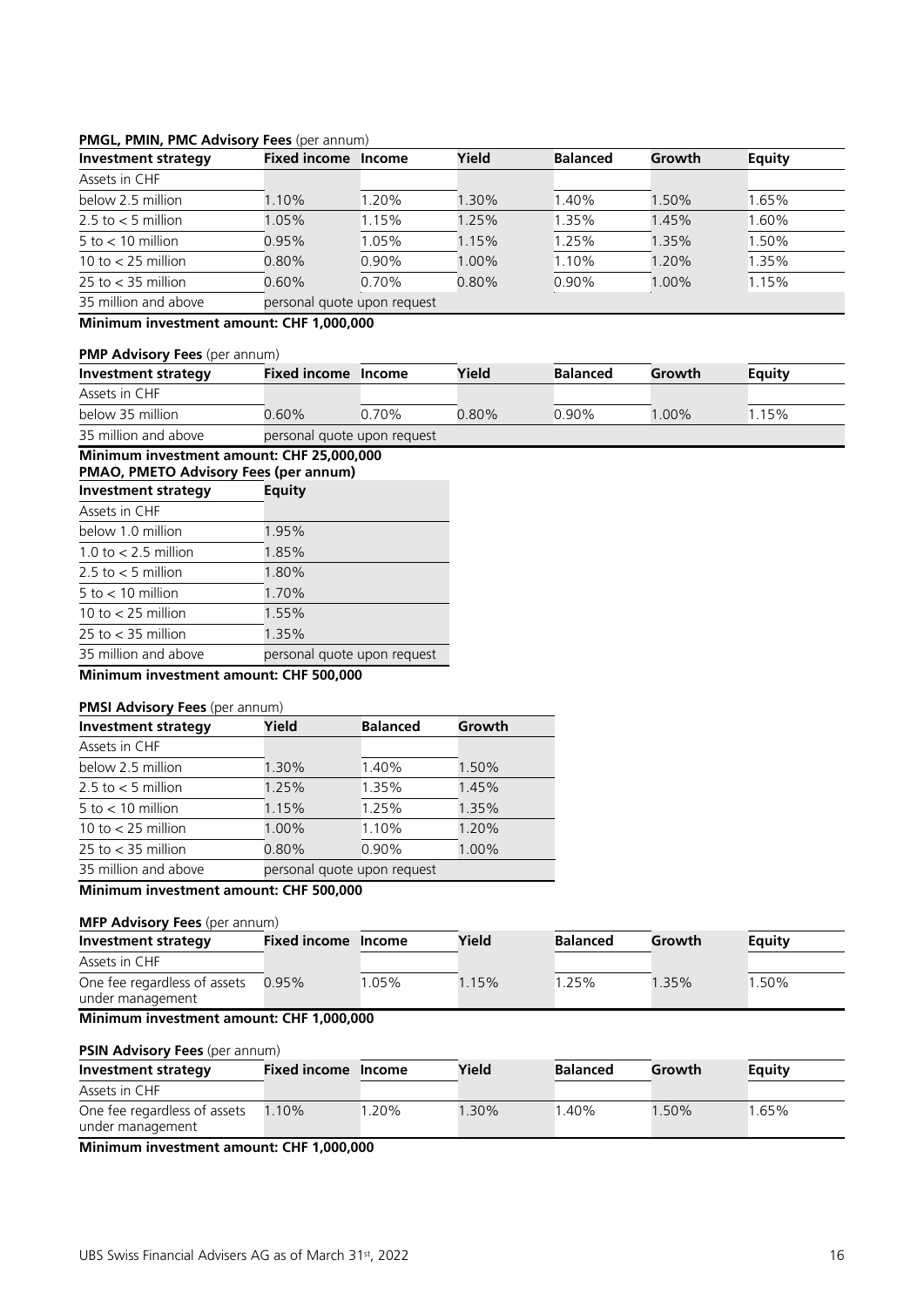# <span id="page-16-0"></span>**3.8 Fees and other charges not covered by your Advisory Fees**

You will pay other fees in addition to the Advisory Fee, some of which add to the compensation that we receive. Advisory Fees will not be reduced or offset by these charges. Instead, **these additional charges will reduce the overall return of your account.** 

Our Advisory Fees do not include:

- − specialized transaction-related charges, such as transfer taxes, and fees we charge to customers to offset fees we pay to exchanges and/or regulatory agencies on certain transactions;
- − transaction-related fees associated with procurement, custody, delivery and conversion of precious metals imposed by our affiliates;
- − costs charged by us and by UBS AG in connection with FX transactions (See section 3.8.1("Foreign exchange (FX) related costs"));
- − costs charged by us and by UBS AG in connection with precious metals transactions (See section 3.8.2 ("Precious metals"))<sup>.</sup>
- − costs related to trading in and holding foreign securities (other than commissions otherwise payable to us); or
- − revenue earned by UBS Switzerland AG and by us in connection with lending transactions executed on your behalf (See section 3.11.1("Loans")) and interest charges on any outstanding loan balances (including margin loans).

Additionally, you will also be charged additional fees for specific account services, such as:

- − securities transfer fee;
- − wire transfer charges;
- − fees related to custody and transactions in physical securities; and
- − certain payment services as specified in the table below.

# **3.8.1 Foreign exchange (FX) related costs**

We buy/sell a currency on your behalf (i) when we execute an FX spot transaction for your account; (ii) when an instrument is purchased or sold for your account (e.g., equity, fiduciary deposit) and your account is denominated in a different currency than the instrument being purchased or sold; and (iii) if your reporting currency is not CHF, each time we debit your Advisory Fee from your account, as explained in section 3.6 ("Your Advisory Fee for all Programs") under "Advisory Fee Calculation" (collectively, **FX transactions**).

All FX transactions are executed exclusively through UBS AG's Investment Bank. When we buy/sell a currency on your behalf, we do so either at the so-called "system rate" or the UBS rate, depending on the size of the transaction, among other factors.

The system rate is an Interbank rate that is typically adjusted multiple times during the day. We generally buy/sell a currency on your behalf at the system rate when the order is relatively small (e.g., less than \$100,000) and can be bundled with other small orders. Because of the periodic updating of the system rate, it can be higher or lower than the market rate at the point of execution. The system rate does not include any spread charged by UBS AG.

The UBS rate is a proprietary rate that is generally used for larger currency transactions. Because UBS AG must lock in the offered rate while the transaction is being executed, UBS AG as execution broker is exposed to currency risk when executing a currency transaction at the UBS rate. The UBS rate reflects a spread charged by UBS AG as the execution broker.

In addition, regardless of whether the system rate or UBS rate is used for a currency transaction, UBS-SFA will charge an FX transaction fee for each FX transaction (see below). Depending on the type of FX transaction, the FX transaction fee may be negotiated by you at account opening or prior to an FX transaction, and we will agree to the fee to be applied in our sole discretion. You should be aware that the fee applied by us for FX transactions that we execute on your behalf may be more or less favorable to you than those from an unaffiliated third party.

**We and, in the case of FX transactions where the UBS rate is used, UBS AG, earn additional revenues from FX transactions executed on your behalf, which leads to a conflict of interest. The more FX transactions we execute on your behalf, the more revenues we and, in some cases, our affiliate UBS AG, will earn. This leads to a conflict of interest because there is an incentive for us to make recommendations resulting in FX transactions, even if such FX transactions are not in your best interest. The conflict is even greater when we exercise discretion over your account.** We have mitigated these conflicts by adopting a code of ethics that requires each financial professional to act in your best interest at all times in his or her professional interactions with you, by instituting training programs on our code of ethics that are mandatory for all employees and by disclosing these conflicts to you. See also section 3.12.2 ("Conflicts of interest in regard to compensation of our financial professionals") for a description of conflicts of interest in regard to compensation of our financial professionals and how we have mitigated the conflicts discussed in this section

If you do not wish for us to use UBS AG to engage in FX transactions, we will likely not be able to service your Program accounts and, with limited exception, you would need to seek such services from a third party.

Additionally, in case of time differences between the trade and the settlement date of an FX transaction, you will be exposed to a currency risk for this period. See section 4.12 for more information on changes in currency.

# **3.8.2 Precious metals**

All precious metals spot transactions are executed exclusively through UBS AG's Investment Bank. When we buy/sell precious metals on your behalf, we do so at the UBS rate. The UBS rate includes a spread or commission which is charged by UBS AG as the executing broker.

In addition to the amount charged by UBS AG, UBS-SFA charges a precious metals fee (see below). The precious metals fee may be negotiated by you at account opening or prior to a precious metals transaction, and we will agree to the fee to be applied in our sole discretion. You should be aware that the fee applied by us for precious metals transactions that we execute on your behalf may be more or less favorable to you than those from an unaffiliated third party.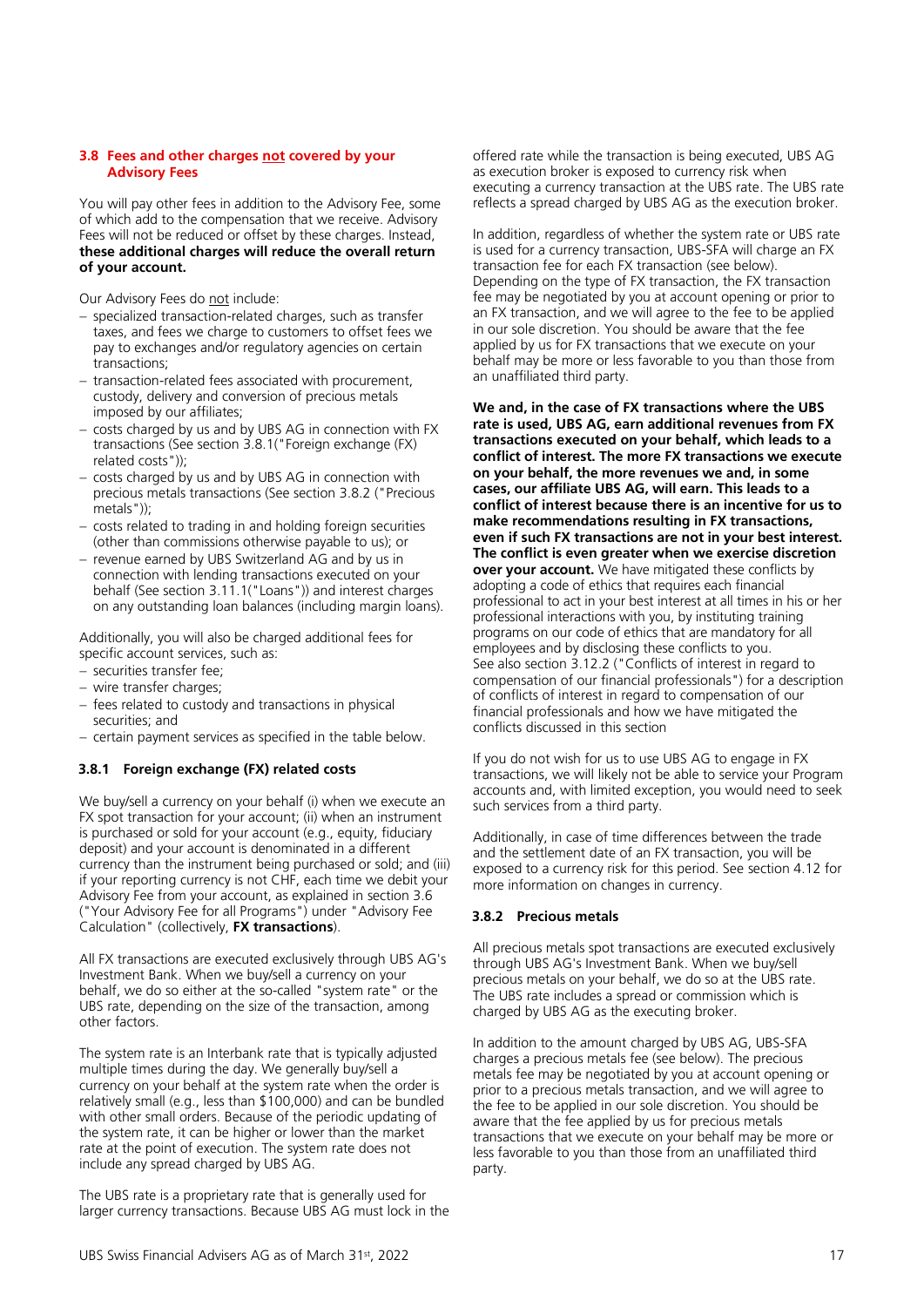Additionally, production costs, conversion costs and delivery costs payable to UBS AG and VAT are not included in your Advisory Fee (see below).

**We and UBS AG earn additional revenue from each precious metals transaction executed on your behalf, which leads to a conflict of interest. The more precious metals transactions we execute on your behalf, the more revenues we and our affiliate, UBS AG, will earn. Because there is an incentive for us make recommendations resulting in precious metals transactions, even if such precious metals transactions are not in your best interest. The conflict is even greater when we exercise discretion over your account.** We have mitigated these conflicts by adopting a code of ethics that requires each financial professional to act in your best interest at all times in his or her professional interactions with you, by instituting training programs on our code of ethics that are mandatory for all employees, and by disclosing these conflicts to you.

See also section 3.12.2 ("Conflicts of interest in regard to compensation of our financial professionals") for a description of conflicts of interest in regard to compensation of our financial professionals and how we have mitigated the conflicts discussed in this section

If you do not wish for us to use UBS AG to engage in precious metals transactions, we will not be able to provide precious metals transaction execution services to you and you would need to seek such services from a third party.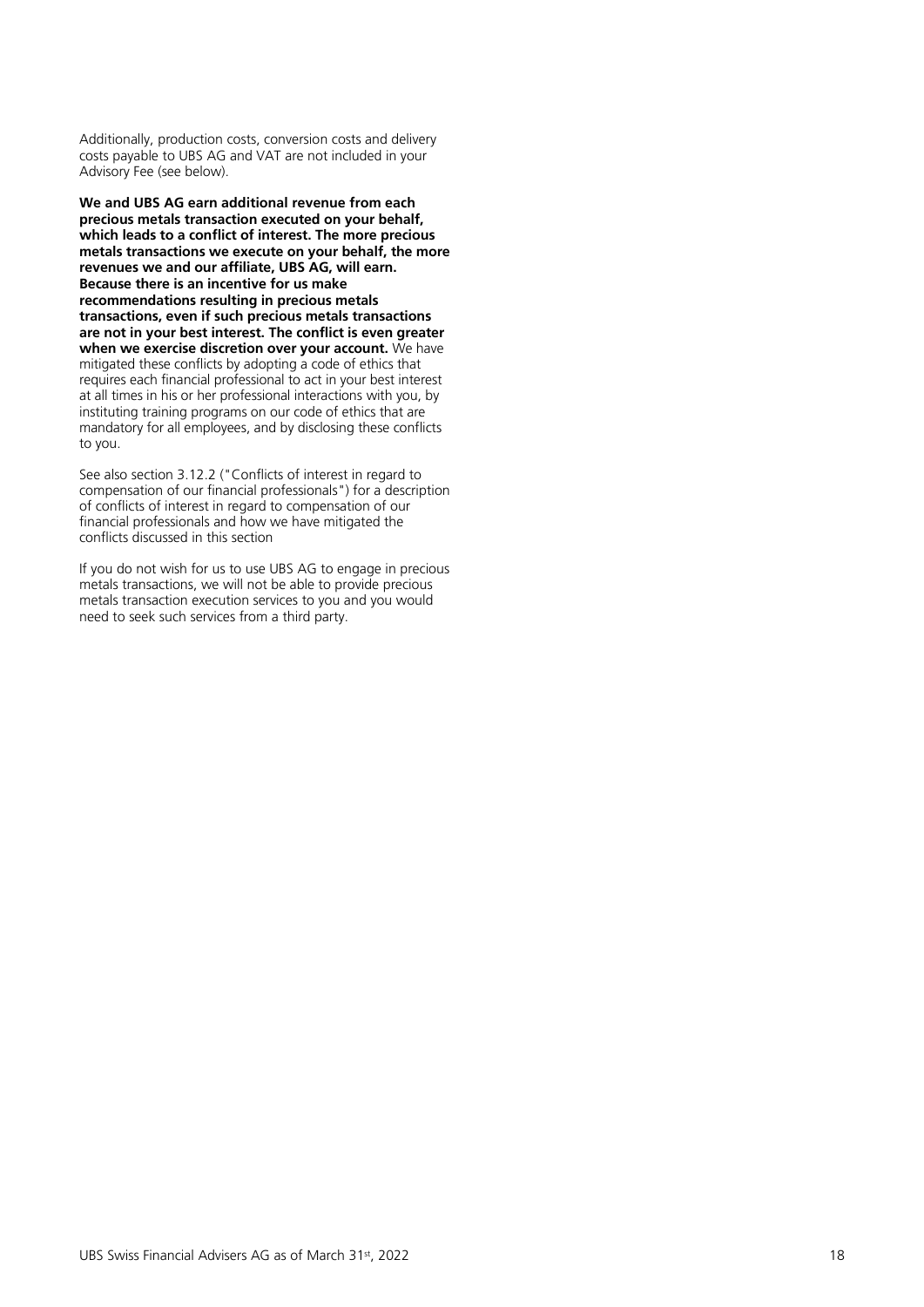# **3.8.3 Supplementary Services Fee Schedule**

| Service                                                                                                                                                        | <b>Supplementary services fee</b>                                                                                                                                              |             |              |  |  |
|----------------------------------------------------------------------------------------------------------------------------------------------------------------|--------------------------------------------------------------------------------------------------------------------------------------------------------------------------------|-------------|--------------|--|--|
| Delivery of securities to UBS-SFA                                                                                                                              | Free of charge                                                                                                                                                                 |             |              |  |  |
| Delivery of securities from UBS-SFA                                                                                                                            | CHF 100 per security (third party fees not included)                                                                                                                           |             |              |  |  |
| Payment services to a payee in Switzerland                                                                                                                     | CHF 35 per payment order                                                                                                                                                       |             |              |  |  |
| Payment services to a payee outside of Switzerland                                                                                                             | CHF 60 per payment order plus fees charged by financial institutions<br>outside of Switzerland                                                                                 |             |              |  |  |
| Checks: Deposit                                                                                                                                                | <b>CHF 50</b>                                                                                                                                                                  |             |              |  |  |
| Checks: Issuing                                                                                                                                                | <b>CHF 50</b><br>Courier delivery fees are not included and can cost up to CHF 15                                                                                              |             |              |  |  |
| Contremarque accounts                                                                                                                                          | 5% surcharge on Advisory Fee<br>CHF 500 minimum per year                                                                                                                       |             |              |  |  |
| US detailed tax statements<br>See section 3.2 (under the sub-section "US tax<br>reporting") for tax-related statements that are<br>covered by the Advisory Fee | CHF 350 for annual detailed tax statement.<br>CHF 100 for each quarterly or semi-annual detailed tax statement.                                                                |             |              |  |  |
| Tax reclaim services                                                                                                                                           | CHF 500 per country per tax year.                                                                                                                                              |             |              |  |  |
| Physical delivery of precious metals from UBS-SFA                                                                                                              | CHF 250 per position<br>(fees for insurance and shipping are not included)                                                                                                     |             |              |  |  |
| Production costs of precious metals                                                                                                                            | Production costs vary depending upon the type of metal, the form (i.e.,<br>coins, bars), the size of the amount to be produced, and the market rate<br>for the precious metal. |             |              |  |  |
| Precious metals fee+                                                                                                                                           | <b>Transaction size (CHF)</b>                                                                                                                                                  | All types   |              |  |  |
|                                                                                                                                                                | $CHF \le 60,000$                                                                                                                                                               | 1.20%       |              |  |  |
|                                                                                                                                                                | CHF 60,001 - 120,000                                                                                                                                                           | 0.90%       |              |  |  |
|                                                                                                                                                                | CHF 120,001 - 600,000                                                                                                                                                          | 0.45%       |              |  |  |
|                                                                                                                                                                | CHF 600,001 - 1,200,000                                                                                                                                                        | 0.25%       |              |  |  |
|                                                                                                                                                                | CHF1,200,001 -2,500,000                                                                                                                                                        | 0.10%       |              |  |  |
|                                                                                                                                                                | CHF > 2,500,000                                                                                                                                                                | 0.06%       |              |  |  |
| Foreign Exchange transaction fee                                                                                                                               | <b>Transaction size (CHF)</b>                                                                                                                                                  | Main        | Other        |  |  |
|                                                                                                                                                                |                                                                                                                                                                                | currencies* | currencies** |  |  |
|                                                                                                                                                                | $CHF \le 100,000$                                                                                                                                                              | 1.10%       | 1.50%        |  |  |
|                                                                                                                                                                | CHF 100,001-250,000                                                                                                                                                            | 0.70%       | 1.00%        |  |  |
|                                                                                                                                                                | CHF 250,001-500,000                                                                                                                                                            | 0.50%       | 0.60%        |  |  |
|                                                                                                                                                                | CHF 500,001-1,000,000                                                                                                                                                          | 0.25%       | 0.30%        |  |  |
|                                                                                                                                                                | CHF > 1,000,000                                                                                                                                                                | 0.12%       | 0.20%        |  |  |

<sup>+</sup>The rates represent the maximum rate. They may be negotiated by you, subject to our agreement in our sole discretion. \*Main currencies: AUD,CAD, EUR, GBP, HKD, JPY, NOK, NZD, SEK, SGD, USD

\*\*Other currencies: BRL, CNY, CYK, DKK, HUF, ILS, INR, KRW, MXN, MYR, PHP, PLN, RUB, THB, TRY, TWD, YAR, AED

Fees not outlined above can arise in the course of transactions. We reserve the right to change the fees for supplementary services at any time in our sole discretion, upon notice to you.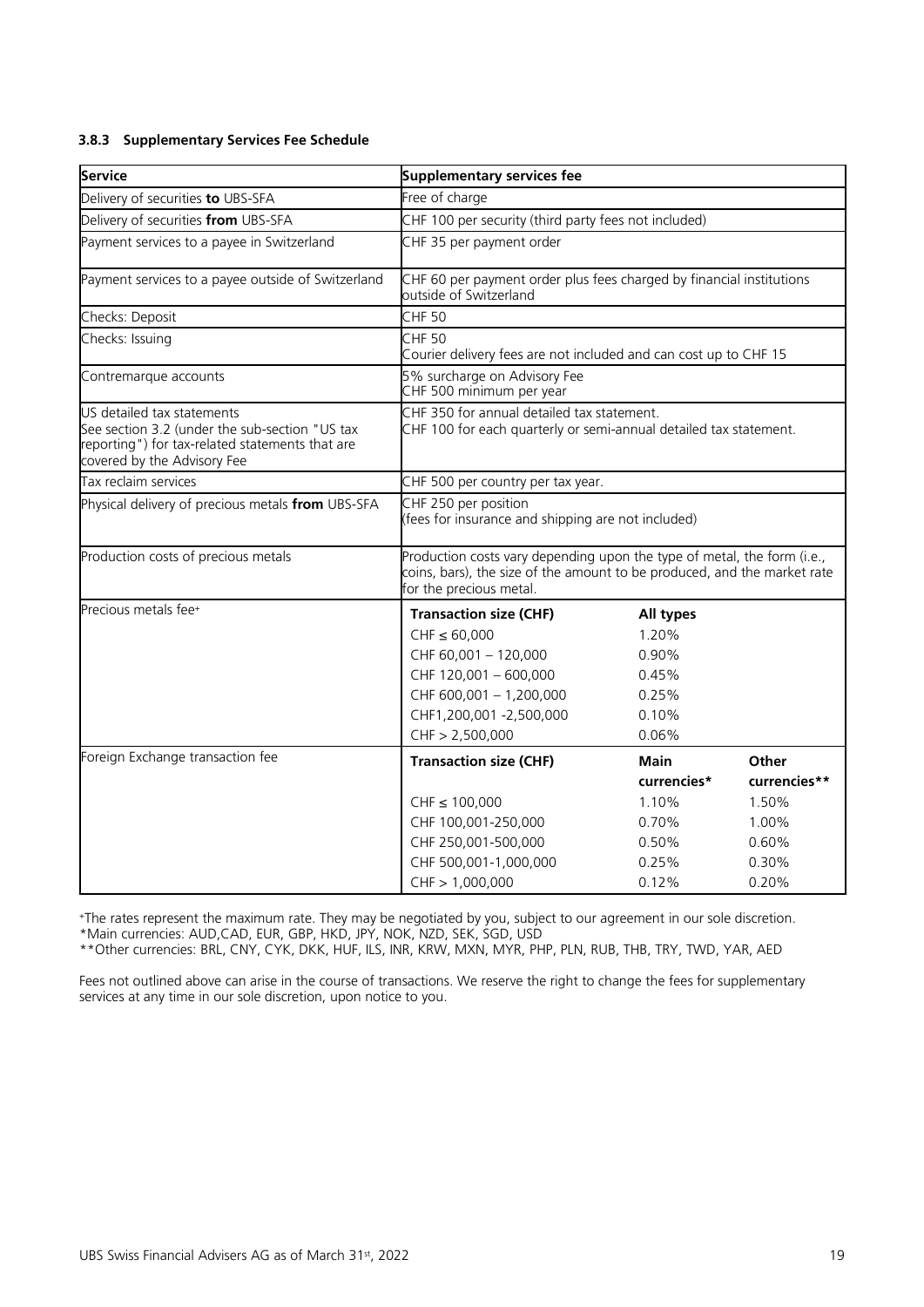#### <span id="page-19-0"></span>**3.9 Transaction-related taxes, stamp duties, and exchange fees**

Your Advisory Fee does **not** cover third-party fees and duties, which are **borne by you** and are charged separately. Such fees and duties can come in many forms, but are most commonly assessed as a stamp duty, exchange fee, transactional tax, or withholding tax. A complete breakdown of such charges is included in the individual transaction advice. The descriptions below are for informational purposes only and additional fees may arise.

Switzerland levies a **Swiss stamp duty** on buy and sell transactions for a consideration of certain domestic securities or similar foreign instruments if a Swiss securities dealer is involved as a party or intermediary. The duty ranges from 0.00% to 0.150%. Additionally, Switzerland applies VAT to certain banking services for Swiss and Liechtenstein transactions.

# **Transaction taxes, stamp duties, exchange fees and**

**others** are also primarily assessed on the purchase and sale of investments from applicable countries/markets/exchanges. Rather than applying to the market of trade, they normally apply to the market of investment (e.g. Italian Financial Transaction Tax applies to transfer of Italian shares, Spanish Financial Transaction Tax applies to transfer of Spanish shares, UK stamp tax on UK securities purchase transactions, SEC fees on US sell transactions).

**Withholding taxes** are assessed based on the market of investment and are commonly applied to income payments such as dividends and interest, rather than transfers. Rates vary depending on the jurisdiction and some of this tax can be reclaimable depending on the terms of the tax treaty between the client's country of residence and country of investment.

# <span id="page-19-1"></span>**3.10 Fees and expenses with regard to funds**

You should be aware that fund shares can be purchased directly without being invested in one of our Programs or using our services.

# **3.10.1 Fund share class selection; distribution and related fees received by UBS-SFA's affiliates**

Because we sell a limited number of mutual funds, we do not typically have access to lower share classes which offer lower costs. Information about the mutual funds and share classes, including their investment policies, restrictions, charges, and expenses, is contained in the mutual funds' prospectuses and available by contacting your WMC. We have the discretion to establish and change in our sole discretion at any time the different investment minimums and/or other requirements that will apply to the availability of mutual fund and share classes for an account based upon a variety of factors, including a client's overall relationship with us, type of account, legal or regulatory restrictions, or any other factors relevant to the relationship.

Although we do not serve as an investment adviser, principal underwriter, transfer agent, custodian, administrator or other service provider of any fund in which client assets are invested, an affiliate of ours may earn fees for providing services (such as investment advisory, distribution, transfer agency, administration or custody services) to funds in which we may invest your assets within a Program. These service arrangements and the fees paid by the funds for the services

provided are disclosed in the respective fund's prospectus. We do not directly or indirectly receive any portion of these fees. We may invest your assets in funds that are sponsored or managed by UBS AG or one of its affiliates (i.e. in UBS "proprietary" funds), and in such cases UBS AG or one of its affiliates may receive management or other fees for services they provide to such funds. For more information on UBS proprietary funds, see section 3.10.5 ("Recommendation of affiliated/proprietary securities and investments").

# **3.10.2 Distribution fees received by UBS-SFA**

# **Treatment of 12b-1 fees: Beginning March 31, 2019, all Program clients receive a credit of all 12b-1 related fees as well as any other related fees received by UBS-SFA on or after January 1, 2019. This credit effectively eliminates the conflicts described in this section 3.10.2.**

We make available mutual fund share classes on our platform at our sole discretion. We will normally make available on our platform, to the extent permitted by law, a share class of a mutual fund that pays additional compensation to its distributors, including fees, for providing services (such as investment advisory, administration, transfer agency, distribution, and shareholder services) to the mutual fund. UBS-SFA receives a part of such compensation through our distribution chain. The additional compensation that we receive normally varies depending on the mutual fund and share class made available, and may be from the fund, the sponsor or the adviser to the extent permitted by applicable law. Although the additional compensation that we receive (and corresponding expense to a client) can vary by mutual fund, share class, and paying distributor, any such fees (and corresponding expense) typically will not exceed 120 basis points (or 1.2%).

# **3.10.3 Total expense ratio**

You can invest in funds (i.e., mutual funds shares or in shares of ETFs) within your Program. In such a case, you will, in addition to the Advisory Fee charged by us, also incur fees charged by the respective fund company (i.e., management fee, administration fee, performance fee) based on the net asset value (**NAV**) of the particular instrument. These fees will decrease your returns. Depending on the investment instrument, the total expense ratio typically will not exceed 300 basis points meaning the fund expenses will not exceed three (3) percent of the NAV of the particular fund). **A breakdown of the total expense ratio of funds is shown below the detailed position descriptions on your asset statement**. We do not benefit from these fees and expenses which are charged at the fund level; however, we may invest your assets in funds that are sponsored or managed by UBS AG or one of its affiliates (i.e. in UBS "proprietary" funds) and in such cases UBS AG or one of its affiliates may receive management or other fees for services they provide to such funds. For more information on UBS proprietary funds, see section 3.10.5 ("Recommendation of affiliated/proprietary securities and investments").

# **3.10.4 Redemption fees for active trading**

Some mutual funds charge redemption fees if shares are sold within a certain period of time after they are purchased, also known as active trading. These fees can also apply to the redemption portion of an exchange transaction if shares are exchanged among funds (whether through direct exchanges or through sales and new purchases) in the same family of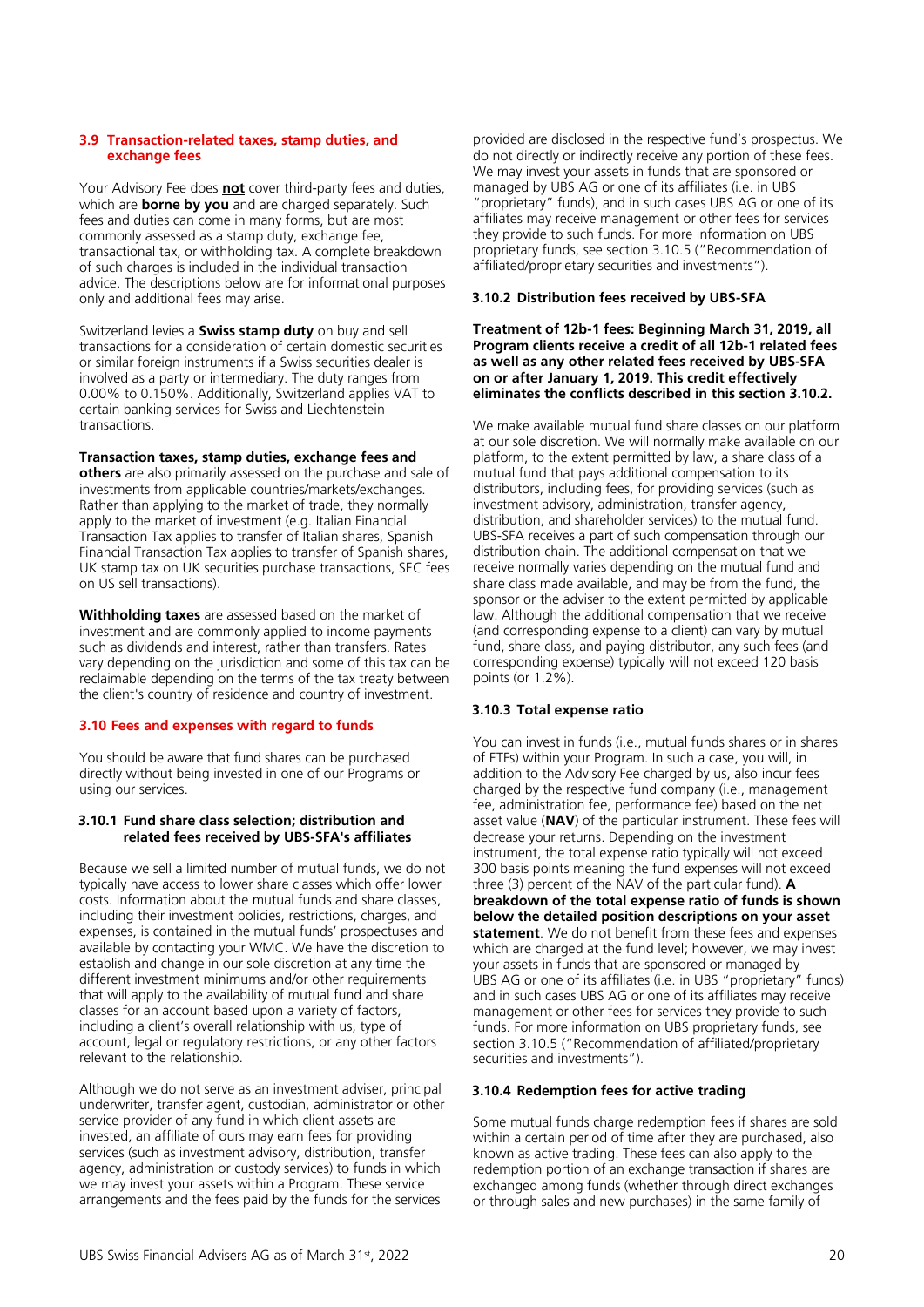funds more frequently than is permitted by each fund's prospectus. The amount charged as a redemption fee, the length of time you must hold your shares to avoid a redemption fee, and the number and frequency of exchanges among funds you may make without paying a redemption fee vary from one mutual fund to another. This information is included in each fund's prospectus. If you have questions about whether a redemption fee will apply to a transaction you wish to make, please ask your WMC for a prospectus for the applicable mutual fund. If charged, you are responsible for the payment of redemption fees, which are in addition to your Advisory Fee.

#### **Your Advisory Fee does not cover redemption fees/penalties which are borne by you, and are generally charged separately**. UBS-SFA does not receive any front-end or contingent deferred sales loads with respect to your investments in mutual funds.

# **3.10.5 Recommendation of affiliated/proprietary securities and investments**

We may, after a review of your investment needs and available options, recommend, or in our Discretionary Programs select or purchase on your behalf, affiliated/proprietary money managers or securities. Recommending or selecting proprietary or affiliated products and managers raises a conflict of interest, because retaining those entities or purchasing those securities will result in increased compensation to UBS and/or a UBS affiliate. If you or we select funds, products or other investment vehicles that are managed or sponsored by us or our affiliates, the management fees will be payable to either UBS or the affiliated entities. Your Account's actual investment return will be reduced by those fees, plus any related expenses and the Advisory Fees. Please review the applicable prospectus and offering documents carefully for a detailed description of the additional fees associated with these securities.

We address the conflicts of interest presented by the recommendation of affiliated managers and application of different research standards by disclosing our practices to you to ensure you make fully informed decisions in your selection of investment strategies.

# <span id="page-20-0"></span>**3.11Revenue sharing arrangements with UBS Switzerland AG**

The types of transactions or arrangements outlined in this section present a conflict between your interest and our interests, in that they provide us a direct or indirect financial or other incentive to recommend or effect a transaction when it may not be in your best interests to do so. We have mitigated these conflicts by adopting a code of ethics that requires each financial professional to act in your best interest at all times in his or her professional interactions with you, by instituting training and affirmation programs on our Code of Ethics that are mandatory for all employees and by disclosing these conflicts to you. See section 8.4 ("Code of ethics, participation or interest in client transactions, and personal trading").

Any compensation received by us as a result of the arrangement or investments made by you in the products discussed below is in addition to your Advisory Fee, and is paid directly or indirectly to us by you. **This additional compensation is not applied to reduce or offset any Advisory Fee or other fees paid by you.**

All of our Programs offer the flexibility to negotiate the compensation described below which is received by us.

# **3.11.1 Loans**

From time-to-time, and subject to restrictions imposed by applicable laws and regulations, you may request lending assistance from UBS Switzerland AG in the form of a **Lombard Loan** (purpose or non-purpose) or mortgage. You must meet certain eligibility requirements and you will be required to execute separate agreements with us and with UBS Switzerland AG. UBS Switzerland AG would act as a lender to you and would charge interest on the loans it extends to you.

The interest rate charged in connection with a loan from UBS Switzerland AG includes a margin charged by UBS Switzerland AG and may be higher than that charged by other lenders. UBS Switzerland AG pays to us a servicing fee in connection with your loan in an amount equal to 50% of the margin charged by UBS Switzerland AG. The interest rate charged is the market rate and will fluctuate from time-totime.

You are not required to use UBS Switzerland AG as lender, and the terms of loans offered by UBS Switzerland AG will be more or less favorable to you than those that may be obtained from an unaffiliated third party lender.

**Margin Stock Loan (or purpose loan):** The value of loans to US residents or citizens for the purpose of investing in "margin stock" (as defined below), where such loans are directly or indirectly secured by margin stock, cannot exceed the loan value of the collateral, as prescribed under regulations promulgated by the Board of Governors of the Federal Reserve System. Margin stock includes most equity security registered on a U.S. national securities exchange, debt security convertible into such securities and shares of most US mutual funds, among other instruments.

**Non-purpose loan (or credit line):** You may also apply to borrow money from our affiliate UBS Switzerland AG using eligible assets in your Program account as collateral. The proceeds of this loan cannot be used to purchase US securities.

You are responsible for independently evaluating if the loan is appropriate for your needs, if the lending terms are acceptable, and whether the loan will have potential adverse tax or other consequences to you. Your decision whether to arrange a loan or draw down on your loan and how you use your loan proceeds is not encompassed within our advisory relationship. The lending relationship is governed exclusively by the non-purpose loan agreement between you and UBS Switzerland AG.

Notwithstanding the service fee we receive from UBS Switzerland AG referenced above, we are compensated primarily through Advisory Fees paid on your account. Therefore, we benefit if you draw down on your non-purpose loan to meet liquidity needs rather than sell securities or other investments in your Program account, which would reduce our Advisory Fee. A draw down of your non-purpose loan would preserve the Advisory Fee received by us and would generate additional loan-related compensation to us. This presents a conflict of interest for us when addressing your needs for liquidity. We mitigate this conflict by training and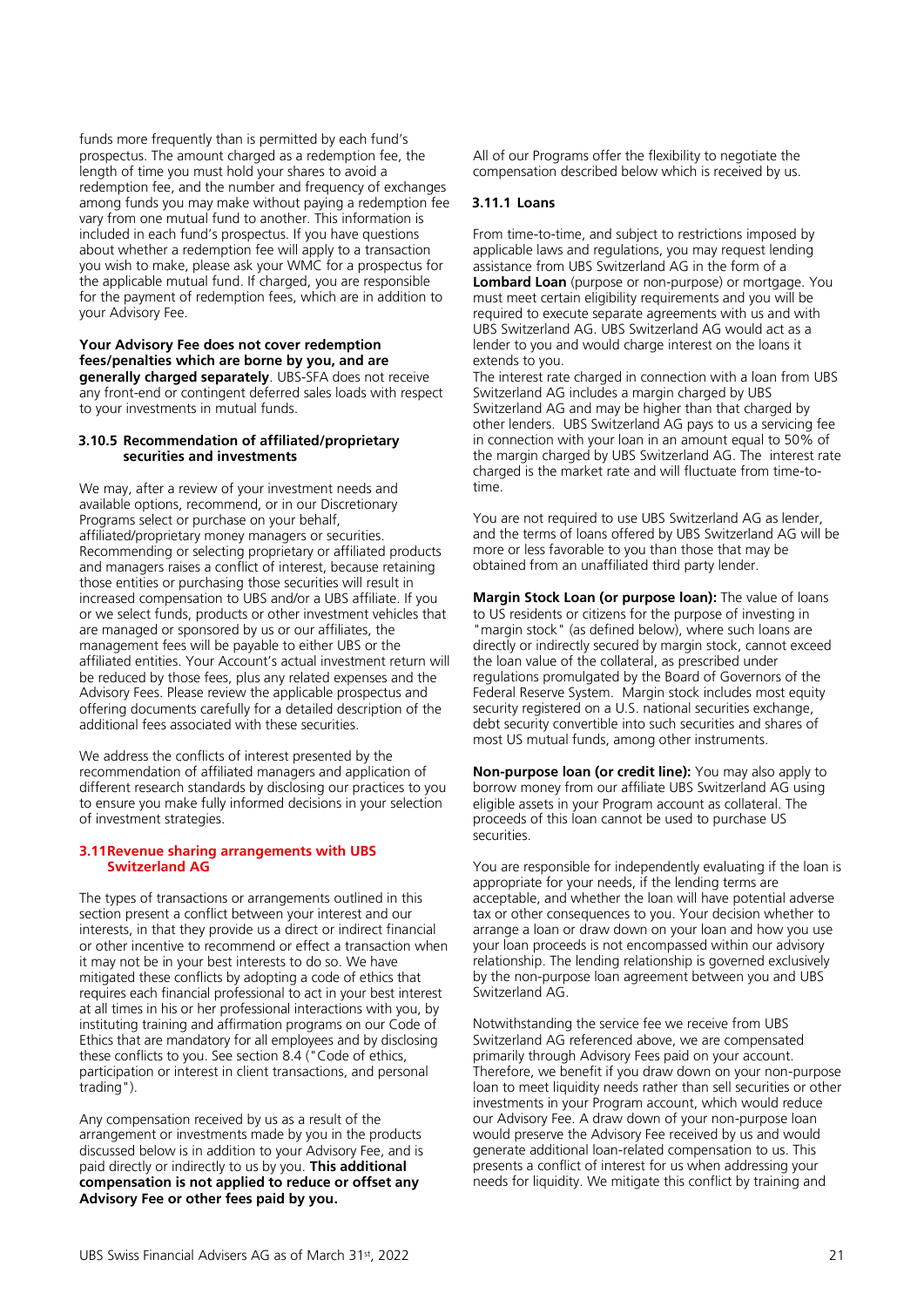supervising our WMCs to ensure they are providing investment advice which is in your best interest.

**Margin:** Using margin in a Program account, or using advisory assets as collateral for margin used in another account, is a more aggressive, higher risk approach to pursuing your investment objectives. Before you decide to use margin in your account or to use such assets as collateral, you must carefully consider:

- − whether you can afford, and want, to assume the additional risks that losses in your account will be significantly greater than if you decide not to invest with borrowed funds (i.e., not to use leverage);
- that the use of leverage will increase your costs of investing, as well as your risks, and depending upon the return achieved through the use of margin, will make your investment objectives more difficult to realize; and
- − you will pay UBS Switzerland AG interest on the outstanding loan balance, and since your Advisory Fee is calculated as a percentage of your assets under management, the use of margin to purchase securities in a Program account generally increases the amount of (but not the percentage of) the Advisory Fee that you pay.

# **The decision to use leverage in a Program account or use those assets as collateral rests with you and should only be made if you understand:**

- − the risks of margin borrowing and the impact of the use of borrowed funds on a managed account;
- − how the use of margin can affect your ability to achieve investment objectives;
- − **that you can lose more than your original investment;**
- that a positive or negative performance of a margined Program account, net of interest charges and other account fees, will be magnified by virtue of using borrowed money. As a result, gains or losses in leveraged Program accounts will be greater than would be the case with unleveraged Program accounts; and
- − **you will not benefit from using margin in your Program account if the performance of your account does not exceed the interest expense being charged on the loan plus the additional Advisory Fees incurred by your account as a result of the deposit of the loan proceeds.**

**Defaults:** Lombard Loans are full recourse demand loans and you will need to deposit additional cash or collateral or repay part or all of the loan if the value of the portfolio declines below the required loan-to-value ratio. UBS Switzerland AG can demand repayment at any time. You are personally responsible for repaying the margin loan in full, even if the value of the collateral is insufficient. Failure to promptly meet a request for additional collateral or repayment or other circumstances (e.g., a rapidly declining market) could cause us or our affiliate, at our discretion, to liquidate or instruct us to liquidate some or all of the collateral account or accounts to meet the Lombard loan requirements. It is possible that neither you nor your WMC will be provided advanced notice of a liquidation of securities that you have pledged as collateral. Furthermore, neither you nor your WMC may be entitled to choose the securities to be liquidated. Depending on market circumstances, the prices obtained for the securities can be less than favorable. Any required liquidations will disrupt your long-term investment strategies and could result in adverse tax consequences. We and our affiliates do not provide legal or tax advice. You should consult your legal and tax advisors regarding the legal and tax implications of

Lombard loan borrowing and using securities as collateral for a loan.

The value of **physical precious metals cannot be used as security for a loan.** For more information on precious metals, see section 4.11 ("Investing in precious metals") below.

Neither UBS-SFA, UBS Switzerland AG, nor our representatives will act as investment adviser to you with respect to the liquidation of securities held in your Program Account to meet a margin or purpose loan call or credit line loan demand. Because our affiliate, UBS Switzerland AG, acts as creditor, we and our affiliate may have interests that are adverse to you. UBS Switzerland AG has the right to protect its own commercial interests and take actions that adversely affect the management of your Program Account and related performance.

There are substantial risks associated with the use of borrowed funds for investment purpose and securities as collateral for a loan. For further information, please request the UBS Switzerland AG Loan Disclosure Statement from your WMC.

**Information for clients using banking services such as mortgages, securities-based loans and/or other products with other UBS entities:** As part of your relationship with UBS-SFA, you may have certain products, such as credit cards, mortgages or securities-based loans (also known as Lombard loans), that have been provided by other UBS entities, primarily UBS Switzerland AG. With limited exceptions, mortgages and securities-based loans will pass over to Bank Vontobel AG upon closing of the acquisition of UBS-SFA by Vontobel. The transfer of these products may require certain actions on your part, and we will contact you in due course if further steps are required. Other banking services such as accounts, credit cards or safe custody boxes will continue to be provided by UBS Switzerland AG, which will reach out to you in due course with contact details in the event you have questions related to these services.

# <span id="page-21-0"></span>**3.12 Compensation**

# **3.12.1 Conflict of interest in regard to compensation**

We maintain investment policies reflecting a variety of factors used in assessing investment opportunities and making recommendations to you. These factors do not include, and we do not consider, the nature or amount of compensation to be received by us, or any financial or other interest held by, us or any affiliate in connection with any recommended transaction.

# **3.12.2 Conflict of interest in regard to compensation of our financial professionals**

Our financial professionals receive an annual fixed salary. In addition, they are eligible to receive an annual discretionary compensation award. This UBS-SFA incentive compensation plan is operated in UBS-SFA's sole and absolute discretion and may be amended or discontinued at any time. Eligibility and potential payout for the annual discretionary compensation award is calculated by taking into account a variety of factors, such as an employee's performance, UBS-SFA's overall performance and the revenues of UBS business group as a whole.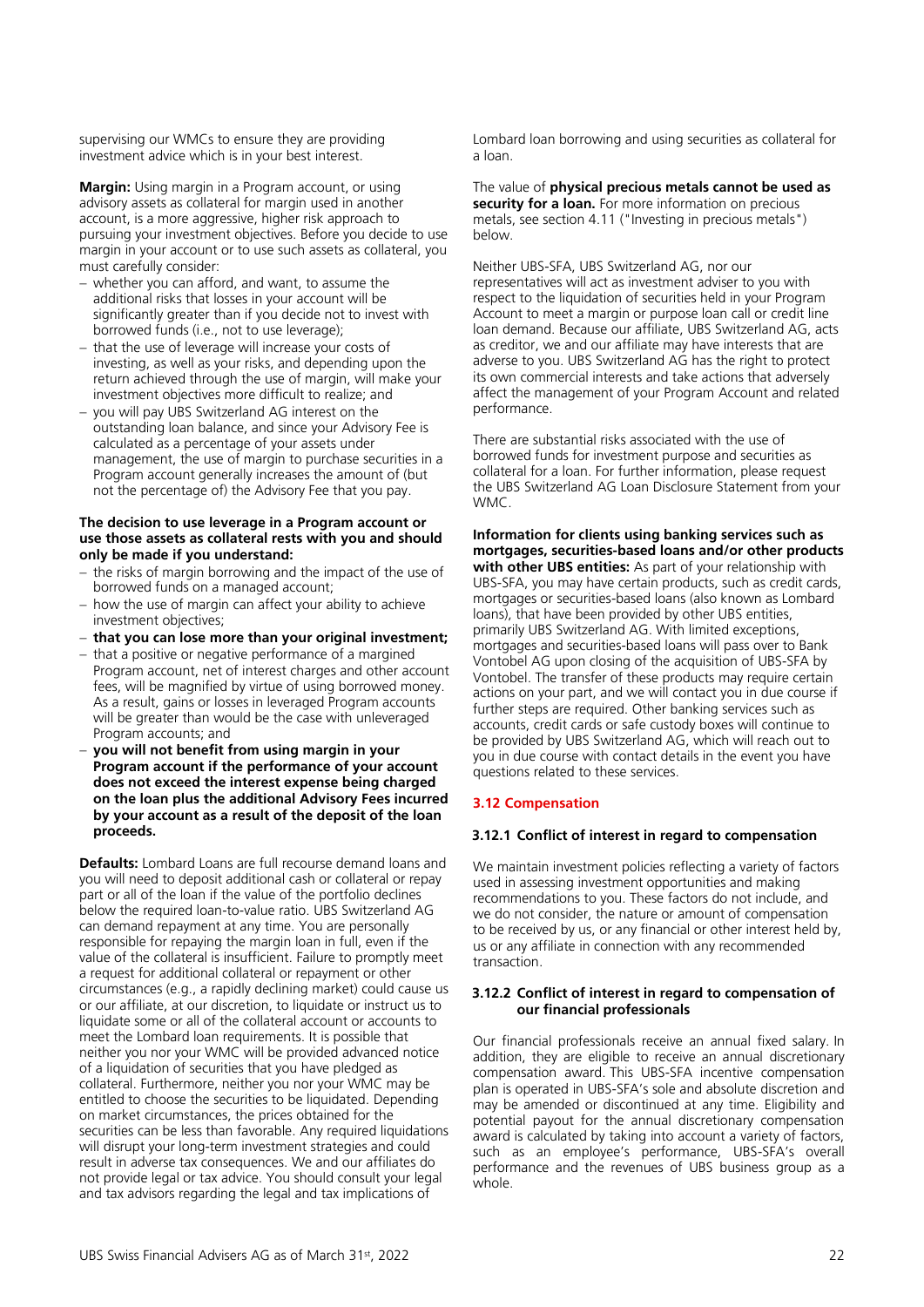While the annual discretionary compensation award is not determined on the basis of the amount of net new money or return on investments, some factors have historically, and may in the future, incentivize a financial professional to take actions that would benefit the adviser at the expense of the investor, for example, by encouraging a client to increase the assets in his or her accounts with us when it is not in the client's best interest to do so, or to make investments with a higher risk-return profile than would be warranted if the investment opportunity were being assessed solely from the perspective of the client's best interest. We have mitigated

these conflicts by adopting a code of ethics that requires each financial professional to act in your best interest at all times in his or her professional interactions with you, by instituting training and affirmation programs on our Code of Ethics that are mandatory for all employees and by disclosing these conflicts to you. See section 8.4 ("Code of ethics, participation or interest in client transactions, and personal trading").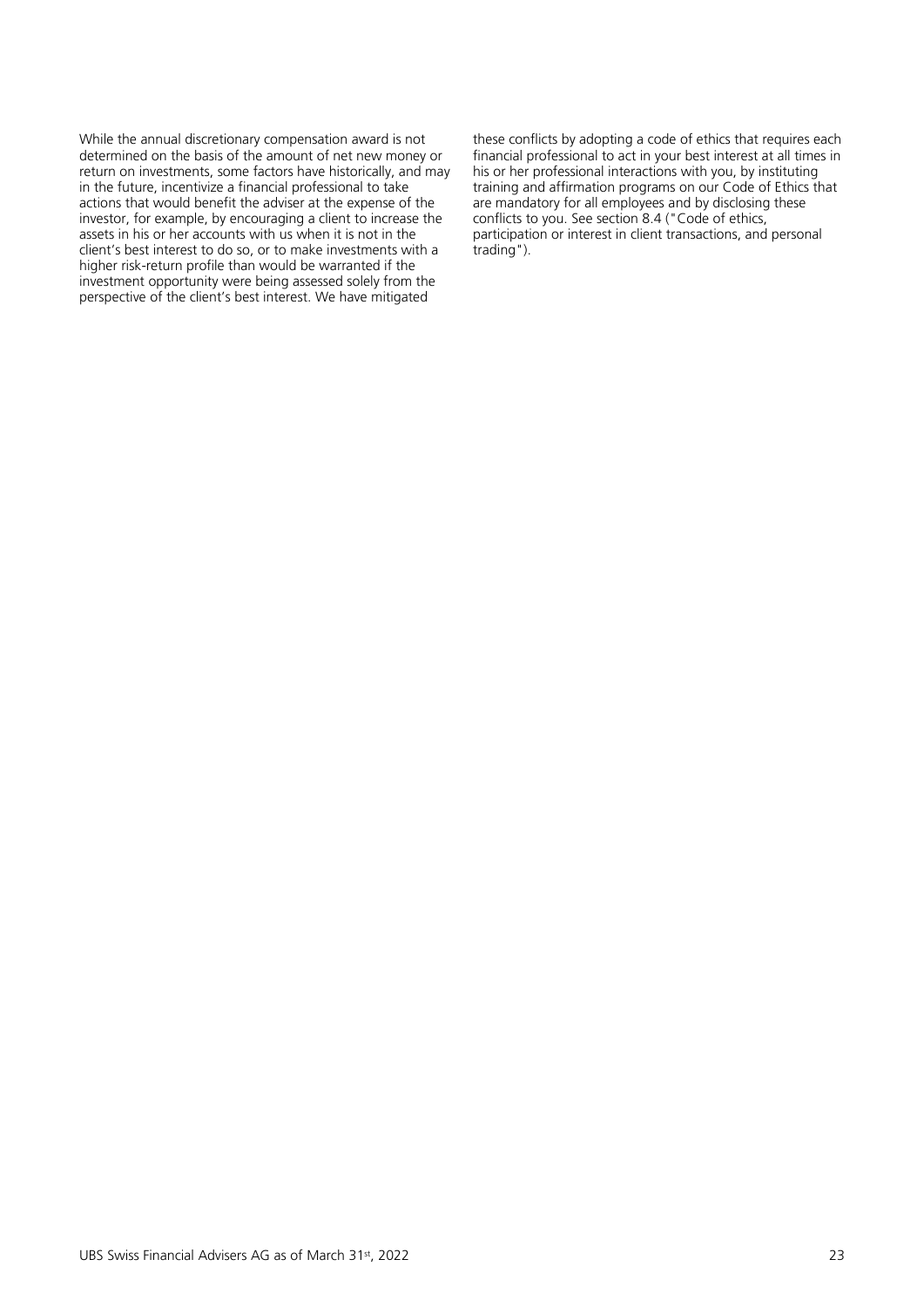# <span id="page-23-0"></span>4. Account requirements and types of clients

# <span id="page-23-1"></span>**4.1 Types of clients**

We serve natural persons who are subject to US federal income tax, i.e. US citizens, US permanent residents (green card holders), and persons who meet the "substantial presence" test. In addition to natural persons, we serve clients that are US trusts, estates, charitable organizations, and business entities such as corporations, limited partnerships, as well as limited liability companies. We do not serve nor do we provide investment advice to pension plans or profit sharing plans.

On a limited basis, we serve so-called offshore clients, i.e. non-US trusts, non-US foundations, non-US partnerships, non-operating non-US companies and non-US insurance companies where the ultimate beneficial owner(s), policy holder and/or beneficiary is/are a natural person(s) who is/are subject to US federal income tax as described above. Additionally, we can service non-US resident clients who are not subject to US tax, but seek investment advice while they are physically present in the US.

# <span id="page-23-2"></span>**4.2 Account requirements**

We reserve the right, in our sole discretion, to change account minimums for new accounts, impose higher account minimums for new accounts, impose higher account minimums for certain strategies or strategies that are offered from time-to-time, to terminate accounts that fall below certain thresholds that impact the management or servicing of your account, or require that additional monies or securities be deposited in the account in order to remain in the Program.

# <span id="page-23-3"></span>**4.3 Video Identification through UBS Welcome app**

When entering into a business relationship with UBS-SFA, you may decide to follow the identification process via video using the UBS Welcome app.

The UBS Welcome app is an application of UBS Switzerland AG. Using it for identification purposes involves the processing of your personal data by UBS Switzerland AG and its subsequent transmission to UBS-SFA.

By using the UBS Welcome app, you understand that UBS Switzerland AG will process the personal data you are making available as part of the identification process, and that this data will be transmitted to us.

The use of the UBS Welcome app may not be available to you depending on the country where you reside and/or the passport you hold.

# <span id="page-23-4"></span>**4.4 Verbal instruction after execution of a Program agreement**

You may decide to take advantage of new services and account features in the future without signing additional documents or agreements. When that happens, we will confirm your instructions in writing and provide any relevant agreements and disclosures you have not already received. For certain account services, you will be required to sign additional documents and agreements. All of the agreements

and disclosures we send you are considered part of the Program agreement.

# <span id="page-23-5"></span>**4.5 Confirmation of your account record**

After a new account is opened or whenever your investment strategy or risk profile is updated, we confirm the changes to you in writing in order to verify that our records and our understanding of your investment objectives and risk tolerance for the assets in that account are correct. Please review those materials carefully and report any discrepancies to your WMC as soon as possible, **but in no event later than 30 business days**.

Updates to existing investment objectives and risk tolerance at both the client level and the individual Program level are confirmed to you in writing in your asset statements. Information for new accounts is confirmed and sent promptly after account acceptance. It is your responsibility to inform us of any material changes in your investment objectives, financial condition or other changes that could affect how recommendations are chosen for you.

You are responsible for providing us with your current address. If we are unable to contact you by mail, we will be required to terminate your Program account. Upon termination, the assets will continue to be invested in the existing positions when permissible given the nature of the securities. If we are not given instructions, any securities positions will be liquidated at our discretion.

# <span id="page-23-6"></span>**4.6 Outsourcing of operations and services**

We outsource operations and services to UBS group entities and third parties within Switzerland and abroad.

In particular tax reporting, the administration of securities and other financial instruments, transactions and payment processing, compliance, data retention, IT (information and data processing, as well as computer software maintenance and development), risk management, master data management and accounting (financial accounting and controlling), marketing services, the internal money laundering office, and other back- and middle-office activities are out-sourced in whole or in part.

Outsourcing requires the transfer of data to affiliated or third party service providers, and third-party service providers can involve other third party service providers.

We are required to share your personal information with companies that we engage to perform services, which requires the transfer of your data cross-border. Specifically, the production of tax reports requires transfer of client data to a third party vendor in the US.

All service providers are required to comply with respective confidentiality obligations that limit their use of personal information only to those purposes for which it was provided and to sign an appropriate confidentiality agreement.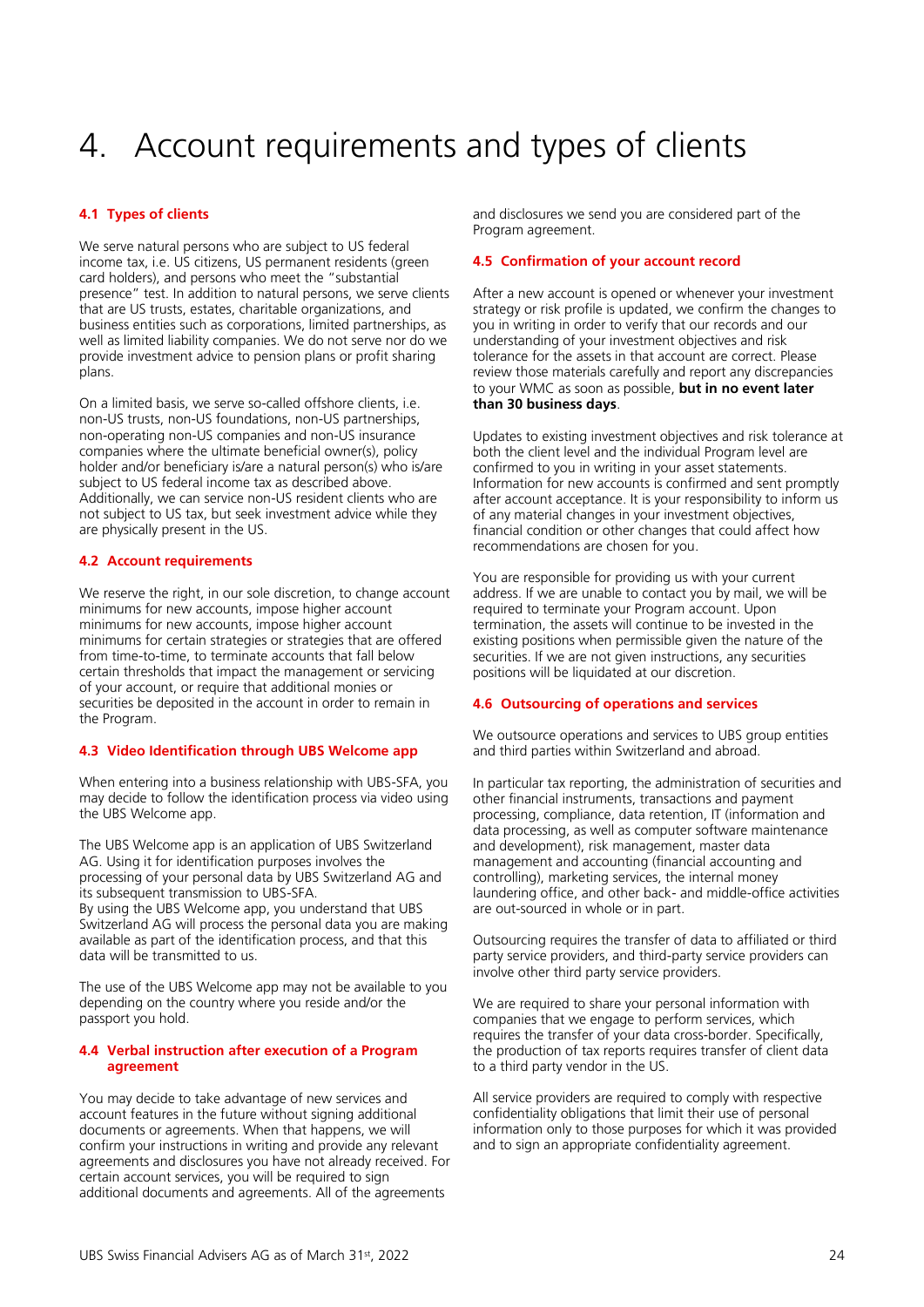# <span id="page-24-0"></span>**4.7 Data protection and banking secrecy**

We are obliged by law to treat data related to our business relationship with you (**Client Data**) as confidential. You have authorized us to disclose Client Data to our affiliated "Group" entities within Switzerland for business purposes. This applies in particular for the benefit of holistic and efficient services provided to you, as well as information on product offering across Group entities. We ensure that recipients of Client Data are bound by applicable confidentiality and data protection obligations.

#### **4.7.1 Transactions and services requiring disclosure of Client Data**

In the context of transactions and services UBS-SFA performs for you (e.g., payments, securities, foreign exchange, custody services), in particular if they have a foreign connection, we are from time-to-time required by applicable laws, selfregulations, market practices and conditions of issuers, providers and other parties we depend on for the performance of such transactions and services, to disclose data related to the transaction or service, our clients and related persons (e.g., beneficial owner).

Not all recipients of the data are bound by either Swiss banking secrecy, or by Swiss data protection laws, and their use of the data is not controlled by us. We are not required to perform such transactions and services if you withdraw or refuse consent or cooperation.

Providers of financial investment instruments (e.g., issuers of structured products, investment companies, limited partnerships) whether they are UBS-SFA affiliates or not, require us from time-to-time to disclose your personal information. If applicable law allows for it, we require such providers to undertake to limit their use of the information only to the purposes for which it was provided and to sign an appropriate confidentiality agreement.

We are authorized to disclose to UBS AG and UBS Switzerland AG your name and account number to process cash transfers.

In the event of a transaction, e.g., wire transfer or transfer of securities out of UBS-SFA, anti-money laundering rules require UBS-SFA to disclose to the transferee (and therefore to the transferee's financial institution) your name, domicile address and portfolio number.

The US Securities and Exchange Commission (SEC) adopted Rule 22c-2 under the Investment Company Act to help address abuses associated with short-term trading of SEC registered open-end mutual fund shares. Rule 22c-2 requires most funds to enter into written agreements with financial intermediaries who hold fund shares on behalf of their clients. Under such shareholder information agreements, the financial intermediaries must consent to provide the funds upon request with certain client identity and transaction information. You hereby authorize UBS-SFA to disclose all information required under Rule 22c-2 to the funds or to any intermediary between UBS-SFA and the funds, such as SIX SIS AG. Such information includes, but is not limited to, your name, address, TIN, the number of fund shares held and dates of transactions therein (purchases, redemptions, transfers and exchanges).

# **4.7.2 Data sharing notification**

It is our aim to deliver best quality services to our clients and to enable them to benefit from our capabilities and resources

as a global financial services firm. We therefore use UBS employees and contractors on a global basis in connection with the services we provide to you. Accordingly, we need to share your business information, including, but not limited to, client details, transaction information and credit data, globally within UBS group and with selected third parties. This enables us to provide high quality advice and efficient execution and support to you, as well as information about financial services and products from us and third parties, which we believe are of interest to you.

We are also continuously striving to further enhance our quality standards, efficiency levels and cost effectiveness. Therefore, we outsource a range of services, including specific operational business and knowledge processes and training, as well as the development and support for existing and new IT applications. The services are performed by specialized service providers located in various countries. Within the outsourcing arrangements, the service providers generally need to have access to parts of our global databases and consequently to your business information, to allow them to fulfill their contractually agreed tasks. We remain fully committed to ensuring the confidentiality and security of your business information. Accordingly, any arrangements with service providers are made after a lengthy and in-depth assessment process in which we verify the suitability of the service provider and ensure that stringent confidentiality and security obligations are agreed to and that all necessary regulatory consents and approvals are obtained. Furthermore, we implemented processes reasonably designed to review whether service providers are meeting all agreed legal, regulatory, security and confidentiality requirements. Such outsourcing arrangements do not alter any existing contractual relationships between you and us.

As a consequence of the above, your business information is not subject to the applicable banking secrecy rules and regulations. It is nevertheless treated with strict confidentiality and security. Please be aware that local laws and regulations from time-to-time oblige us to provide access to your business information to relevant authorities.

# <span id="page-24-1"></span>**4.8 Cross-border business**

Cross-border business activities carried out by us and our employees in or into a country other than Switzerland or the US are restricted or limited as a result of certain licensing, legal, regulatory and/or tax considerations which are subject to change from time-to-time. As a result, we reserve the right to decline or terminate your account if we believe the crossborder considerations inhibit our effective management of your account in a given program.

#### <span id="page-24-2"></span>**4.9 Client reporting & performance reporting for your account**

Your asset statements are available no-less than monthly. Asset statements list all positions held in your Program account as well as your performance information. You are responsible for reviewing these materials and promptly reporting any discrepancies to your WMC.

Unless you provide different instructions, we will deliver your asset statements quarterly. Additionally, we will send your transaction confirmations at your request in the frequency specified by you. To the extent permitted by applicable law, we will, with your prior consent, deliver statements via electronic format via "UBS-SFA Online."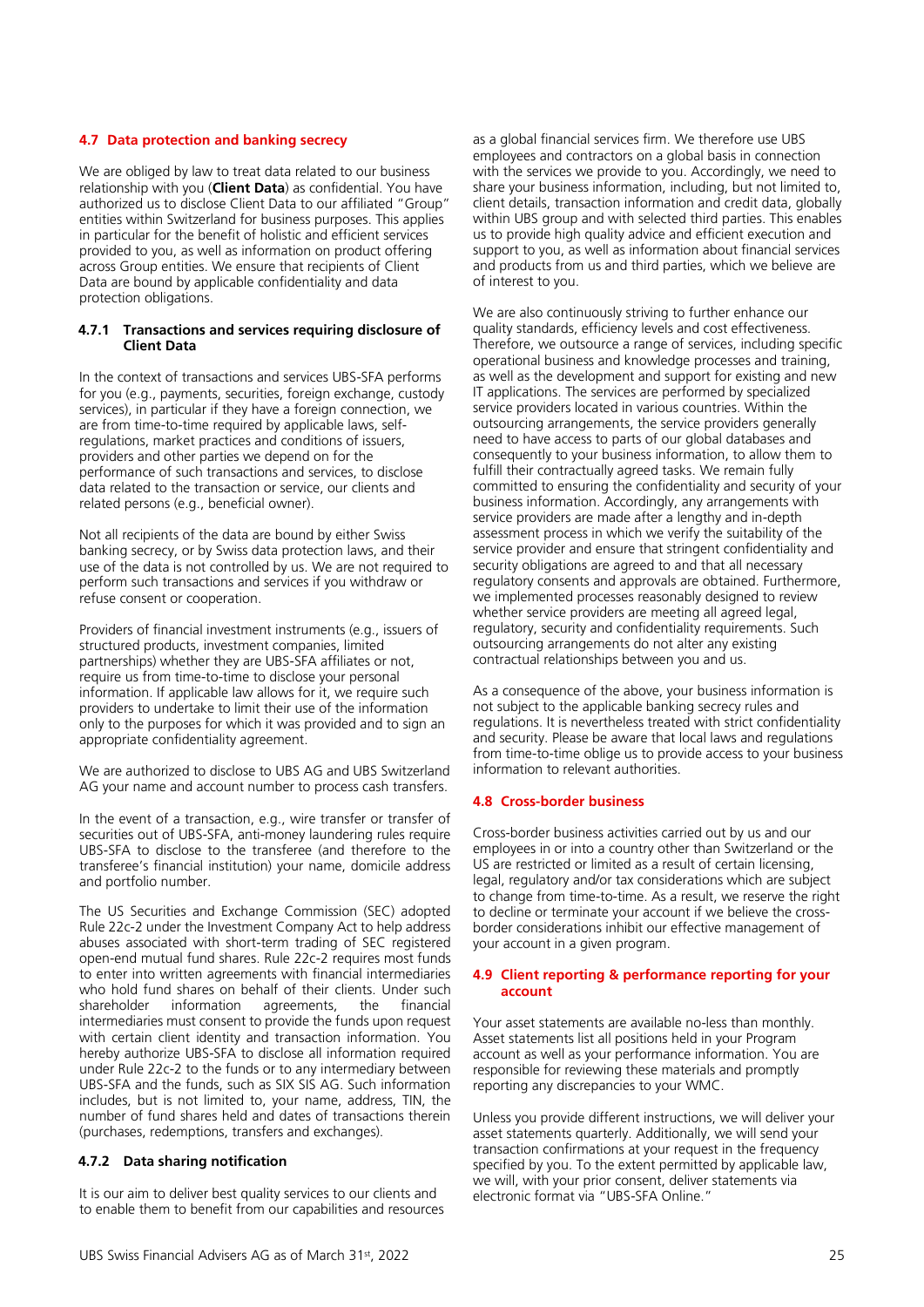#### <span id="page-25-0"></span>**4.10 Valuation of account assets**

The market value of an instrument represents the price at which the instrument could be purchased or sold in a current transaction, on an active or secondary market, between willing parties on an arm's-length basis.

In exceptional instances, UBS-SFA will correct valuations received or, where no UBS internal (i.e., UBS AG) or external providers are available, conduct its own valuations to determine a fair valuation based on an examination of the nature and realizable value of an instrument. Such exceptions must be properly documented and are subject to enhanced review and approval by our Valuation Committee.

#### <span id="page-25-1"></span>**4.11 Investing in precious metals**

Precious metals purchased in one of our Programs are held in custody outside of the US at UBS Switzerland AG. You may only hold precious metals represented in the form of bullion, bars, and coins which are measured in kilograms or ounces. Precious metals derivatives, such as futures contracts, options on futures, options on physical swaps or forward contracts will not be transacted or held in custody by us. No interest will be paid to you in respect of the precious metals positions. We will not enter into transactions for the purchase/sale of precious metals on your behalf on a leveraged or financed basis.

The value of precious metals cannot be:

- − used as security for a loan;
- − eligible for consideration as a pledged asset; or
- − considered when calculating the lending value of your pledged assets.

The foregoing is applicable at all times. Additionally, you cannot purchase precious metals with the proceeds of a loan.

We and our affiliates receive additional compensation when you purchase precious metals. Please see section 3.8.2 ("Precious metals") for a description of the additional compensation.

You may invest in precious metals in both our discretionary and non-discretionary Programs in either collective or segregated custody (each described below). Unless you specifically request to store your precious metals in segregated custody, your precious metals will be stored in collective custody.

#### **4.11.1 Collective custody**

Your precious metals are stored by UBS Switzerland AG in a collective custody held in our name. You will be co-owner of the precious metals held in a collective custody account with us. Your right of co-ownership is measured according to the number of units or by weight. If UBS Switzerland AG were to declare bankruptcy, your right of co-ownership in the precious metals held in a collective custody account would be separated from the bankruptcy assets and credited to you. In the case of physical delivery, you do not have the right to specific numbers or denominations of bars, or to specific years or minting of coins, but UBS Switzerland AG will endeavor to accommodate any reasonable specific requests of you in relation to sizes of the bars. You will still have to pay a surcharge representing the production costs for physical delivery. This surcharge is in addition to any delivery costs. At

conversion, a conversion fee will be charged, as well as, the current production and delivery costs. In the case of white metals, 7.7% VAT is charged on the current total value. The conversion, production and delivery costs are in addition to your Advisory Fee.

#### **4.11.2 Segregated custody**

Your precious metals are stored by UBS Switzerland AG in Switzerland in a separate individual custody account. You are the sole owner of this specific precious metal and you can request delivery at any time. If UBS Switzerland AG were to declare bankruptcy, the precious metals owned by you would be separated from the bankruptcy assets and credited to you. Precious metals must be procured and stored by UBS Switzerland AG. This generates production costs, which is not included in your Advisory Fee. The surcharges represent the production costs and are in addition to any delivery costs.

#### <span id="page-25-2"></span>**4.12 Fixed term and call fiduciaries**

You can authorize UBS-SFA to use all or part of the funds available at a given time in your Program account to make investments on a fiduciary basis with another bank or financial institution or with an affiliate (**Financial Intermediary**) in the name of UBS-SFA but for your account and at your own risk based on the terms and conditions of the Financial Intermediary.

In the event that UBS-SFA invests the funds through UBS Switzerland AG, you authorize UBS-SFA to transfer the funds to UBS Switzerland AG in order to place the said fiduciary investments in the name of UBS Switzerland AG, but for your account and at your own risk.

Irrespective of the fact that fiduciary investments are made in the name of UBS AG or UBS Switzerland AG, fiduciary investments are transactions and services which from time-totime, by applicable laws, self-regulations, market practices and conditions of Financial Intermediaries, require the disclosure of data of the client itself and related persons (e.g. beneficial owner).

UBS-SFA will only make investments on a fiduciary basis once you have instructed us to do so, either by giving us discretion to make decisions for you in a discretionary Program account, or on a case-by-case basis in one of the non-discretionary Program accounts. For non-discretionary accounts, if you have so instructed us, but have not designated the Financial Intermediary and the other conditions of the investment at least five (5) days before a new investment or before maturity of the investment concerned, then we will repay the respective funds to your Program account. We have the sole obligation of paying to you such amounts as have been credited to us by the Financial Intermediary in its sole discretion.

The rates paid (or charged in the case of negative interest) by the selected UBS affiliate might be lower (or higher) than the rates paid (or charged) by other banks.

You will bear all economic and legal consequences of any measures taken by the relevant authorities (e.g. prohibition of repayment or transfer) which could affect your assets invested on a fiduciary basis in the respective country. Furthermore, you bear the transfer, currency and country risk, as well as the risk of default on the part of the Financial Intermediary. In the event that an investment is placed with a foreign branch of an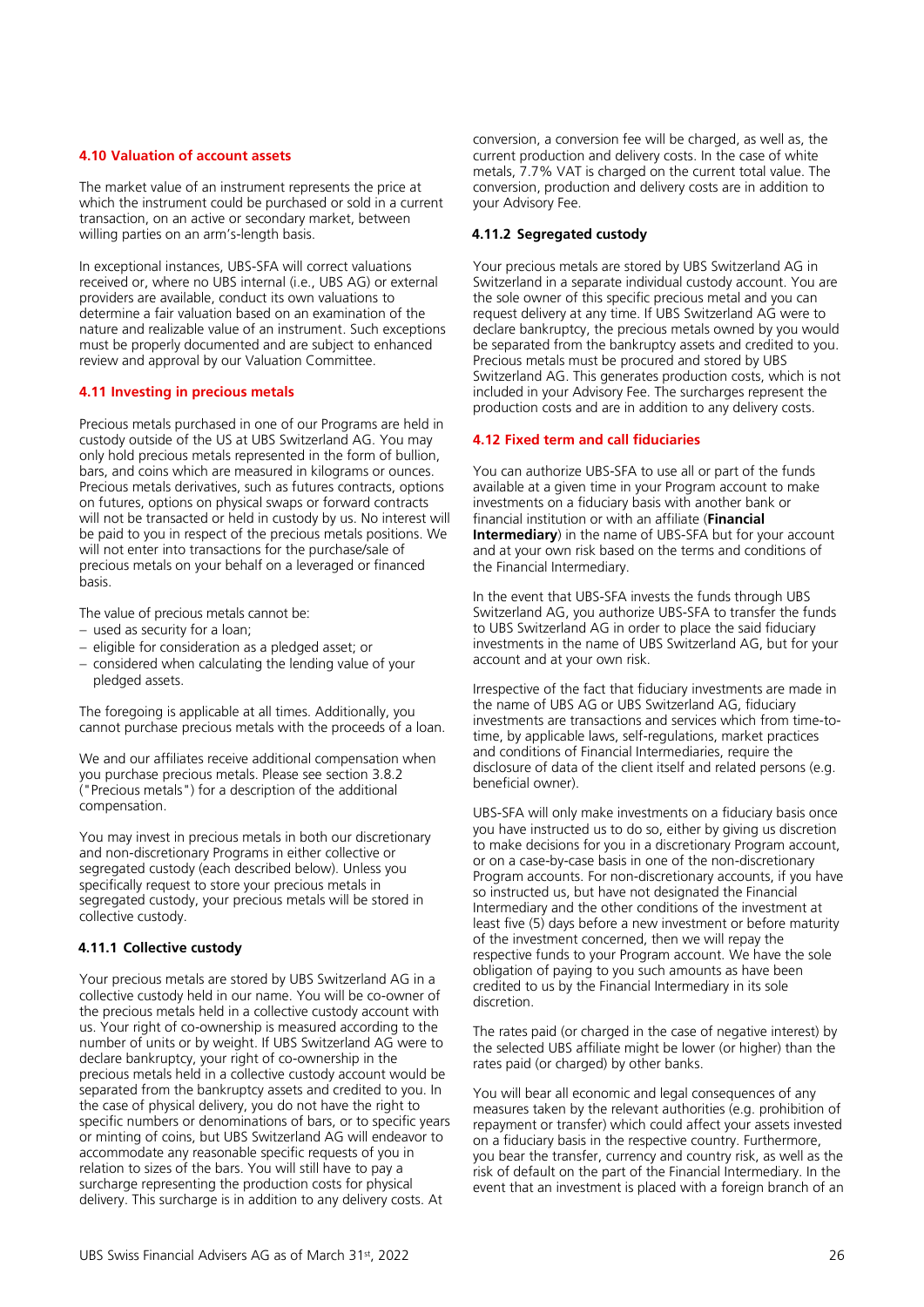affiliate, the risk of default shall also cover the risk of default of UBS-SFA itself.

In case that fiduciary investments are made in the name of UBS Switzerland AG, you bear the risk of default of UBS Switzerland AG as well.

UBS AG maintains an up-to-date list of selected Financial Intermediaries who have good credit ratings and with whom it conducts fiduciary investment transactions. You can request the current list of selected Financial Intermediaries and the UBS AG credit rating principles at any time.

If the Financial Intermediary does not fulfil its commitments or only partially fulfills them (for example due to transfer restrictions and foreign exchange controls imposed in its own country of domicile or in the country of the investment currency), UBS-SFA is obligated solely to assign to you the claims against the Financial Intermediary, respectively against UBS Switzerland AG in case fiduciary investments are made in the name of UBS Switzerland AG, that have not already been transferred to the client in any other way. We will not be bound by any other obligation.

# <span id="page-26-0"></span>**4.13 Changes in currency values; differences between "home" and "Program" currency**

An account that invests in securities or other investments denominated in, and/or receiving revenues in, currencies other than one's "home" currency (i.e., the currency of your country of residence), will be subject to currency risk. For clients whose home currency is the US dollar, currency risk is the risk that foreign currencies will decline in value relative to the US dollar. In such event, the dollar value of an investment would be adversely affected. Currency exchange rates generally fluctuate in response to, among other things, changes in interest rates, intervention (or failure to intervene) by US or foreign governments, central banks or supranational entities, or by the imposition of currency controls or other political developments in the United States or abroad.

Additionally, you may have the option of selecting a Program currency that is different from your home currency. As a result, your account values for your Program accounts will be reflected in your monthly and quarterly statements in your selected Program currency (unless you otherwise designate a Reporting Currency). When you select a Program Currency or Reporting Currency which is different from your home currency, all of the assets in your UBS-SFA account will be converted to the selected currency for purposes of calculating your account's performance. If you select a Program Currency or Reporting Currency other than your home currency, the performance shown in your account statements may not reflect the actual performance of your account due to changing currency rates.

# <span id="page-26-1"></span>**4.14 Brokerage practices**

# **4.14.1 Brokerage practices, generally**

We normally use four firms to effect client transactions.

**Morgan Stanley** is used for equity security transactions, whereas Zurcher Kantonalbank (**ZKB**) is used for fixed income security (bond) transactions. For business contingency reasons, equity trades might also be routed through ZKB. Your advisory fee includes any so-called order ticket fee which Morgan Stanley or ZKB will charge us for the execution of these transactions. ZKB has selected Toronto Dominion Bank

of Canada to execute bonds in Mexican Peso or in some cases Mexican bonds in general. An additional broker can be selected in the future in case of markets where the liquidity is low or limited (a "sub-broker"). As a result of using such subbroker, best execution cannot be evidenced due to the absence of other bids.

**SIX-SIS** is normally used for mutual fund shares transactions, generally on a net asset value (**NAV**) basis. **UBS AG** is used for transactions in precious metals and FX transactions.

In addition, certain financial products such as structured products, hedge funds, specific closed-end funds, interests in limited partnerships and limited liability companies and similar products are usually purchased directly from the issuer or its affiliate.

**Best execution:** We are obligated to seek "best execution" for client transactions. Best execution generally refers to the execution of transactions in such a manner that total cost or proceeds in each transaction are the most favorable under the circumstances. The SEC defines best execution as "best qualitative execution," not merely the lowest possible execution cost. In evaluating the quality of execution and selecting broker-dealers to execute client transactions, we will consider various factors, such as execution capability, commission rate (or spread), and responsiveness. We have adopted a best execution policy where our execution desk is responsible for weekly securities transactions checks on the execution of trades, taking into account execution time and price. On a monthly basis (or more often if significant issues arise), our execution desk reports its findings to our Best Execution Committee. Through these mechanisms, we seek "best execution" by monitoring Morgan Stanley's, ZKB's and our trading activity for clients, execution costs and quality obtained for clients, and our brokers' own best execution and related trading policies, procedures and practices. Consistent with seeking best execution, we selected Morgan Stanley, ZKB, and UBS AG to effect client transactions as described below. The best execution principle of having several prices from different brokers can be limited in markets with low liquidity, such as the Mexican bond market. In such markets the chosen broker can define a sub-broker for execution. Furthermore, limitation of best execution can also be a result of insufficient brokers in the market to offer a bid.

**While we are obliged under Swiss law to provide best execution to our clients, as a result of our obligations under US law as a registered investment adviser, we cannot engage in principal transactions without prior written client consent. If you have instructed us not to execute any trades that would result in a principal transaction, you acknowledge that we cannot guarantee best execution in situations where obtaining the best price would result in a principal transaction; you also acknowledge that if a trade would result in a principal transaction, we will not seek best execution with respect to that trade.** 

**Selection of brokers:** Morgan Stanley and ZKB were chosen because we believe that they offered an attractive platform for our business model while, at the same time, providing competitive equity securities and fixed income securities (bonds) brokerage services. UBS AG and SIX-SIS were each chosen because we believe that their global reach in the funds business is advantageous to our clients. Mutual fund shares are generally purchased and redeemed directly from the fund at NAV only.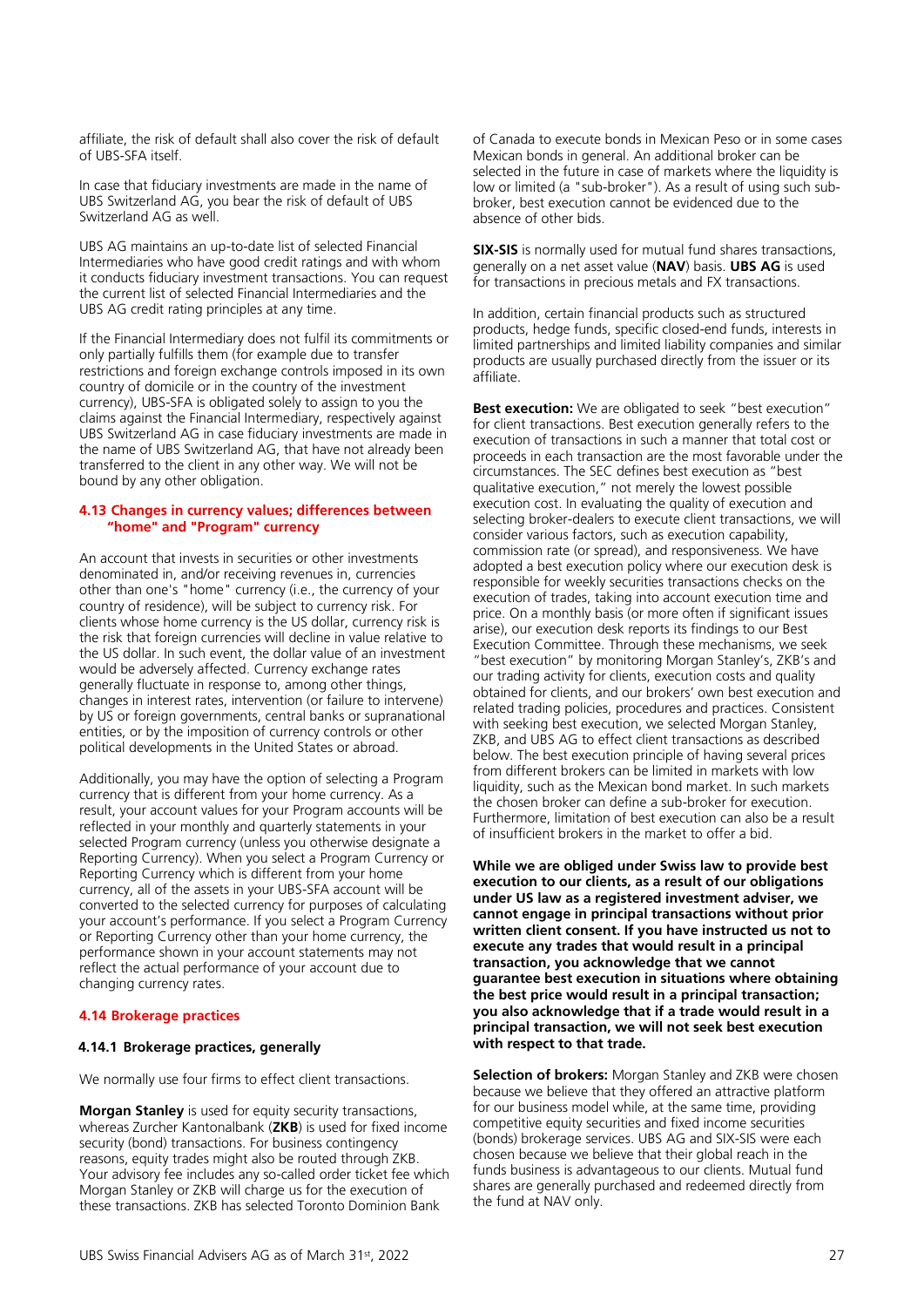# **4.14.2 Research and other soft dollar benefits**

Soft dollar arrangements generally arise when an investment adviser obtains research or other products or services (other than securities execution) from a broker in return for directing securities transactions for its clients to the broker.

UBS AG, its affiliates, and third parties provide us with research material and/or services free of charge. This research may include written materials, bulletins, newsletters, daily emails, as well as conference calls and personal visits with analysts. We also have access to all research of UBS AG, including its internet research platform. Furthermore, we are involved in the voting process of external research providers at UBS AG and, as a result, are granted access to the research platforms of these providers. Although research providers do not receive trading flows from us, they may receive trading flows from UBS AG.

We do not consider the provision of research or other services when evaluating Morgan Stanley's, ZKB's, SIX-SIS or UBS Switzerland AG's transaction execution services.

# **4.14.3 Brokerage for client referrals**

When selecting an executing broker, we do not consider whether we, or one of our affiliates, receive client referrals from such executing brokers. For example, as mentioned in section 8.6 ("Client referrals and other compensation agreements with affiliates") below, there is a referral arrangement with UBS Switzerland AG under which UBS Switzerland AG may refer clients to us. We do not consider these referrals in the selection of UBS Switzerland AG for services related to our Programs.

# **4.14.4 Directed brokerage**

As explained in section 4.14.1 ("Brokerage practices, generally") above, we use Morgan Stanley, ZKB, SIX-SIS, or UBS Switzerland AG, and product issuers for execution of all client transactions. We do not permit clients to direct us to use any other specific broker for any client transaction as brokerage commissions or other transaction costs charged by that broker would not be included in the Advisory Fee.

# **4.14.5 Aggregation and allocation**

We strive to aggregate trades for discretionary program accounts. However, it is not mandatory to aggregate trades and such aggregation is made at our full discretion. Aggregation of trades is a technique that seeks to increase the consistency in the execution process and support the quality and cost of execution. Execution of aggregated trades is generally completed by the end of the trading day. In some circumstances, an aggregated trade will be executed over a period of more than one day.

That said, we can always require immediate trade execution for a particular client's discretionary Program, without being part of the aggregation process, as we deem necessary or appropriate for that client's discretionary Program.

# **4.14.6 Allocation of investment opportunities**

There are situations where a particular security must be purchased or sold for more than one Program or more than one client, but the investment opportunity is limited. In those situations, we will allocate the opportunities among eligible client accounts in a way that, over time, does not favor one client relationship over another. In principle, we will use a pro rata allocation method. For example: if clients A and B order 2,500 shares each and client C orders 5,000 shares (i.e., the total order is for 10,000 shares, of which clients A and B will have 25% and client C 50%) and only 4,000 share can be obtained on the market, the 4,000 shares will be allocated proportionally such that clients A and B each receive 1,000 shares (25% each) and client C receives 2,000 shares (50%). For possible side-by-side management issues, also see section 5.1 ("Performance-based fees and side-by-side management") below.

# **4.14.7 Trade error handling**

We have a trade error procedure, pursuant to which we endeavor to timely resolve any identified trading errors that occur from time-to-time for a client relationship. We strive to correct and otherwise resolve trade errors in a manner that does not adversely affect the client. Trade errors are neutralized (unwound) immediately after detection regardless of gain or loss for us. The correction takes place as quickly as possible after detection in an effort to avoid timing or speculation. The effect of the trade error correction is neutralization for the client as if the initial transactions never happened on the account(s). We maintain an error account to facilitate handling trading errors. Gains may be offset by losses in the error account and, at the end of the calendar year, if the net ending value of such error account is a gain, we donate the funds to charity without any benefit to us.

# **4.14.8 Principal trades and cross trades**

We do not knowingly engage in principal trades for our clients without written disclosure and pre-trade consent to each transaction on a case-by-case basis.

It might be the case, however, that in a specific fixed income security (bond), UBS AG or another of our affiliate is a market maker offering the best execution price, and under such circumstances that specific bond would have to be purchased from or sold to UBS AG or its affiliate by us on your behalf in order to guarantee best execution. In such cases, we will not execute the transaction, because such a transaction would be considered a principal trade.

We do not "cross" client trades in any security, even if doing so would be beneficial for clients, as we do not currently have the operational ability to identify potential cross trades between clients. Similarly, neither we, nor any affiliate, engage in "agency cross" trades between our clients and brokerage clients of such affiliates.

# **4.14.9 Trading conflicts**

Because most of a client's securities trading costs are included in the Advisory Fee we receive, we pay for most execution services ourselves. As a result, we have an incentive to minimize securities trading for clients (thereby reducing the amount of money we must pay for execution).

Conversely, trading costs for FX transactions and precious metal spot transactions are not included in your Advisory Fee. Instead, they are paid to us  $\overline{in}$  addition to the Advisory Fee. As a result, we have an incentive to maximize trading in FX and physical precious metals for clients.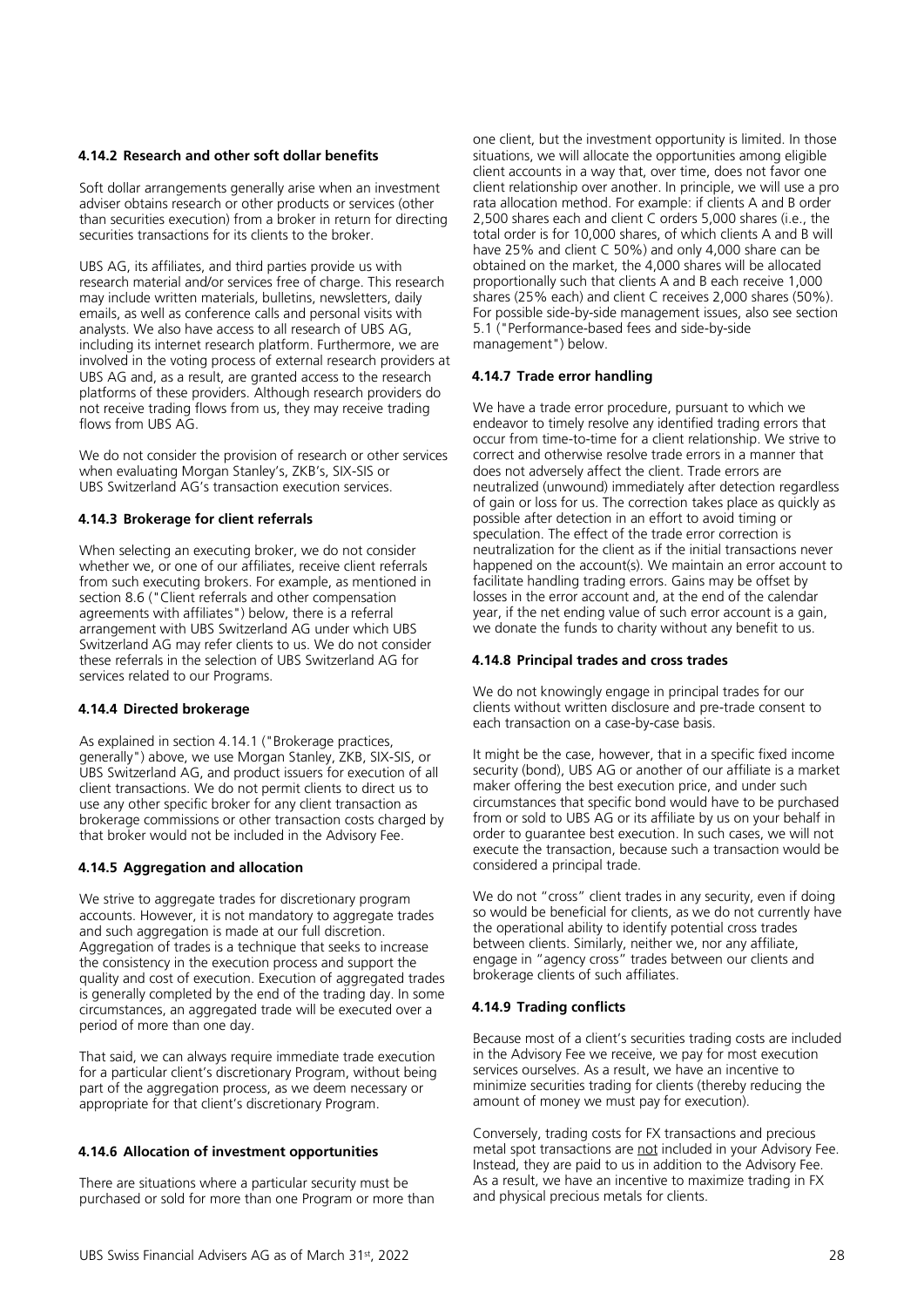However, we believe that the conflicts presented by these incentives are addressed through our investment decisionmaking process. For example, we are responsible for the selection and monitoring of securities, precious metal positions, and currency allocations for client accounts, maintain a recommended list of securities (i.e., investment universe) and report large relative performance deviations against markets on a regular basis to our Investment Committee (**IC**). The IC takes note of such decisions and has the power to override them.

# <span id="page-28-0"></span>**4.15 Custody**

**UBS-SFA is a "qualified custodian."** As a Securities Firm licensed and supervised by FINMA, we are allowed, under Swiss law and applicable SEC rules, specifically Rule 206(4)-2 of the Investment Advisers Act of 1940 (**Custody Rule**), to hold in custody financial assets for our clients. We serve as a "Qualified Custodian" for all our clients for purposes of SEC Rule 206(4)-2. When investing in one of our Programs, you must establish a custody account with us. You should be aware that the fraud potential with an investment adviser having custody of client assets is higher than with an investment adviser that does not have custody of client assets.

**Ernst & Young Ltd** conducts an annual examination of the controls related to the custody function for our client assets and issues a report (so-called SOC-1 Report). We can provide you with a copy of the most recent SOC-1 Report as well as our most recent Annual Report upon your request.

UBS-SFA's sub-custodians are:

- **SIX-SIS** for client assets (e.g. bonds, notes, structured products, funds, shares, rights, etc.) other than non-SIX-SIS-Eligible Securities, and precious metals; and
- **UBS Switzerland AG** for certain mutual fund shares, certain equity types (such as equities that are physically delivered and held in custody or shares that are registered in the shareholders' registry of the issuing company) and precious metals.

# <span id="page-28-1"></span>**4.16 Electronic delivery of documents**

To the extent permissible by applicable law, we will, with your prior consent, deliver certain documents and notices that are available now and may be available in the future, via electronic format which include, without limitation, the following:

- account information (account value, holdings, securities transactions, trade confirmations, cash transactions, distributions received, and performance reports) relating to the Client's UBS-SFA accounts;
- any account agreements, and subsequent amendments, related to your relationship with us;
- Privacy Notice, and any other regulatory required notices and/or information;
- Disclosure Brochure, and any amendments and related documents;
- shareholder communications, including, without limitation, fund reports, prospectuses, and corporate actions;
- tax statement and other tax-related information;
- online account notifications or messages relating to your accounts, holdings, news, and research; and

UBS-SFA Investment Outlook and similar market analysis, which may include UBS Research

We will deliver documents relating to your accounts to UBS-SFA Online or as an attachment in portable document format (PDF) to an email.

# **If you are enrolled in UBS-SFA Online, you can change your delivery preferences at any time by contacting your WMC.**

# <span id="page-28-2"></span>**4.17 Complaints**

As a client of a Swiss registered Securities Firm, if we fail to meet your expectations at any time and we are unable to find an amicable solution, you have the opportunity to bring your concerns to the attention of the Verein Ombudsstelle Finanzdienstleiter (OFD) (**Ombudsman**). OFD is our selected the independent Ombudsman service, and it acts as a free and neutral information and mediation agency. Such services are available to you in English.

As a general rule, the Ombudsman only gets involved after we have received and have had the opportunity to respond to your written complaint, and upon your request. Reaching out the Ombudsman does not affect any other legal recourses you may have against us.

Although we pay a yearly fee to OFD as our responsible Ombudsman, OFD is fully independent from us and our affiliates.

Contact information: Verein Ombudsstelle Finanzdienstleiter (OFD) Bleicherweg 10 8002 Zurich Switzerland

[www.ofdl.ch/en/start/](http://www.ofdl.ch/en/start/)

# <span id="page-28-3"></span>**4.18 Conflict of laws disclosure**

Our legal obligations to clients can vary under the laws of the various jurisdictions that apply to our business. Multiple factors determine which laws are applicable to us, including where we conduct business, the nature of the particular client and the laws that apply to the client or our relationship with the client. In order to address potential uncertainties in this area, our investment advisory client agreements generally stipulate the laws under which our agreements and client relationships are governed to the exclusion of other laws. Our stipulation of laws can have the effect of limiting our legal obligations or the rights a client enjoys in relation to other laws that might potentially apply.

In addition, there can be circumstances in which our relationship or a particular matter is governed by the laws of multiple jurisdictions whose requirements diverge or conflict. In such circumstances, we generally make our own determination of whether and to what extent these different laws and requirements apply to us based on our understanding of those laws and applicable legal principles. In making these determinations, we can face a conflict of interest particularly when these determinations involve a choice among laws and requirements that impose greater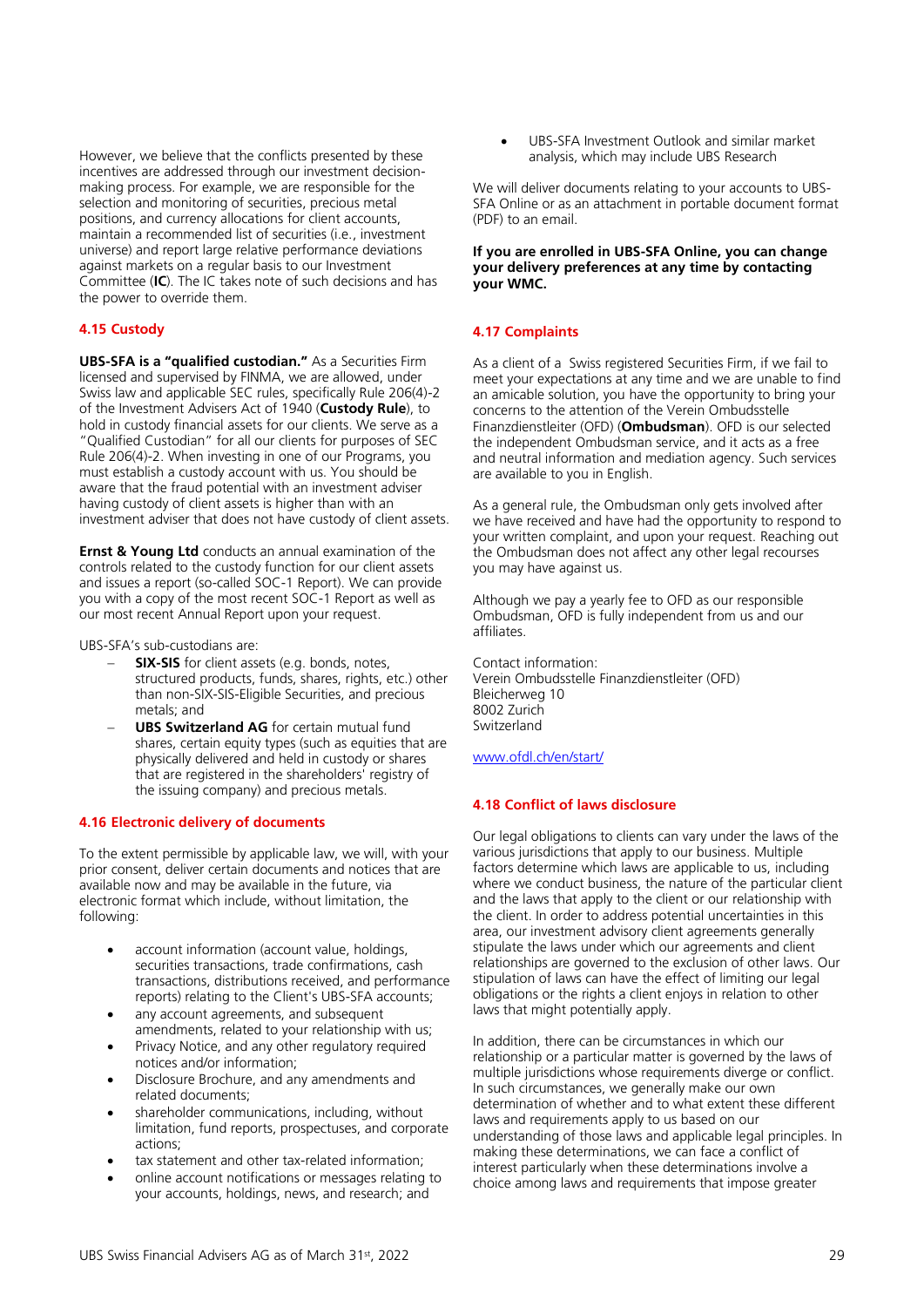restrictions or obligations or are otherwise less favorable to us even though they may be more favorable to clients.

Finally, there can be circumstances where the laws or requirements applicable to a given relationship, particularly with multiple clients (i.e., one joint account holder is resident in the US and the other is resident in Germany), present conflicts of laws and correspondingly present conflicts between and among the interests of various clients within a given relationship. In such situations, we will rely upon instructions given by any of the persons designated with authority over the account based upon the information provided to us by the client(s) without consideration to the potential conflicts of law in the clients' respective jurisdictions.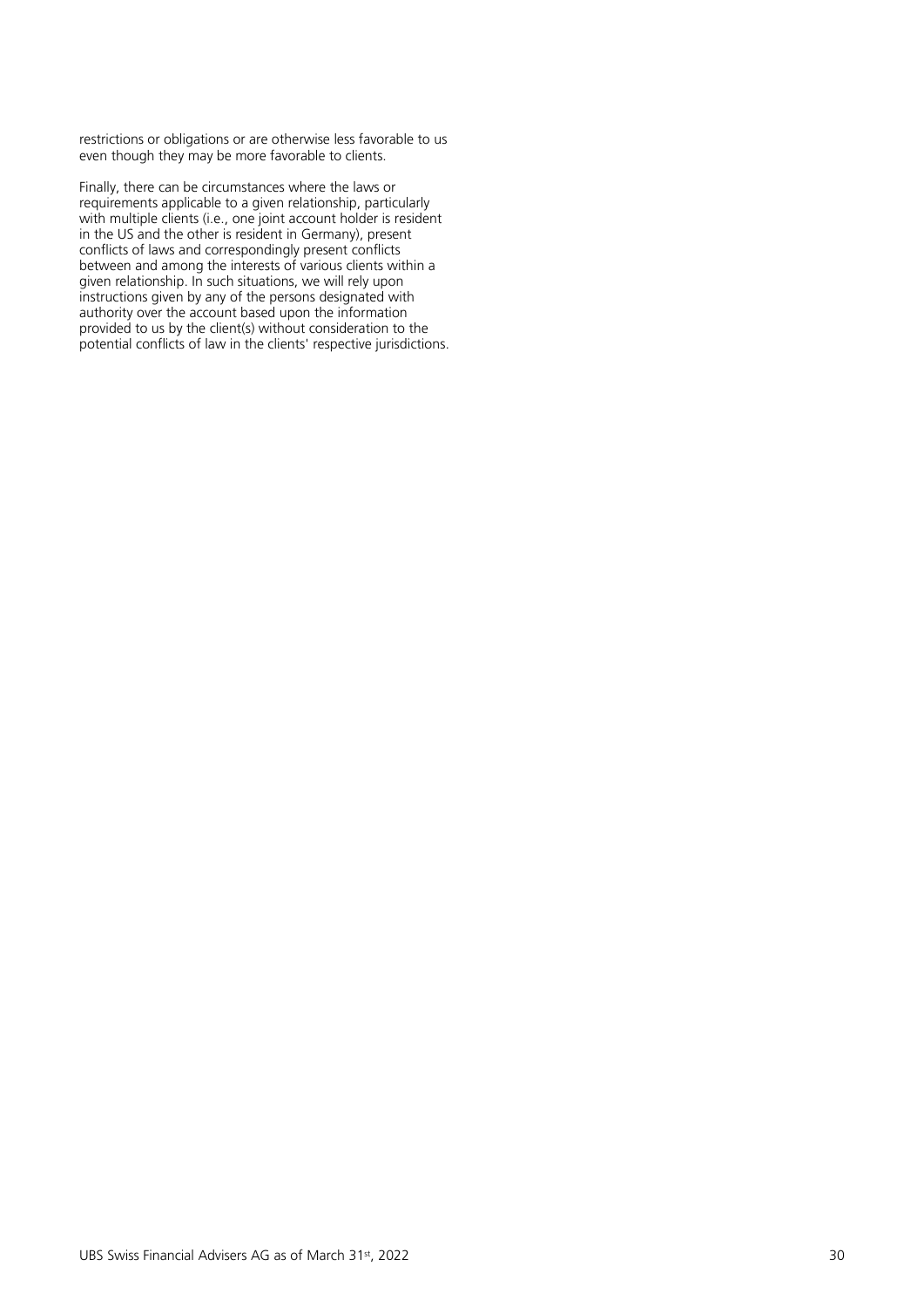# <span id="page-30-0"></span>5. Portfolio manager selection and evaluation of portfolio managers

All investment advisory services for Program clients are provided by us and there are no external investment advisers or portfolio managers and no affiliates (such as UBS AG) that act as investment adviser or portfolio manager for our clients.

# <span id="page-30-1"></span>**5.1 Performance-based fees and side-by-side management**

We do not charge performance-based fees. However, we recognize that side-by-side management issues exist for other reasons.

We manage client accounts that have objectives that are similar to, or which overlap with, those of other clients. However, we strive to allocate investment opportunities among similarly-managed client accounts on a fair and equitable basis over time.

The investment strategies we use for certain clients could conflict with the transactions and strategies employed for other clients, which can have an effect on the prices and availability of securities and other financial instruments in which clients invest. For example, on a regular basis, and in particular after investment strategy changes have been approved by our IC, the Head of Investment Management informs the members of Investment Management (for discretionary Program accounts) and CAT (for nondiscretionary Program accounts) of investment recommendations or changes in investment strategies. As a consequence, you should understand that transactions effected for one or more discretionary Programs will have already been recommended to clients of non-discretionary Programs prior to effecting any transactions for clients with a discretionary Program. These previous non-discretionary Program transactions can result in changes to the prices of instruments from those obtained in later transactions on behalf of discretionary Programs. Accordingly, the prices received for discretionary Programs, if UBS-SFA Investment Management implements the investment recommendations or changes in investment strategies provided by the IC over a certain period of time, can be disadvantaged relative to the prices previously received on behalf of non-discretionary Programs, or in general. The same applies to transactions effected by us on behalf of clients of non-discretionary Programs if such transactions are effected after UBS-SFA implements the investment recommendations or changes in investment strategies provided by the IC.

# <span id="page-30-2"></span>**5.2 Discretionary programs**

As described above, Investment Management and the IC use a variety of research sources in making their investment decisions for your account, including research issued by our affiliates and independent sources. **Investment Management and the IC are not required to follow UBS issued research except in limited circumstances and can, in their discretion, take positions for your account that contradict the research issued by our affiliates. You should be aware that our affiliates (or employees thereof) can have conflicts of interest in connection with the research reports they publish.**

Investment Management and IC compensation is not based on investment banking, sales and trading or principal trading revenues; however, their compensation relates to the revenues of the UBS business groups as a whole, of which investment banking, sales and trading and principal trading are each a part.

# <span id="page-30-3"></span>**5.3 Rights arising from corporate actions**

**UBS-IA Program:** In connection with investment instruments held in your UBS-IA account, you will be informed by us on rights arising from corporate actions, such as tender or exchange offers, subscription rights, option and conversion rights, and redemption rights.

If you have not elected to receive notifications as they become available electronically either via UBS-SFA Online, the application which gives you electronic access to your account and other information, or via an email notification, there is a risk that you will not receive the relevant information in a timely manner and you will therefore not have the opportunity to make an election within the prescribed timeframe.

In addition, we generally provide notice of the default election that will apply if we do not receive your response with respect to a notice of corporate action. In the event you do not provide an election within the required deadline, we will make an election in accordance with our notice of default election.

In order to deal with the complexity of our cross-border business, we will limit certain activities in or into certain countries. This means that if you live in a country where communication activities have been limited or prohibited, we will not be able to provide information about corporate actions, even upon your explicit request, and therefore, you will not have the opportunity to take action even if you have explicitly retained the right to make your own corporate action elections.

**Discretionary Program accounts:** By signing the discretionary Program account agreement, you grant us the authority to make elections based upon our investment judgment on behalf of your account arising from corporate actions, such as tender or exchange offers, subscription rights, option and conversion rights, and redemption rights.

**Limitations of our authority:** We will not make an election with respect to a corporate action, even if you have designated authority to us, if: (a) the securities are no longer held in your account; or (b) the relevant materials are not received in sufficient time to allow an appropriate analysis to allow an election to be made by the deadline.

# <span id="page-30-4"></span>**5.4 Voting client securities (proxy voting)**

We do not vote proxies solicited by, or with respect to, the issuers of any securities held for you in your Program. We will not provide you with information and/or advice regarding proxies unless specifically requested by you (and then, we will only do so to the extent permitted by applicable law), or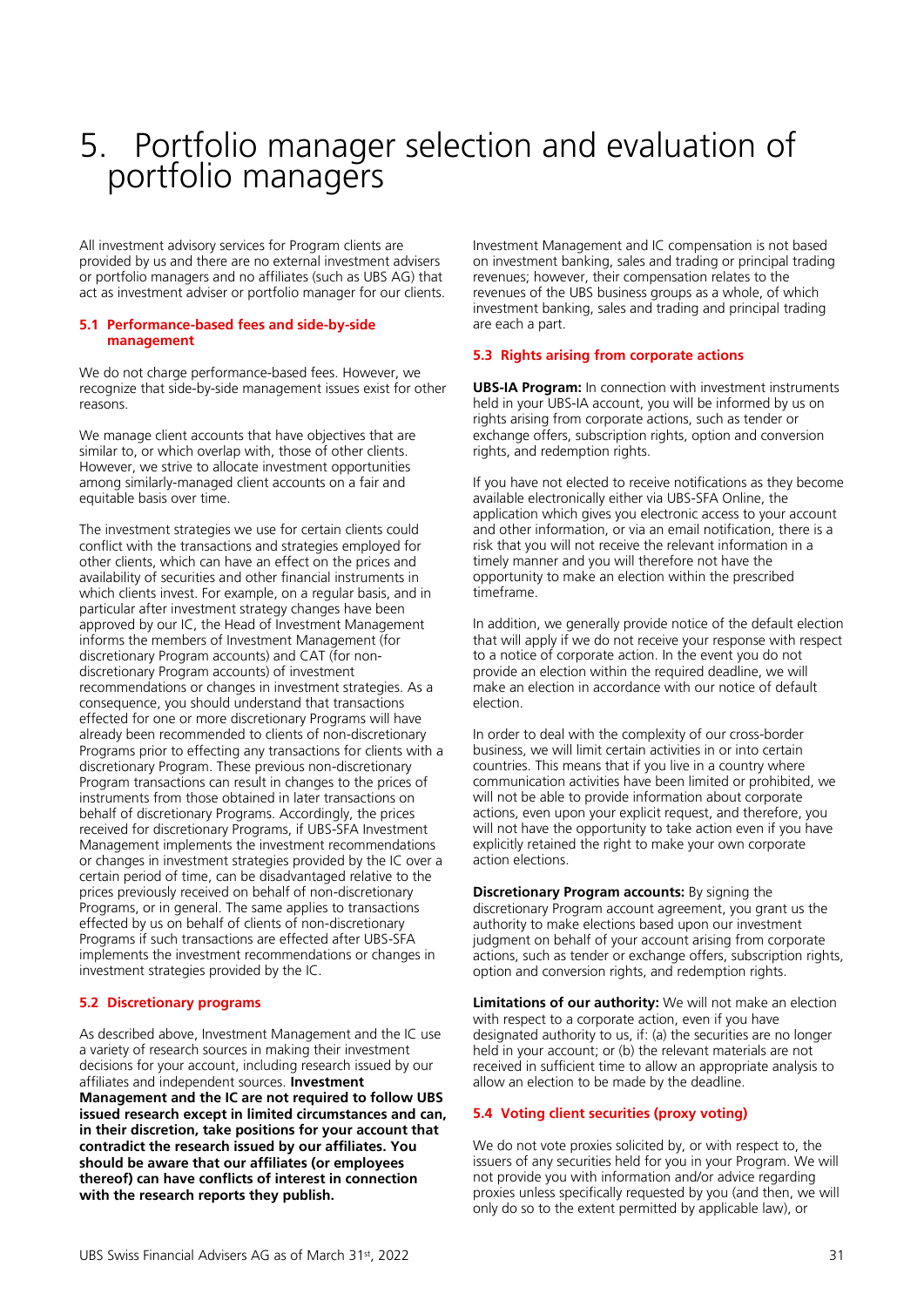unless required by applicable law. Otherwise, we will not forward proxy related information or materials to your attention.

If you hold Swiss-registered shares or bearer shares in your own name, proxies will be sent to you directly from the issuer. With respect to proxies of non-Swiss registered shares and Swiss-registered or bearer shares held in the name of a nominee, you will be responsible for obtaining any applicable proxy information, and you can contact us for further information. Unless required by applicable law, proxy information received by us from the custodians will not be forwarded to you, and we do not monitor proxies solicited by issuers on an ongoing basis for your account and will not be responsible for sending proxy-related information to you. Because we do not vote proxies solicited by, or with respect to, the issuers of any securities, unless required by applicable law we do not provide you with information and/or advice

regarding proxies or forward proxy related information or materials to you so you can vote, there is the risk that the value of securities held in your account will be affected by matters that are submitted for approval by a companies' shareholders. These include corporate events (mergers and acquisition transactions, dissolutions, conversions, or consolidations), contested elections for directors or other matters the outcome of which might be material in terms of the value of or thesis for an investment.

Additionally, we do not make elections with respect to reorganizations, bankruptcy proceedings, and class action lawsuits involving an issuer whose equity or debt securities are held in your account, nor will we provide you with advice and/or information regarding the above unless specifically requested by you, and then, we will only do so to the extent permitted by applicable law.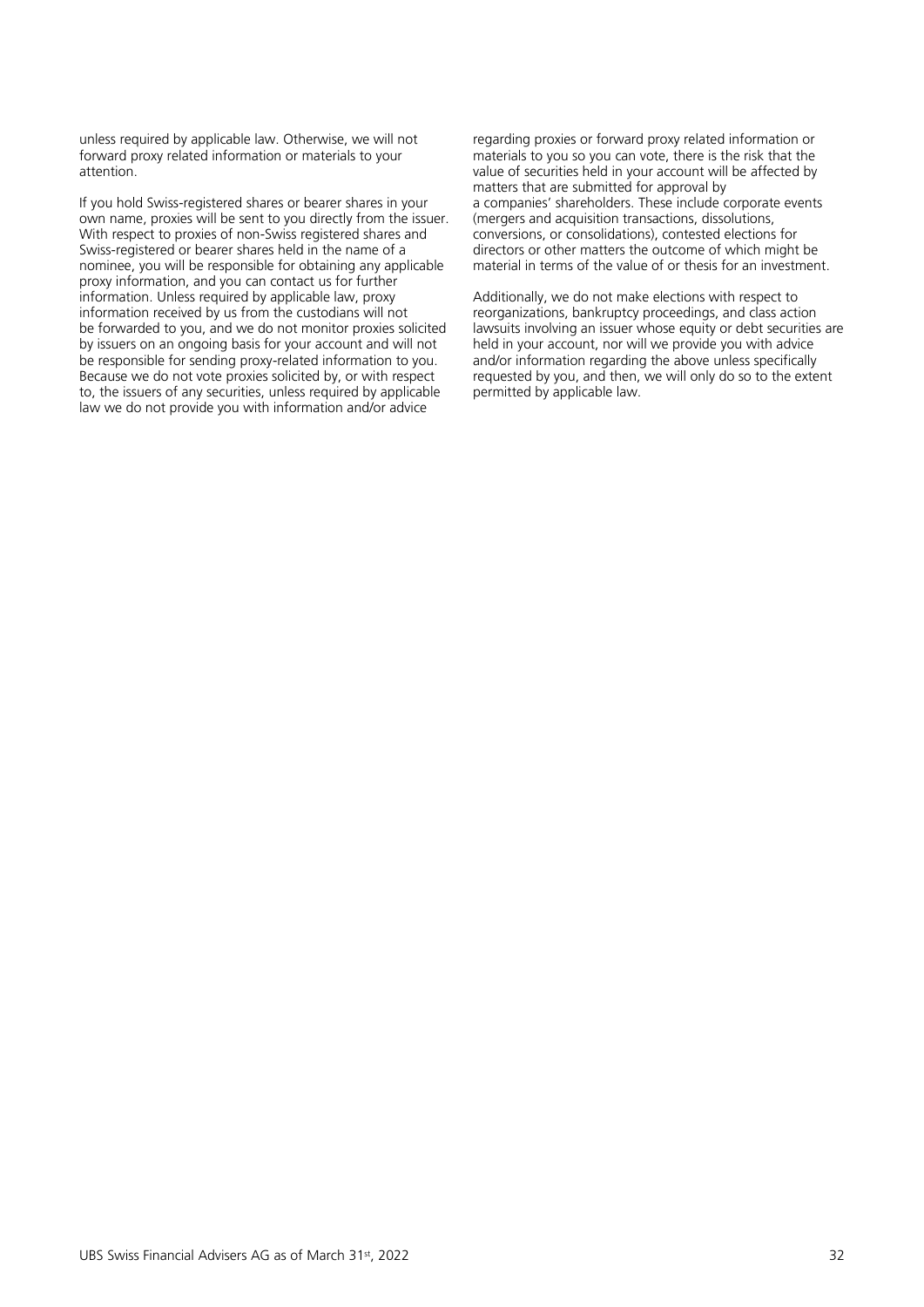# <span id="page-32-0"></span>6. Methods of analysis, investment strategies, and risk of loss

# <span id="page-32-1"></span>**6.1 Methods of analysis and investment strategies**

We use different methods of analysis that are tailored for each of the investment strategies we offer to clients. Set out below are the primary methods of analysis and investment strategies that we utilize in formulating investment advice or providing discretionary management services.

This section 6 includes a discussion of the primary risks associated with these investment strategies. However, it is impossible to identify all the risks associated with investing, and the particular risks applicable to a client account will depend on the nature of the account, its investment strategy or strategies and the types of securities held, as well as any restrictions imposed by the client. While we seek to manage accounts so that risks are appropriate to the strategy, it is often impossible or not desirable to fully mitigate risks. Any investment includes the risk of loss, and there can be no guarantee that a particular level of return will be achieved. Clients should understand that they could lose some or all of their investment and should be prepared to bear the risk of such potential losses. Clients should carefully read all applicable informational materials and offering or governing documents prior to retaining us to manage an account or prior to making any investment decisions.

It is of highest importance to us that we apply sound methods and analysis in formulating investment advice. We have adopted a "top-down" approach: the IC agrees on a global macro and market environment view by taking into account gross domestic product, inflation, short-term interest rates, currencies, long term interest rate level, and equities. Based on that, the IC formulates an asset allocation. Investment Management then selects individual securities (bonds, equities, mutual funds, structured products, etc.) to implement the asset allocation based on the client's risk profile and investment objectives. We use external, as well as UBS AG created, research for this decision-making process.

Further information regarding the methods of analysis and investment strategies for the various programs are provided in sections 3.4 and 3.5.

We obtain information from various sources, including:

- − financial publications;
- − inspections of corporate activities;
- − company press releases and securities filings;
- − research and due diligence material prepared by UBS AG, our affiliate, and third parties;
- − rating or timing services;
- − regulatory and self-regulatory reports;
- − third-party data providers and research consultants;
- − outside consultants, experts and other professionals; and
- − other public sources.

In addition, we receive a broad range of research and information about the following:

− generic economic conditions;

- − industries;
- − groups of securities and individual companies;
- − market data;
- − accounting and tax law interpretations;
- political developments;
- pricing and appraisal services;
- − credit analysis,
- − risk measurement analysis, and
- − other information affecting the economy.

Research can be received through various channels, including: written reports; telephone contacts and personal meetings with research analysts; economists; government representatives; and corporate and industry spokesmen.

# <span id="page-32-2"></span>**6.2 Risk of loss**

Investments in securities involve the risk of **financial loss** that you should be prepared to bear. Raising the awareness for this risk and discussing the factors that can potentially lead to such loss is therefore a key consideration when looking at the investment opportunities with you or a prospective client.

It all starts with working with you step-by-step identifying your financial objectives and risk profile. The purpose of this process is to determine your personal loss capacity, investment objectives, and knowledge and experience. Based on the information provided by you, the correct balance between the opportunity for financial gain and the capacity for financial loss can be determined. You should understand the following risks and discuss them with your WMC.

# <span id="page-32-3"></span>**6.3 Material, significant or unusual risks relating to investment strategies**

The selection of an appropriate investment strategy must fit your risk profile and investment objectives. In addition, each strategy involves investment in a certain type or types of securities, each of which have their own risks. Set forth below are some of the material risk factors that are often associated with the investment strategies and types of investments relevant to many of our clients. **This is a summary only**. The information included in this Disclosure Brochure does not include every potential risk associated with each investment strategy or applicable to a particular client account. You should not rely solely on the descriptions provided below. You are encouraged to ask questions regarding risk factors applicable to a particular strategy or investment product, read all product-specific disclosures and determine whether a particular investment strategy or type of security is suitable for your account in light of your own specific circumstances, investment objectives and financial situation.

Your risk awareness is reviewed at least annually. For nondiscretionary program accounts, you are informed of securities which are not within our recommended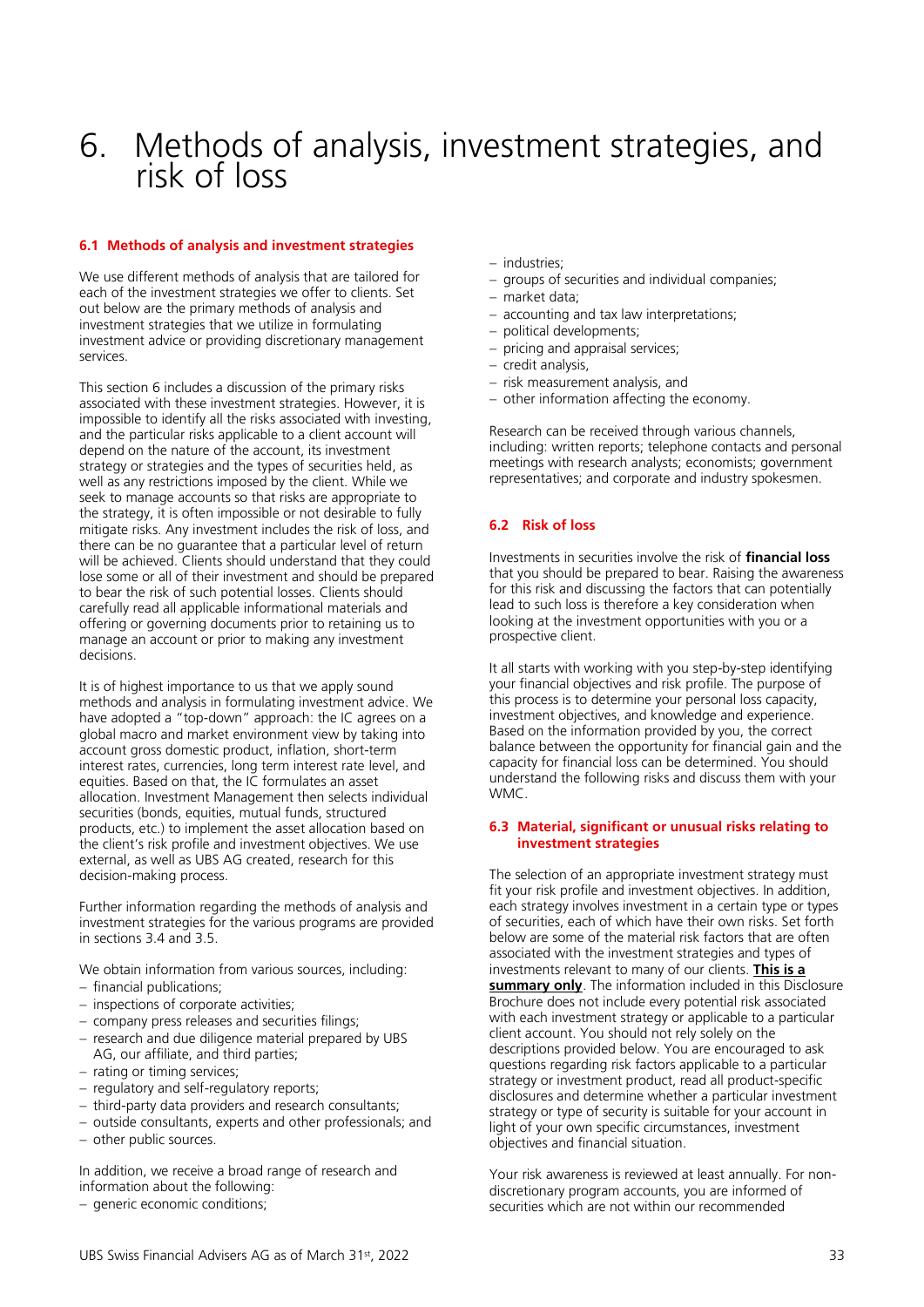investment universe and therefore also not actively monitored, bulk risks, and the overall allocation discrepancies that do not fulfil your stated investment objectives.

There is no assurance that any investment risk mitigation efforts undertaken by us will be successful or otherwise eliminate the relevant risk. Further, there is no assurance that you will achieve your stated investment objective.

# **6.3.1 Pandemic risk**

We have a comprehensive Business Continuity Management (**BCM**) and Crisis Management framework in place designed to prevent a wide variety of events from impacting our critical operations. Its governance is maintained at the senior global management level through a pandemic steering committee reporting to the UBS Group Executive Board and regional working groups to implement and maintain precautionary actions for our staff to protect our franchise and clients. Preparation includes employee communications, facilities management, travel measures, human resources, medical measures and BCM.

# **Coronavirus risk:**

Since the outbreak of novel coronavirus (COVID-19) was confirmed, UBS Group has been closely monitoring the situation as it develops. The measures we have implemented are aligned with the recommendations of the World Health Organization (WHO), local government and relevant health authorities as well as being appropriate to our position.

Based on the current situation we expect our business to continue operating at a normal level. However, the spread of the novel coronavirus worldwide has resulted in quarantines, border closings and other restrictions on travel, stress on the global healthcare system, disruptions to supply chains and business activities, including government mandated business closures, layoffs and disruptions to customer activities, increased market volatility and market declines, and, generally, widespread concern and uncertainty. Health crises and related political, social and economic disruptions caused by the spread of the coronavirus outbreak may also exacerbate other preexisting political, social and economic risks in certain countries. It is not possible to know the extent of the impact of these disruptions on the performance of companies and other investment assets.

These disruptions may be short-term or may last for a more extended period. Despite governmental efforts to address market disruptions, these developments and related events could result in further market volatility and negatively affect financial asset prices, the liquidity of certain securities and the normal operations of trading firms and other intermediaries (including the ability to achieve best execution), securities exchanges and other markets.

Given how closely our revenues are tied to capital markets, market declines and lower asset prices will negatively impact our performance and put pressure on our business.

We may face challenges with respect to our day-to-day operations if our key personnel are unavailable due to health and safety issues, quarantines, travel or other restrictions. Moreover, we rely on a network of service providers to run our business. Disruptions to their

operations, availability of key personnel, technology infrastructure or finances caused by the recent coronavirus outbreak could have negative effects on our operations and business. As a result, the risk environment remains elevated.

#### **6.3.2 General portfolio risks**

#### **General market risk:**

Economies and financial markets throughout the world are becoming increasingly interconnected, which increases the likelihood that events or conditions in one country or region will adversely impact markets or issuers in other countries or regions. Securities in any one strategy can under perform in comparison to general financial markets, a particular financial market or other asset classes, due to a number of factors, including inflation, interest rates, global demand for particular products or resources, natural disasters or events, terrorism, regulatory events and government controls.

#### **Currency risk:**

Currency exchange rates can be extremely volatile, particularly during times of political or economic unrest or as a result of actions taken by central banks, which are intended to directly affect prevailing exchange rates. A variance in the degree of volatility of the market or in the direction of the market from UBS-SFA's expectations can produce significant losses to a Program account.

#### **Concentration and geographic risk:**

Concentration of a Program account's investments in securities of issuers located in a particular country or geographic region will subject the Program account, to a greater extent than if investments were less concentrated, to the risks of volatile economic cycles and/or conditions and developments that can be particular to that country or region, such as: adverse securities markets; adverse exchange rates; adverse social, political, regulatory, economic, business, environmental or other developments; or natural disasters. Finally, to the extent a Program account invests all or a large percentage of its assets in a single issuer or a relatively small number of issuers, or concentrates its assets directly or indirectly in investments in the same economic sector, asset class, or in one particular asset or security, it is subject to greater risks than a more diversified account. That is, a change in the value of any single investment held by the Program account will affect the overall value of the account more than it would affect an account that holds more investments. In particular, the Program account is more susceptible to adverse developments affecting any single issuer in the Program and is susceptible to greater losses because of these developments.

#### **Non-US securities risks:**

Some non-US securities (including those of government issuers) are subject to heightened risk of loss because of more or less non-US government regulation (including with respect to settlement or custody), less public information, less liquidity and greater volatility (potentially as a result of the small size of the relevant securities market), and less economic, political and social stability in the countries of domicile of the issuers of the securities and/or the jurisdictions in which these securities are traded. Loss also results from, among other things, deteriorating economic and business conditions in other countries, including the United States, regional and global conflicts, adverse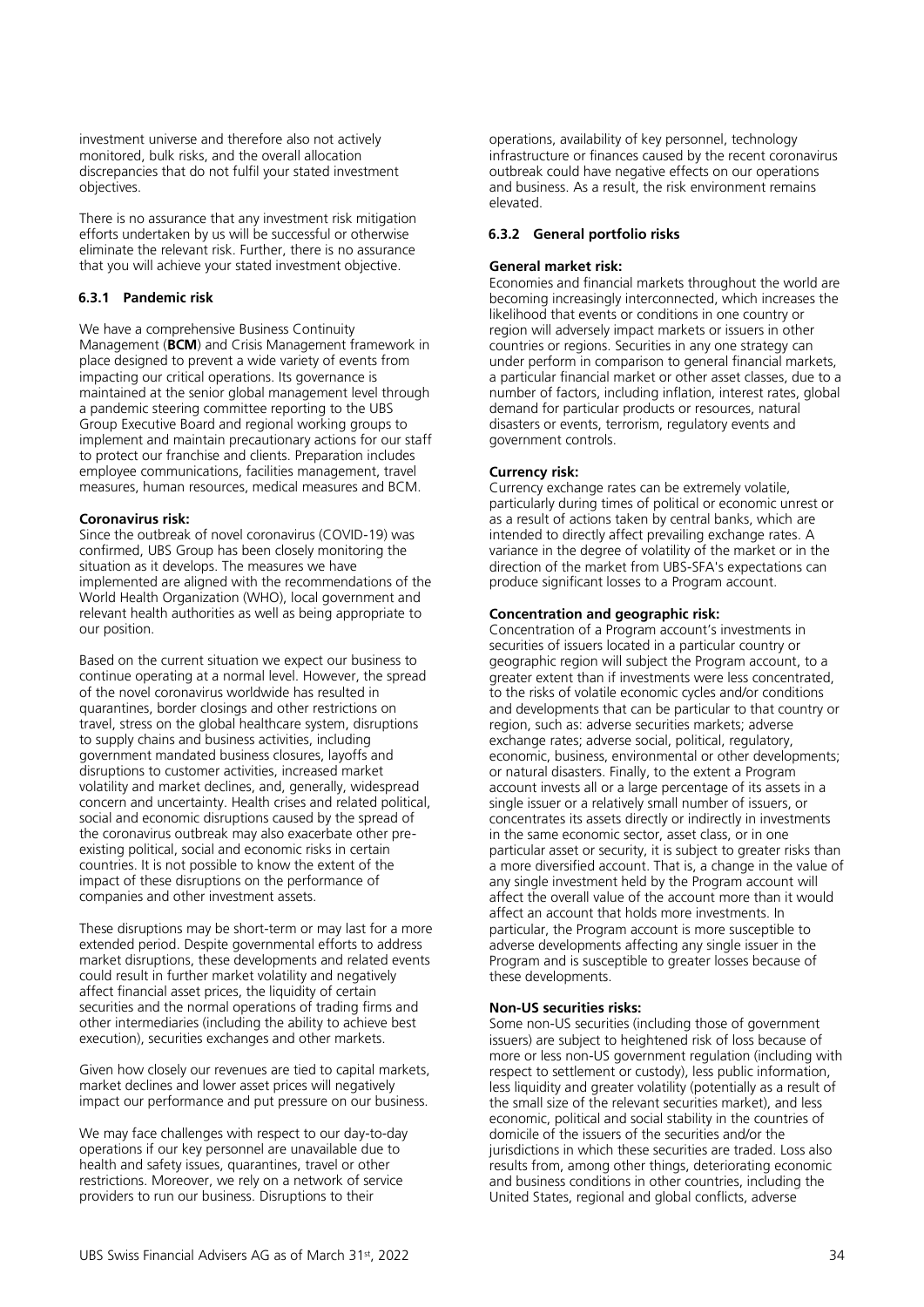diplomatic developments, regime changes, the imposition of exchange controls (including repatriation restrictions), trading controls, import duties or other protectionist measures, non-US taxes (including confiscatory taxes), sanctions, confiscations, trade restrictions (including tariffs), expropriations, nationalizations and other government restrictions by the United States or other governments, higher transaction costs, difficulty in repatriating funds or enforcing contractual obligations, or from problems in share registration, settlement or custody. A Program account is also subject to risks involving fluctuations in the rate of exchange between currencies, including the risk of negative non-US currency fluctuations which can cause the value of securities denominated in non-US currency (or other instruments through which the Advisory Account has exposure to foreign currencies) to decline in value, and costs associated with currency conversion. These risks and costs are generally greater in connection with a Program account's investment in securities of issuers located in emerging countries. In addition, a Program account will be subject to the risk that an issuer of non-US sovereign debt held by a Program account or the governmental authorities that control the repayment of such debt are be unable or unwilling to repay the principal or interest when due, including as a result of levels of non-US debt or currency exchange rates. Furthermore, a Program account's purchase and sale of certain non-US securities will be subject to limitations or compliance with procedures imposed by non-US governments that restrict investment opportunities. For example, a Program account will be subject to limitations on aggregate holdings by non-US investors. Moreover, as a result of having to comply with such procedures, a Program account's ability to effect trades will be delayed, and a Program account's failure to comply with such procedures can result in failed trades, loss of voting or transfer rights or the forced sale of settled positions. These risks might be heightened if the Program account invests in emerging markets or growth markets.

# **Trading on non-US exchanges:**

Some securities in your account are traded on exchanges located outside the United States. Some non-US exchanges, in contrast to US exchanges, are "principals' markets" in which performance is the sole responsibility of the executing broker and not that of an exchange or its clearinghouse, if any. In the case of trading on non-US exchanges, your account will be subject to the risk of the inability of, or refusal by, the counterparty to perform with respect to contracts. Moreover, since there is generally less government supervision and regulation of non-US exchanges, clearinghouses and clearing firms than in the United States, your account is also subject to the risk of the failure of the exchanges on which their positions trade or of their clearinghouses or clearing firms, and there is a higher risk of financial irregularities and/or lack of appropriate risk monitoring and controls. Your account will not be afforded certain of the protections that apply to US transactions, including with respect to margin. In addition, such trades will be affected by any fluctuation in the foreign exchange rate.

#### **Emerging markets risk:**

Investments in securities of issuers outside of the US: denominated in foreign currencies are subject to risks in addition to the risks of securities of US issuers. These risks include political and economic risks, civil conflicts and war, greater volatility, currency fluctuations, higher transactions

costs, delayed settlement, possible foreign controls on investment, expropriation and nationalization risks, liquidity risks, and less stringent investor protection and disclosure standards of some foreign markets. Events and evolving conditions in certain economies or markets alter the risks associated with investments tied to countries or regions that historically were perceived as comparatively stable becoming riskier and more volatile. These risks are magnified in countries in "emerging markets." These countries have relatively unstable governments and lessestablished market economies than developed countries. Emerging markets face greater social, economic, regulatory and political uncertainties. These risks make emerging market securities more volatile and less liquid than securities issued in more developed countries.

# **High portfolio turnover risk:**

Certain strategies within the discretionary programs engage in active and frequent trading. Additionally, active and frequent trading in your non- discretionary Programs will lead to increased portfolio turnover, higher transaction costs, and the possibility of increased capital gains, including short-term capital gains that are generally taxable as ordinary income.

#### **Regulatory risk:**

There have been legislative, tax and regulatory changes and proposed changes that apply to our activities that require us to adapt and update our approach from a legal, tax and regulatory perspective, including requirements to provide additional information pertaining to a client account to the Internal Revenue Service or other taxing authorities. Regulatory changes and restrictions imposed by regulators, self-regulatory organizations, and exchanges vary from country to country and affect the value of your investments and your ability to pursue their investment strategies. Any such rules, regulations and other changes, and any uncertainty in respect of their implementation, result in increased costs, reduced profit margins and reduced investment and trading opportunities, all of which negatively impact performance.

#### **Cyber security risk:**

Our operations rely on the secure processing, storage and transmission of confidential and other information in our computer systems and networks. As the use of technology has become more prevalent in the course of business, we have become more susceptible to operational and financial risks associated with cyber security, including: theft, loss, misuse, improper release, corruption and destruction of, or unauthorized access to, confidential or highly restricted data relating to us and our clients, and compromises or failures to systems, networks, devices and applications relating to our operations and our service providers. Cyber security risks result in financial losses to us and our clients; our inability to transact business with our clients; delays or mistakes in materials provided to clients; the inability to process transactions with clients or other parties; violations of privacy and other laws; regulatory fines, penalties and reputational damage; and compliance and remediation costs, legal fees and other expenses. Our service providers (including any transfer agent, and custodian or their agents), financial intermediaries, companies in which client accounts and funds invest and parties with which we engage in portfolio or other transactions are also adversely impacted by cyber security risks in their own businesses, which could result in losses to UBS-SFA or our clients. While measures have been developed which are designed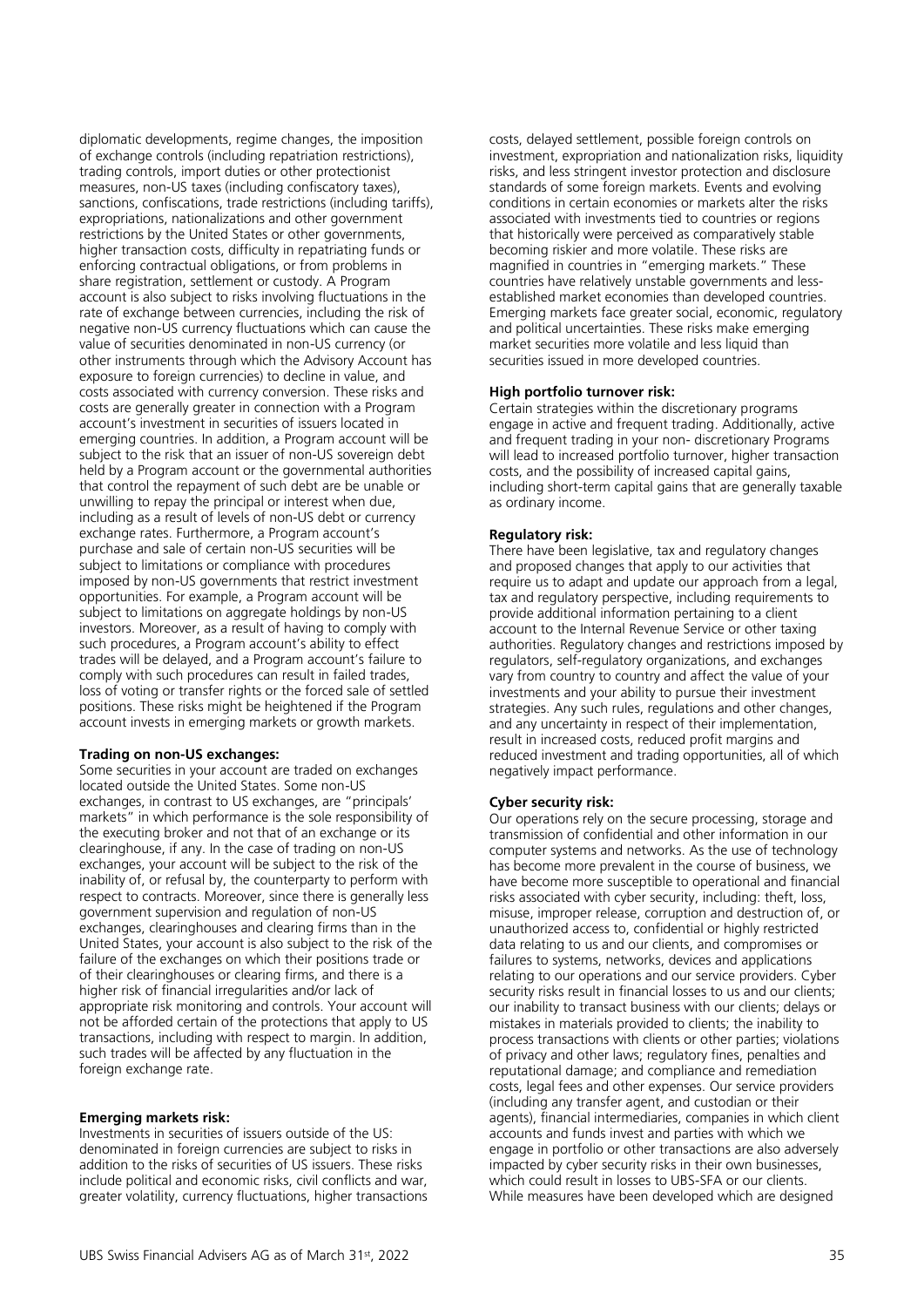to reduce the risks associated with cyber security, there is no guarantee that those measures will be effective, particularly since we do not directly control the cyber security defenses or plans of our service providers, financial intermediaries and companies in which they invest or with which they do business.

# **Data sources risk:**

We subscribe to external data sources used to enforce investment restrictions, to assist in making investment decisions, for investment research, or for pricing information. If information that we receive from a thirdparty data source is incorrect, and your account is negatively impacted, it will not achieve its desired results. Although we believe these third-party data sources to be generally reliable, we typically receive these services on an as is" basis and cannot quarantee that the data received from these sources will be accurate. We are not responsible for errors by these sources.

#### **Dependence on key personnel:**

Program accounts rely on certain key personnel of UBS-SFA. Accordingly, the success and failure of Program accounts will depend to a significant extent on the viability and performance of such key personnel. Certain key personnel, including members of Investment Management, may leave UBS-SFA or move to an affiliated entity within the UBS Group. The departure of any personnel for any reason, including relating to compensation or other factors, or the inability of such personnel to fulfill certain duties, will adversely affect the ability of UBS-SFA to effectively manage the Program accounts.

#### **Corporate event risks:**

Substantial transaction failure risks are involved in companies that are the subject of publicly disclosed mergers, takeover bids, exchange offers, tender offers, spin-offs, liquidations, corporate restructuring, and other similar transactions. Thus, there can be no assurance that any expected transaction will take place. Certain transactions are dependent on one or more factors to become effective, such as market conditions which lead to unexpected positive or negative changes in a company profile, shareholder disapproval, regulatory and various other third party constraints, changes in earnings or business lines or shareholder activism as well as many other factors. Certain investments need to be held for a considerable period of time before they will show any return. No assurance can be given that the transactions entered into will result in profitable investments for a Program account or that a Program account will not incur substantial losses.

#### **Bankruptcy:**

You may lose your entire investment or may be required to accept cash or other assets with a value less than its original investment if a company that is expected to be stable deteriorates and becomes involved in a bankruptcy or other reorganization or liquidation proceeding. Such proceedings are often lengthy and difficult to predict and could result in the loss of a company's market position and key personnel. The bankruptcy courts have extensive power and, under some circumstances, can alter contractual obligations of a bankrupt company. Stockholders, creditors and other interested parties are all entitled to participate in bankruptcy proceedings and will attempt to influence the outcome for their own benefit. In addition, certain claims, such as for taxes, will have priority by law over the claims

of other interested parties, including the Program accounts. See section 5.4 ("Voting client securities (proxy voting)") for more information regarding handling of bankruptcy proceedings.

#### **Interest rate risks:**

Interest rates can fluctuate significantly at any time and from time-to-time. As a result of such fluctuations, the value of securities or instruments held in your account will increase or decrease in value. For example, when interest rates increase, fixed-income securities or instruments held in a Program account will generally decline in value. Longterm fixed-income securities or instruments will normally have more price volatility because of this risk than shortterm fixed-income securities or instruments. A wide variety of market factors can cause interest rates to rise, including central bank monetary policy, rising inflation and changes in general economic conditions. The risks associated with increasing interest rates are heightened given that interest rates are near historic lows (and in certain cases, negative), but are expected to increase in the future with unpredictable effects on the markets and your Program account investments. Fluctuations in interest rates also affect the liquidity of any fixed-income securities and other instruments held in your Program account such as equities and FX.

#### **Investment style risks:**

Different investment styles (e.g., "growth," "value" or "quantitative") tend to shift in and out of favor depending upon market and economic conditions as well as investor sentiment. Your Program accounts outperform or underperform other accounts that invest in similar asset classes but employ different investment styles.

#### **Restricted investments risks:**

Restricted securities are securities that cannot be sold to the public in the US without an effective registration statement under the 1933 Act, or, if they are unregistered, can be sold only in a privately negotiated transaction or pursuant to an exemption from registration, and will not be available to you if you are located in the US. These restrictions often apply to non-US securities. These restrictions could prevent you from promptly liquidating unfavorable positions and/or participate in a corporate action, and can subject such you to substantial losses. Further, when registration is required to sell a security, you will be obligated to pay all or part of the registration expenses, and a considerable period will elapse between the decision to sell and the time you are permitted to sell the security under an effective registration statement. If adverse market conditions developed during this period, you will likely obtain a less favorable price than the prevailing price when it decided to sell.

#### **Reliance on technology:**

We employ investment strategies that are dependent upon various computer and telecommunications technologies. The successful implementation and operation of such strategies could be severely compromised by telecommunications failures, power loss, software-related "system crashes," fire or water damage, or various other events or circumstances. Any such event could result in, among other things, our inability to establish, maintain, modify, liquidate, or monitor your investments, which could have an adverse effect on your account.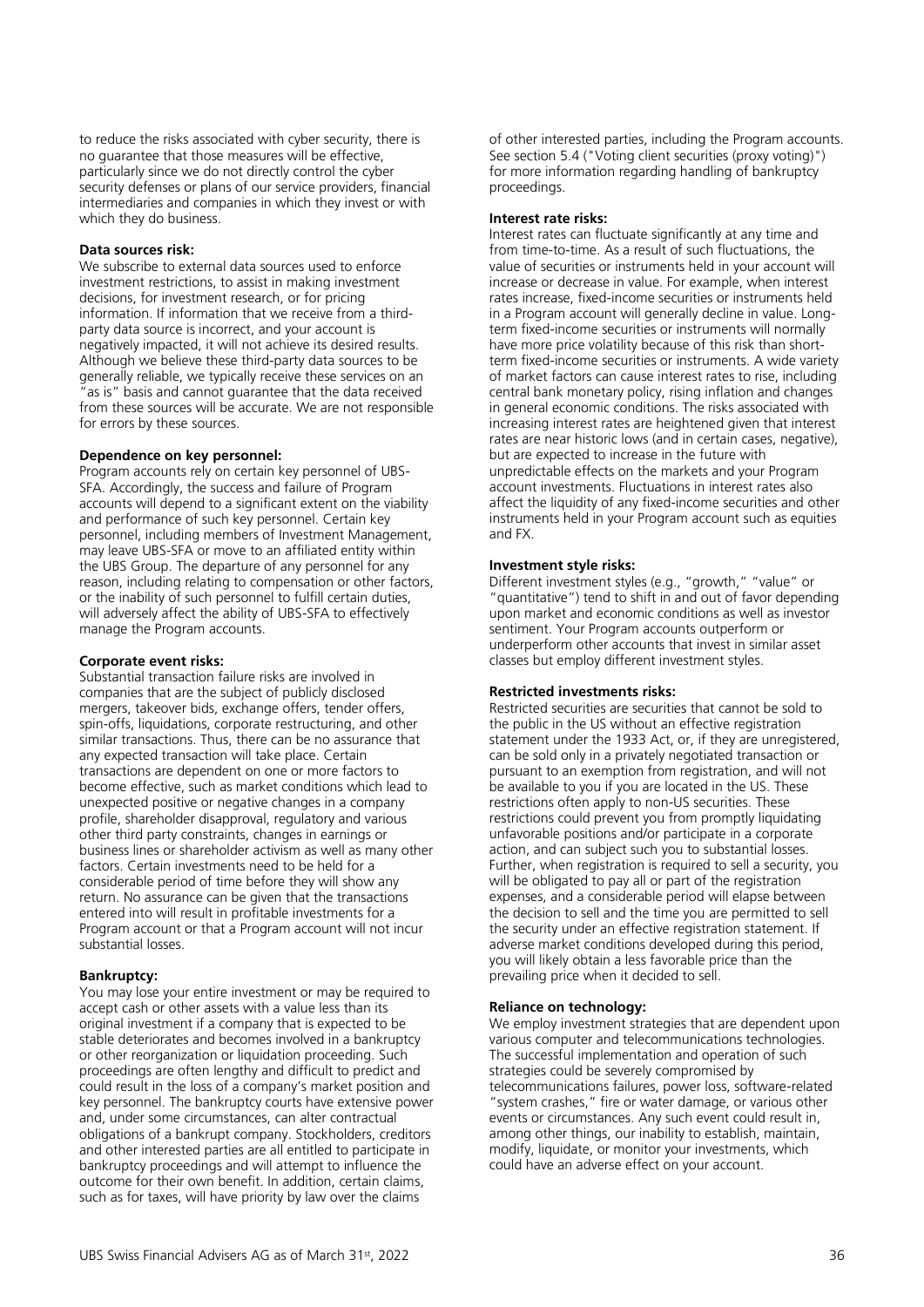# **6.3.3 Information and risks associated with sustainable investing strategies**

Sustainable investing strategies aim to consider and incorporate environmental, social and governance (ESG) factors into the investment and portfolio construction process. Strategies across geographies and styles approach ESG analysis and incorporate the findings in a variety of ways.

Incorporating ESG factors or Sustainable Investing considerations may inhibit the portfolio manager's ability to participate in certain investment opportunities that otherwise would be consistent with its investment objective and other principal investment strategies. The returns on a portfolio consisting primarily of sustainable investments may be lower or higher than portfolios where ESG factors, exclusions, or other sustainability issues are not considered by the portfolio manager, and the investment opportunities available to such portfolios may also differ. Companies may not necessarily meet high performance standards on all aspects of ESG or sustainable investing issues; there is also no guarantee that any company will meet expectations in connection with corporate responsibility, sustainability, and/or impact performance. There are risks that companies intentionally or unintentionally fail to implement or achieve their stated ESG goals or do not achieve expectations regarding all ESG factors.

# **6.3.4 Risks that apply primarily to equity investments**

# **Equity securities risk:**

Investments in equity securities (such as stocks) are generally more volatile and carry more risks than some other forms of investment. The price of equity securities will generally rise or fall because of changes in the broad market or changes in a company's financial condition, sometimes rapidly or unpredictably. These price movements generally result from factors affecting individual companies, sectors or industries selected for a portfolio or the securities market as a whole, such as changes in economic or political conditions. US and non-US stock markets have experienced periods of substantial price volatility in the past and may do so again in the future. In addition, investments in small-capitalization, midcapitalization and financially distressed companies are generally subject to more abrupt or erratic price movements and lack sufficient market liquidity, and these companies often face greater business risks.

# **ETF risks:**

Program accounts invest in ETFs. Most ETFs are passively managed investment companies whose shares are purchased and sold on a securities exchange. An ETF represents a portfolio of securities designed to track a particular market segment or index. In addition to presenting the same primary risks as an investment in a conventional fund, an ETF can fail to accurately track the market segment or index that underlies its investment objective. Moreover, ETFs are subject to the following risks that do not apply to conventional funds: (i) the market price of the ETF's shares can trade at a premium or a discount to their net asset value; (ii) an active trading market for an ETF's shares may not develop or be maintained; and (iii) there is no assurance that the requirements of the exchange necessary to maintain the

listing of an ETF will continue to be met or remain unchanged.

# **Index related risk:**

To the extent it is intended that your account track an index, your account may not match, and may vary substantially from, the index for a period of time, including as a result of your inability to invest in certain securities as a result of legal and compliance restrictions, regulatory limits or other restrictions applicable to your account and/or UBS-SFA, reputational considerations or other reasons.

The risk that a Program account or fund does not track the performance of its underlying index is generally heightened during times of increased market volatility or other unusual market conditions. Additionally, the index provider does not control or own index tracking accounts.

# **Growth investing risk:**

Growth investing attempts to identify companies that we believe will experience rapid earnings growth relative to value or other types of stocks. The value of these stocks generally is much more sensitive to current or expected earnings than stocks of other types of companies. Shortterm events, such as a failure to meet industry earnings expectations, can cause dramatic decreases in the growth stock price compared to other types of stock. Growth stocks generally trade at higher multiples of current earnings compared to value or other stocks, leading to inflated prices and thus potentially greater declines in value.

# **Value investing risk:**

Value investing attempts to identify companies that are undervalued according to our estimate of their true worth. We select stocks at prices that we believes are temporarily low relative to factors such as the company's earnings, cash flow or dividends. A value stock decrease in price or do not increase in price as anticipated by us if other investors fail to recognize the company's value or the factors that we believe will cause the stock price to increase do not occur.

# **Smaller companies risk:**

Certain strategies invest in securities of smaller companies. Investments in smaller companies can be riskier than investments in larger companies. Securities of smaller companies tend to be less liquid than securities of larger companies. In addition, small companies are generally more vulnerable to economic, market and industry changes. As a result, the changes in value of their securities can be more sudden or erratic than in large capitalization companies, especially over the short term. Because smaller companies generally have limited product lines, markets or financial resources or depend on a few key employees, they can be more susceptible to particular economic events or competitive factors than large capitalization companies. This can cause unexpected and frequent decreases in the value of an account's investments. Finally, emerging companies in certain sectors may not be profitable and may not realize earning profits in the foreseeable future.

#### **6.3.5 Risks related to fixed-income investments**

# **Fixed-Income securities risks:**

Investment in fixed-income securities offers opportunities for income and capital appreciation, and can also be used for temporary defensive purposes and to maintain liquidity.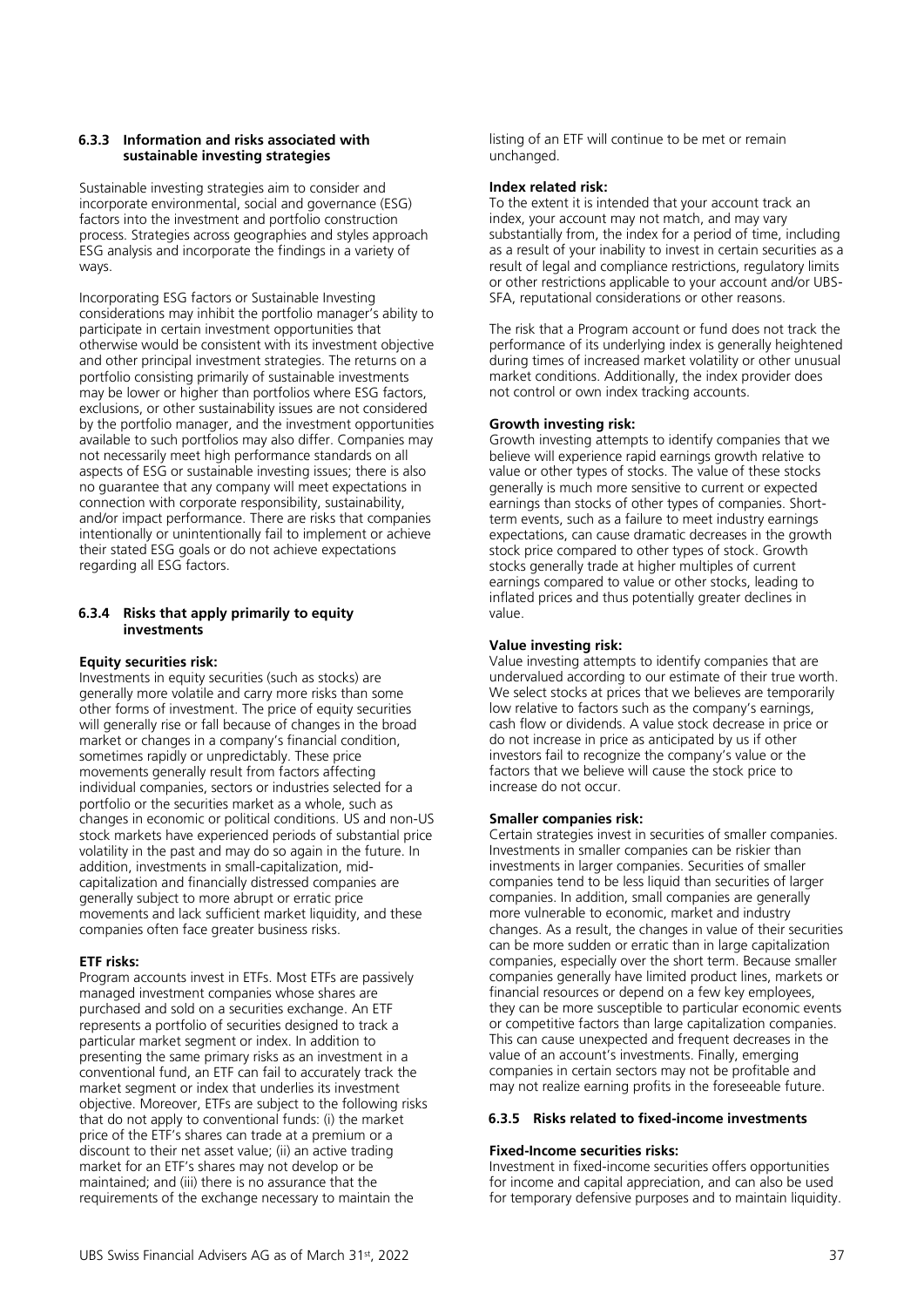Fixed-income securities are obligations of the issuer to make payments of principal and/or interest on future dates, and include, among other securities: bonds, notes, and debentures issued by corporations; debt securities issued or guaranteed by the US government or one of its agencies or instrumentalities or by a non-US government or one of its agencies or instrumentalities; municipal securities; and mortgage-backed and asset-backed securities. These securities typically pay fixed, variable, or floating rates of interest, and can include zero coupon obligations. Fixedincome securities are subject to the risk of the issuer's or a guarantor's inability to meet principal and interest payments on its obligations (i.e., credit risk) and are subject to price volatility due to factors such as interest rate sensitivity, market perception of the creditworthiness of the issuer, and general market liquidity (i.e., market risk). The credit quality of securities can deteriorate rapidly, which will impair liquidity in your account and cause significant value deterioration.

#### **Floating and variable rate obligations risks:**

You may invest in instruments that have floating and/or variable rate obligations. For floating and variable rate obligations, there can be a lag between an actual change in the underlying interest rate benchmark and the reset time for an interest payment of such an obligation, which could harm or benefit your account, depending on the interest rate environment or other circumstances. In a rising interest rate environment, for example, a floating or variable rate obligation that does not reset immediately would prevent you from taking full advantage of rising interest rates in a timely manner. However, in a declining interest rate environment, you can benefit from a lag due to an obligation's interest rate payment not being immediately impacted by a decline in interest rates. Certain floating and variable rate obligations have an interest rate floor feature, which prevents the interest rate payable by the security from dropping below a specified level as compared to a reference interest rate. Such a floor protects your account from losses resulting from a decrease in the reference rate below the specified level. However, if the reference rate is below the floor, there will be a lag between a rise in the reference rate and a rise in the interest rate payable by the obligation, and you cannot benefit from increasing interest rates for a significant amount of time.

#### **Short duration fixed-income strategies:**

To the extent that your Program account employs a strategy focused on maintaining fixed-income securities of short duration, such a strategy generally will earn less income and, during periods of declining interest rates will provide lower total returns, than would have been the case had longer duration strategies been employed. Although any rise in interest rates is likely to cause the prices of debt obligations to fall, the comparatively short duration of an your portfolio holdings utilized in connection with such a strategy is generally intended to keep the value of such securities within a relatively narrow range.

#### **Sovereign debt risks:**

Investment in sovereign debt obligations involves risks not present in debt obligations of corporate issuers. If an issuer of the debt or the governmental authorities that control the repayment of the debt is unable or unwilling to repay principal or interest when due in accordance with the terms of such debt, you will generally have limited recourse to compel payment in the event of a default. Any failure to make payments in accordance with the terms of the debt could result in losses to in your Program account. A sovereign debtor's willingness or ability to repay principal and pay interest in a timely manner can be affected by, among other factors, its cash flow situation, the extent of its foreign currency reserves, the availability of sufficient foreign exchange on the date a payment is due, the relative size of the debt service burden to the economy as a whole, the sovereign debtor's policy toward international lenders and the political constraints to which a sovereign debtor is subject.

As with all fixed-income securities, investing in sovereign debt involves the risks of changes in the value of the instruments resulting from fluctuating interest rates. When interest rates decline, the market value of fixed-income securities tends to increase. Conversely, when interest rates increase, the market value of fixed-income securities tends to decline. In addition, short-term cash equivalent investments, such as commercial paper, bankers' acceptances, certificates of deposit, and repurchase agreements, are not guaranteed by any government and are subject to some risk of default.

# **US government securities risks:**

The US government does not always provide financial support to US government agencies, instrumentalities or sponsored enterprises if it is not obligated to do so by law. US government securities, including those issued by the Federal National Mortgage Association (**Fannie Mae**), the Federal Home Loan Mortgage Corporation (**Freddie Mac**), and the Federal Home Loan Banks are neither issued by nor guaranteed by the US Treasury and therefore are not backed by the full faith and credit of the United States. The maximum potential liability of the issuers of some US government securities held in your Program account can greatly exceed their current resources, including any legal right to support from the US Treasury. It is possible that issuers of US government securities will not have the funds to meet their payment obligations in the future. Fannie Mae and Freddie Mac have been operating under conservatorship, with the Federal Housing Finance Administration (**FHFA**) acting as their conservator, since September 2008. The entities are dependent upon the continued support of the US Department of the Treasury and FHFA in order to continue their business operations. These factors, among others, could affect the future status and role of Fannie Mae and Freddie Mac and the value of their debt and equity securities and the securities which they guarantee. Additionally, the US government and its agencies and instrumentalities do not guarantee the market values of their securities, which fluctuate.

#### **Corporate debt securities risks:**

Corporate debt securities are subject to, among other risks, the risk of the issuer's inability to meet principal and interest payments on the obligation and are also subject to price volatility due to such factors as interest rate sensitivity, market perception of the creditworthiness of the issuer and general market liquidity. When interest rates decline, the value of debt securities can be expected to rise, and when interest rates rise, the value of those securities can be expected to decline. Debt securities with longer maturities tend to be more sensitive to interest rate movements than those with shorter maturities. In addition, an investment in debt securities are typically subject to early redemption features, refinancing options, prepayment options or similar provisions which, in each case,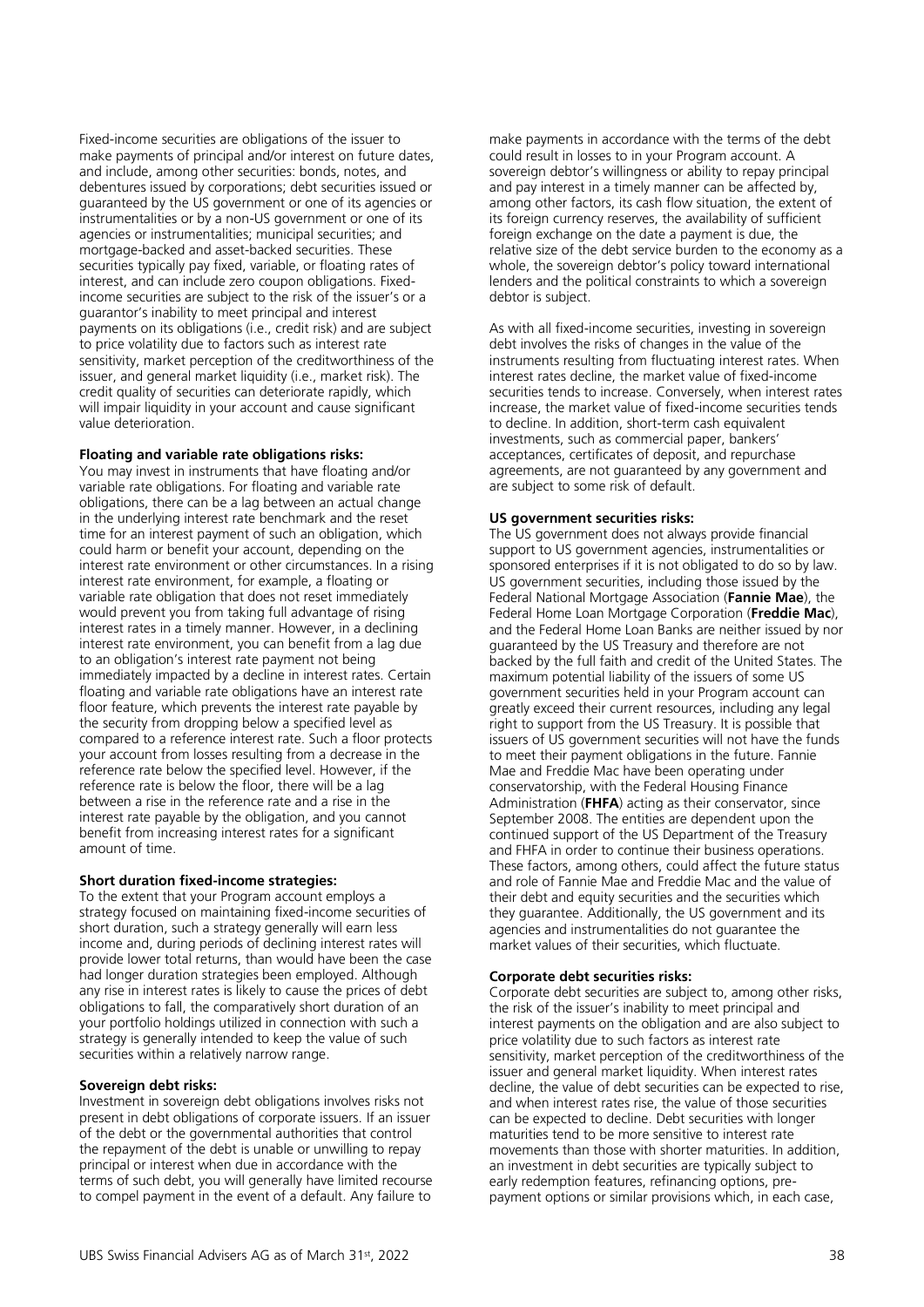could result in the issuer repaying the principal on an obligation held by a Program account earlier than expected. This will happen when there is a decline in interest rates, or when the issuer's performance allows the refinancing of debt with lower cost debt. Early repayments of your investments can have an adverse effect on your account's investment objectives and the profits on invested capital.

#### **Bank obligations:**

You may invest in obligations issued or guaranteed by US or foreign banks. Bank obligations, including without limitation, time deposits, bankers' acceptances and certificates of deposit, can be general obligations of the parent bank or can be limited to the issuing branch by the terms of the specific obligations or by government regulations. Banks are subject to extensive but different governmental regulations which limit both the amount and types of loans which can be made and interest rates which are charged. In addition, the profitability of the banking industry is largely dependent upon the availability and cost of funds for the purpose of financing lending operations under prevailing money market conditions. Among the significant risks relating to bank obligations are adverse changes in general economic conditions as well as exposure to credit losses arising from possible financial difficulties of borrowers.

#### **Credit/default risk:**

An issuer or guarantor of fixed-income securities or instruments can default on its obligation to pay interest and repay principal or default on any other obligation. Additionally, if the credit quality of securities or instruments deteriorates rapidly, impairing liquidity and causing significant value deterioration.

You may invest in non-investment grade fixed-income securities (commonly known as "junk bonds") and leveraged loans that are considered speculative. Noninvestment grade investments, leveraged loans and unrated securities of comparable credit quality are subject to the increased risk of an issuer's inability to meet principal and interest payment obligations. These securities and loans will generally be subject to greater price volatility due to such factors as specific issuer developments, interest rate sensitivity, negative perceptions of the junk bond and leverage loan markets generally and less secondary market liquidity. It is likely that a major economic recession could have a materially adverse impact on the value of such securities. Lower rated debt securities are typically junior to the obligations of companies to senior creditors, trade creditors and employees and therefore, the ability of holders of such lower rated debt securities to influence a company's affairs, especially during periods of financial distress or following an insolvency, will be substantially less than that of senior creditors.

#### **High yield debt securities risks:**

You may also invest in high yield debt securities, which have historically experienced greater default rates than investment grade securities. The ability of holders of high yield debt to influence a company's affairs, especially during periods of financial distress or following an insolvency, will be substantially less than that of senior creditors. In addition, high yield debt can also be subject to additional liquidity and volatility risk. In addition, certain types of fixed-income securities can be subject to additional risks. For example, mortgage-backed securities and assetbacked securities are also subject to call risk, extension risk and prepayment risk, as well as substantial structural, legal, operational and liquidity risks.

#### **Municipal obligations risk:**

The risk of direct or indirect (i.e., fund) investment in a municipal obligation generally depends on the financial and credit status of the issuer. Changes in a municipality's financial health can make it difficult for the municipality to make interest and principal payments when due. A number of municipalities have had significant financial problems recently, and these and other municipalities could, potentially, continue to experience significant financial problems resulting from lower tax revenues and/or decreased aid from state and local governments in the event of an economic downturn. Under some circumstances, municipal obligations might not pay interest unless the state legislature or municipality authorizes money for that purpose. Some securities, including municipal lease obligations, carry additional risks. For example, they can be difficult to trade or interest payments can be tied only to a specific stream of revenue.

Municipal bonds can be more susceptible to downgrades or defaults during recessions or similar periods of economic stress. Factors contributing to the economic stress on municipalities include lower property tax collections as a result of lower home values, lower sales tax revenue as a result of consumers cutting back spending, and lower income tax revenue as a result of a higher unemployment rate. In addition, since some municipal obligations are secured or guaranteed by banks and other institutions, the risk to an investor could increase if the banking or financial sector suffers an economic downturn and/or if the credit ratings of the institutions issuing the guarantee are downgraded or at risk of being downgraded by a national rating organization. If such events were to occur, the value of the security could decrease or the value could be lost entirely, and it can be difficult or impossible for an investor to sell the security at the time and the price that normally prevails in the market. Interest on municipal obligations, while generally exempt from federal income tax, is not also automatically exempt from federal alternative minimum tax.

#### **Asset-backed, mortgage-related and mortgagebacked securities risk:**

The value of mortgage related and asset-backed securities held directly or indirectly (i.e., fund) will be influenced by the factors affecting the property market and the assets underlying such securities. As a result, during periods of difficult or frozen credit markets, significant changes in interest rates, or deteriorating economic conditions, mortgage-related and asset-backed securities will decline in value, face valuation difficulties, be more volatile and/or be illiquid. Since mortgage borrowers have the right to prepay principal in excess of scheduled payments, there is a risk that borrowers will exercise this option when interest rates are low to take advantage of lower refinancing rates. When that happens, the mortgage holder will need to reinvest the returned capital at the lower prevailing yields. This prepayment risk, as well as the risk of a bond being called, can cause capital losses. Conversely, when rates rise significantly, there is a risk that prepayments will slow to levels much lower than anticipated when the mortgage was originally purchased. In this instance, the risk that the life of the mortgage security is extended can also cause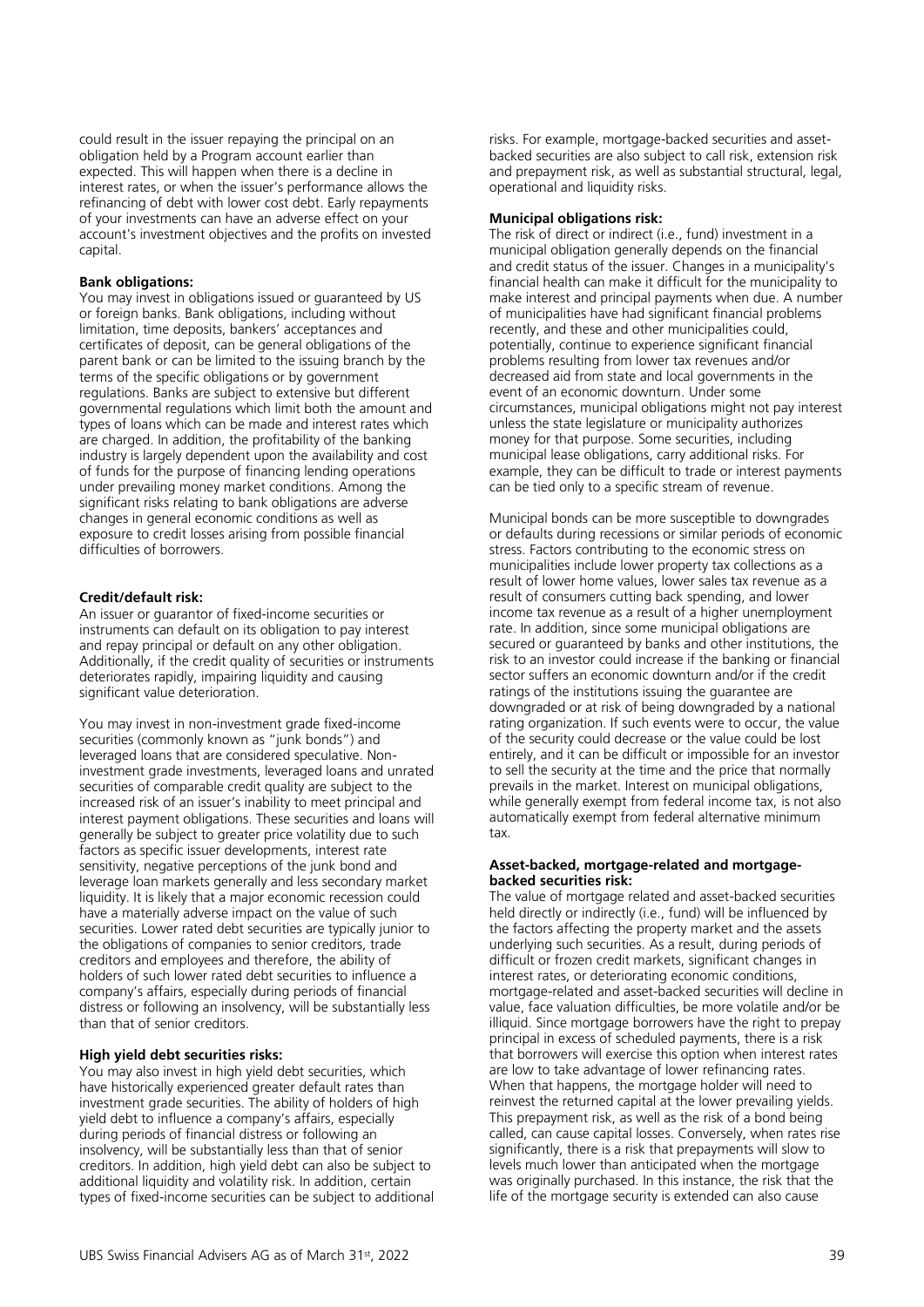capital losses, as the mortgage holder needs to wait longer for capital to be returned and reinvested at higher prevailing yields. Mortgage-related and asset-backed securities decline in value, face valuation difficulties, be more volatile and/or be illiquid. The risk of default for "subprime" mortgages is generally higher than other types of mortgage-back securities. The structure of some of these securities are typically be complex and there is generally less available information than other types of debt securities.

# **Exchange-traded notes:**

You may invest in exchange-traded notes (**ETNs**), which are senior, unsecured, unsubordinated debt securities issued by a sponsoring financial institution. The returns on an ETN are linked to the performance of particular securities, market indices, or strategies, minus applicable fees. ETNs are traded on an exchange (e.g., the New York Stock Exchange) during normal trading hours; however, investors may also hold an ETN until maturity. At maturity, the issuer of an ETN pays to the investor a cash amount equal to the principal amount, subject to application of the relevant securities, index or strategy factor. Similar to other debt securities, ETNs have a maturity date and are backed only by the credit of the sponsoring institution. ETNs are subject to credit risk. The value of an ETN is generally influenced by, among other things, time to maturity, level of supply and demand for the ETN, volatility and lack of liquidity in underlying assets, changes in the applicable interest rates, changes in the issuer's credit rating, and economic, legal, political or geographic events that affect the underlying assets. When you invest in ETNs, you will bear your proportionate share of any fees and expenses borne by the ETN. Although an ETN is a debt security, it is unlike a typical bond, in that there are no periodic interest payments and principal is not protected.

#### **Fixed term and time deposit fiduciary deposits:**

When you instruct us to place a deposit with a particular counterparty bank, we will do so by paying the amount into a pooled client account held in the name of UBS Switzerland AG with the counterparty bank. The treatment of client monies will depend on the laws and regulations of the jurisdiction in which the deposit is placed. You should take your own legal advice in this regards. There is a risk that the counterparty bank will default or enter into arrangements with its creditors and in this event some or all of your deposit monies are held by UBS Switzerland AG (a) before placement with the counterparty bank; (b) when returned to UBS Switzerland AG upon maturity; and (c) in the event of a delay or a default at settlement; that same risk of default shall apply in respect of UBS Switzerland AG.

In the event of UBS Switzerland defaulting or entering into an arrangement with its creditors while your deposit was held by a counterparty or during the period when your deposit is returned to UBS Switzerland AG upon maturity, your deposit would continue to be held separately from UBS Switzerland AG assets although there will be a delay in you receiving your deposit at maturity.

#### **6.3.6 Physical precious metal risk**

The value of precious metals is generally affected by various and often unpredictable factors, including, but not limited to, the economic, financial, social and political conditions globally and in particular countries. A precious metal's market price and the liquidity and trading values of

precious metals will be affected by, retail markups, safekeeping charges, shipping costs, the actions of sovereign governments that directly or indirectly impact the price of a precious metal. Precious metals markets are subject to temporary distortions or other disruptions due to various factors, including the lack of liquidity in the markets, the participation of speculators and government regulations and intervention.

#### **6.3.7 Risks that apply primarily to investments in funds**

#### **Multiple levels of fees and expenses:**

Subject to applicable law, in circumstances in which you invest in funds, your account will bear any asset-based fees and performance-based fees or allocations and expenses at the Program account level, in addition to any asset-based fees and performance-based fees or allocations and expenses (including organizational and offering expenses, operating costs, sales charges, brokerage expenses and administrative fees) at the fund adviser level. Advisory Fees will be charged on all assets in your Program account, including cash or cash equivalents.

#### <span id="page-39-0"></span>**6.4 Event of bankruptcy of UBS-SFA**

The information contained in this section a highly technical summary of your rights and obligations in the event of the bankruptcy of UBS-SFA. If you have any questions, or have difficulty understanding the language which follows, please get in touch with your WMC.

In the event of bankruptcy of a Swiss based financial institution like UBS-SFA, generally all assets form part of the debtor's (the financial institution's) estate and are appropriated for the payment of its creditors (art. 197 para 1 of the Swiss Debt Enforcement and Bankruptcy Act ("Bankruptcy Act").

**Securities:** Securities belonging to customers do not form part of the debtor's estate and will not be used to satisfy the financial institution's creditors. Instead, the administrators of the debtor's estate will hand over such securities to the owner (art. 242 para 1 Bankruptcy Act).

Additionally, Art. 37d in connection with art. 16 of the Swiss Federal Banking Act ("Banking Act") and Art. 17-19 of the Federal Intermediated Securities Act ("FISA"), further strengthen the position of customers demanding segregation of their assets from the debtor's estate. The privilege extends to customers' securities held at the bankrupt financial institution and those held by such financial institution with a third party custodian. This means that the securities will be handed over to the customers provided that they have fulfilled all their obligations towards the bankrupt financial institution in connection with the assets in question. Further, securities held in the name of the bankrupt financial institution with a third party custodian are by law deemed securities of the customers of the bankrupt financial institution.

**Cash:** With respect to cash, the restitution is limited by the bankruptcy laws affecting the rights of creditors against the bank. In any event, clients of Swiss Securities Firms registered with FINMA, like UBS-SFA, benefit of a **deposit insurance** that guarantees their cash holdings up to a maximum of CHF 100'000.- per client and financial institution. Such deposit insurance scheme is called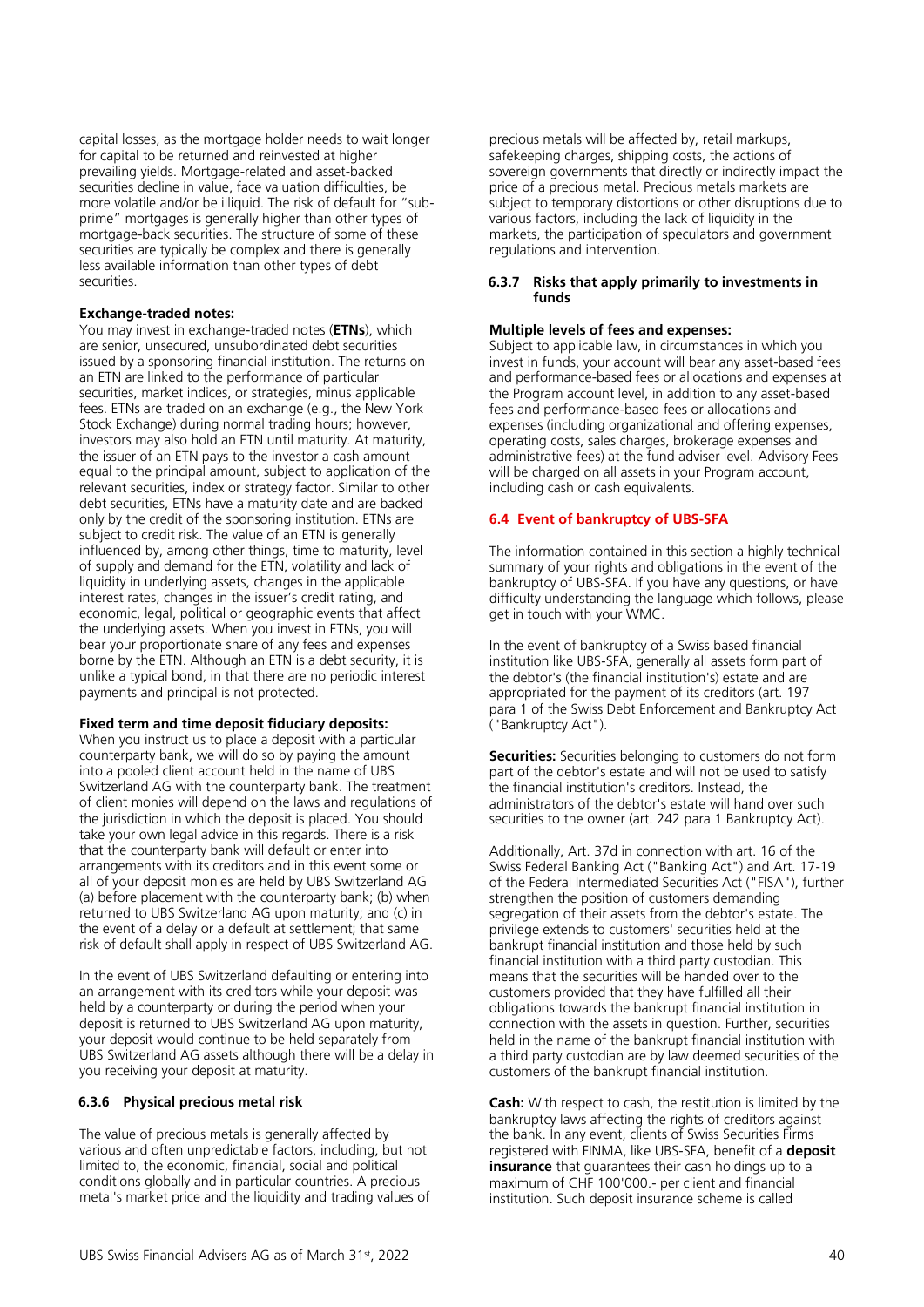"esisuisse" and more information, including the list of the member institutions, can be found under [www.esisuisse.ch/en.](http://www.esisuisse.ch/en) It is important to point out that any cash claims above this amount would have to be claimed within the regular claim process against the debtor's estate as a so-called "3rd class claim" and pay-out would depend on the overall bankruptcy dividend. UBS-SFA is not required to be, and is not, SIPC ensured.

**Precious Metals:** Metal held in physical form (e.g., gold bullions) are segregated and do not form part of the debtor's estate and will not be used to satisfy the financial institution's creditors (art. 37d in connection with art. 16 of the Banking Act).

**Fiduciary deposits:** Any fiduciary deposits with third party borrowers would continue to be held separately, and would not form part of the debtor's estate. Therefore, fiduciary deposits with third parties borrowers will not be used to satisfy the financial institution's creditors (art. 37d in connection with art. 16 of the Banking Act). It is however important to note that there can be a delay in you receiving your deposit at maturity.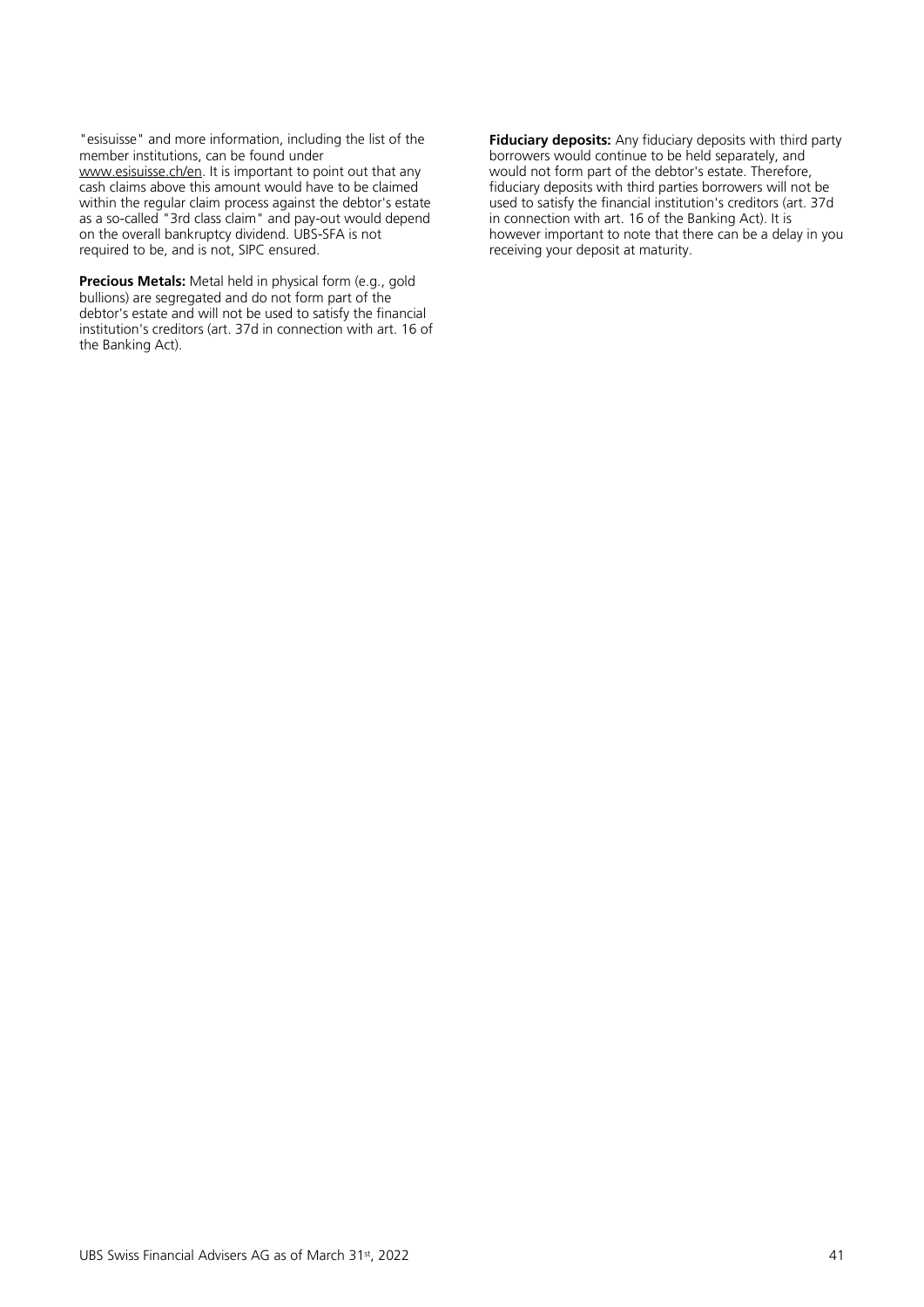# <span id="page-41-0"></span>7. Client information provided to managers

Because there are no external investment advisers or portfolio managers and no affiliates (such as UBS AG) that act as investment adviser or portfolio manager for Programs clients, we are already in possession of all client information. All of our employees have at least limited access to client information.

# <span id="page-41-1"></span>**7.1 Client contact with portfolio managers**

There are no restrictions on you contacting your WMC. For information about investments in your Program, you can also contact a member of Investment Management (i.e., portfolio manager or CAT) through your WMC.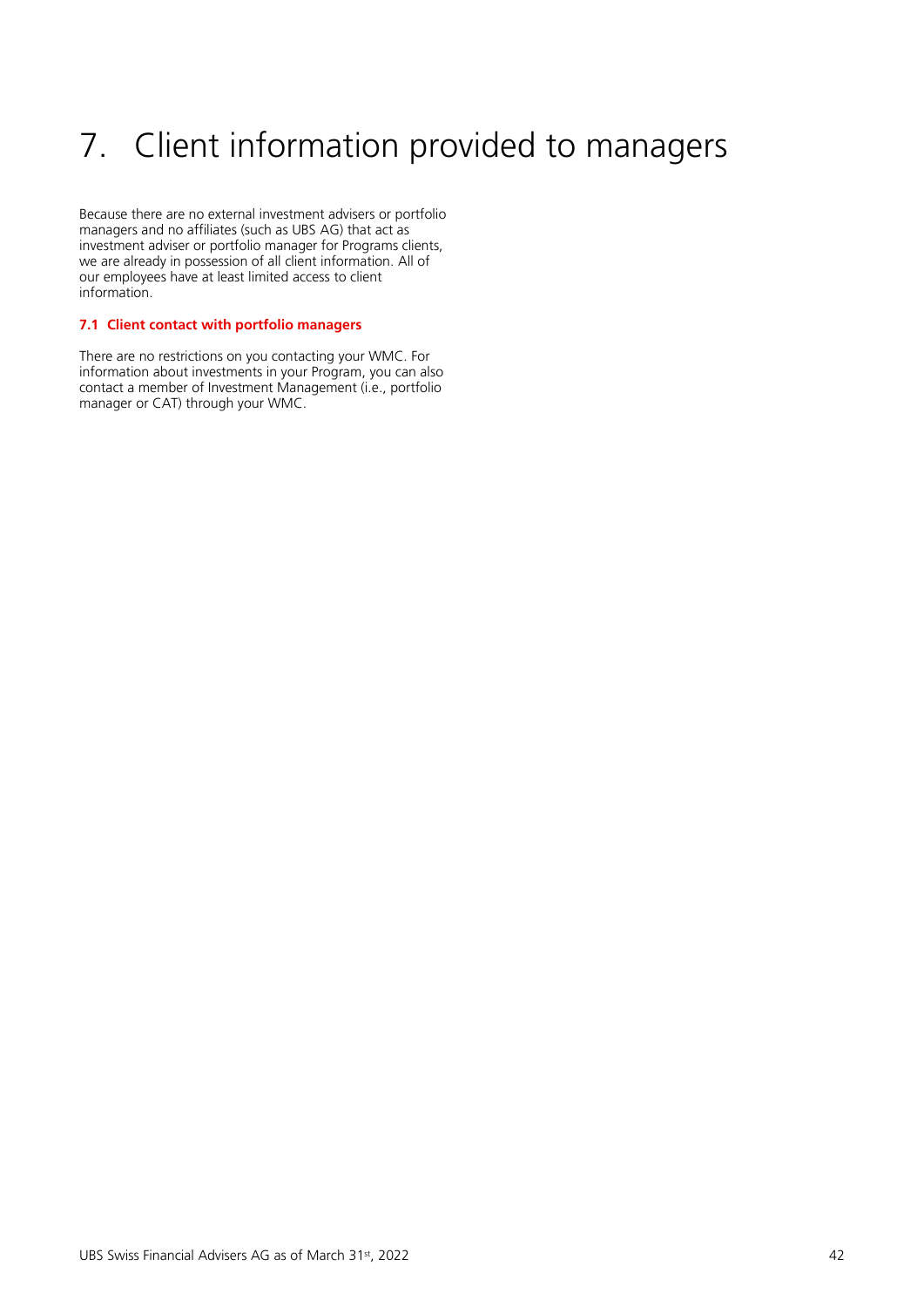# <span id="page-42-0"></span>8. Additional information

# <span id="page-42-1"></span>**8.1 Disciplinary information**

There is no disciplinary information regarding UBS-SFA to report.

# <span id="page-42-2"></span>**8.2 Other financial industry activities and affiliations**

# **8.2.1 General remarks**

As explained in section 3.1 ("About UBS Swiss Financial Advisers AG (UBS-SFA)") above, UBS-SFA is a wholly-owned subsidiary of UBS AG, an internationally diversified organization with operations in many areas of the financial services industry. UBS AG is a bank licensed and supervised in Switzerland by FINMA. We are a part of UBS AG's Global Wealth Management division.

There are various forms of relationships and cooperation between us and our parent company UBS AG and affiliated or third party companies. While section 8.2.2 lists services which have been outsourced to UBS AG and its divisions or affiliates, section 8.3.2 describes various functions which have been outsourced to third parties. Section 8.3 explains potential conflicts of interest and issues which arise out of additional compensation.

# **8.2.2 Relationships with UBS-affiliated entities**

As stated above, the revenue sharing and other arrangements described in this Disclosure Brochure provide us with an incentive to engage UBS AG or other affiliates to provide certain services to, or enter into certain transactions with, with our clients.

**Fiduciary deposits:** Unless otherwise instructed by the client, we place fiduciary deposits with our affiliates, which are subsidiaries of UBS AG. Such placement exposes the client to the credit risk of the affiliate and therefore ultimately of UBS AG.

**Cash:** Except for such amounts which are held with SIX-SIS and the Swiss National Bank, a Swiss-based bank, your cash positions held with us are deposited by us in our name for your benefit, in an omnibus cash account with UBS Switzerland AG. We and ultimately you are exposed to UBS Switzerland AG's credit risk.

**Client loans:** Subject to restrictions from applicable laws and regulations, UBS Switzerland AG provides loan services to our clients. For that purpose, our clients must maintain a separate and independent client relationship with UBS Switzerland AG.

**Foreign exchange and precious metals services:** UBS AG's Investment Bank division provides us with foreign exchange and precious metals execution services.

**Research:** UBS Switzerland AG provides us with research material or services free of charge. This research may include written materials, bulletins, newsletters, daily emails, as well as conference calls and personal visits with analysts. We also have access to all research of UBS AG, including its internet research platform. Furthermore, we are involved in the voting process of external research providers at UBS AG and, as a result, are granted access to the research platforms of these

providers. Research providers do not receive trading flows from us, however, they may receive trading flows from UBS  $\Delta G$ 

**Wealth planning services**: In limited cases, and only for clients domiciled outside the US, and subject to restrictions from applicable law and regulations (including cross-border restrictions as explained in section 4.8), UBS Switzerland AG provides wealth planning services to our clients. In such cases, our clients would enter into a separate and independent wealth planning services agreement with UBS Switzerland  $AG<sub>1</sub>$ 

# <span id="page-42-3"></span>**8.3 Potential conflicts of interest and additional compensation**

# **8.3.1 Potential conflicts with affiliates in general**

Except as prohibited by law or written client instruction, we, our personnel, and our affiliates will purchase, sell or recommend for purchase or sale to and for our clients, securities issued by companies:

- for which our respective affiliates act as an investment banker or financial adviser;
- with which our respective affiliates have business or other relationships;
- in which our respective affiliates have a financial interest or other interest, through ownership of securities, loan arrangements, or otherwise;
- for which our respective affiliates act as a market maker or maintain a position; or in which our respective officers, directors, or employees, or those of our respective affiliates own securities or otherwise have an interest.

We may give investment advice and take action in the performance of our duties for you that differ from the advice given, or the timing and nature of actions taken, for other client accounts which invest in some of the same securities recommended to you. In addition, investment advice provided by us can differ from investment advice given by our affiliates.

# **8.3.2 Potential conflicts with SIX-SIS**

The vast majority of equity and bond trades for our clients are settled through SIX-SIS. SIX-SIS's core business, as a central securities depository, is the settlement and custody of Swiss securities, as well as securities from the rest of the world. To enable settlement against payment, we are required to hold cash accounts in different currencies with SIX-SIS. Furthermore, we are required to maintain sufficient cash balances on these accounts.

The cash in these accounts belongs to our clients and not to us. However, interest paid or charged on the cash balance SIX-SIS inure to the benefit or detriment of UBS-SFA. We will not pass on to you any income derived from positive interest rates. Conversely, your account will not be debited for the amount which is deducted by SIX-SIS in the form of a negative interest charge.

This results in a conflict of interest in that we have incentive, depending on market conditions, to advise you to hold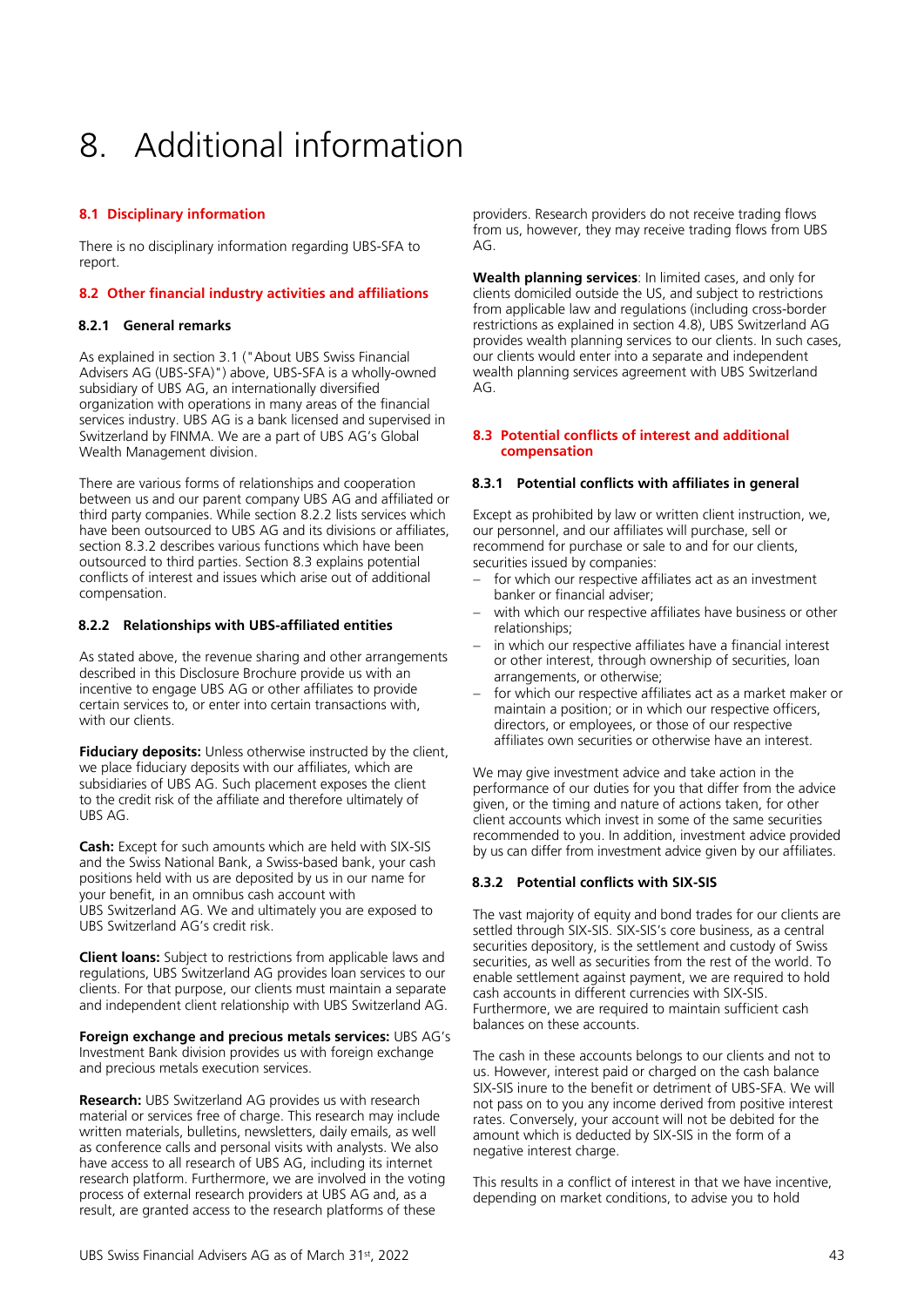greater or lesser amounts of cash in your portfolio. We have mitigated these conflicts by adopting a code of ethics that requires each financial professional to act in your best interest at all times in his or her professional interactions with you, by instituting training programs on our code of ethics that are mandatory for all employees and by disclosing these conflicts to you.

# **8.3.3 Potential conflicts with UBS-SFA employees**

From time-to-time our directors, officers and employees have acquired or sold, or can subsequently acquire or sell, for their personal accounts, securities that are also held or have been purchased or sold, for the accounts of clients. The below section 8.4 ("Code of ethics, participation or interest in client transactions, and personal trading") explains the precautions taken in an effort to prevent conflicts of interest in this area.

# <span id="page-43-0"></span>**8.4 Code of ethics, participation or interest in client transactions, and personal trading**

We have adopted a Code of Ethics which (1) sets forth standards of conduct that apply to all of our employees and reflect our fiduciary obligations towards our clients, and (2) addresses prevention of conflicts of interest associated with the personal trading activities of our employees and certain members of their families.

In an effort to prevent such conflicts, all employees and certain family members (referred to as access persons) are prohibited from conducting any transaction or issuing any recommendation, investment advice or instruction to any third-party (including but not limited to spouses, partners and children) with the aim to circumvent the personal account dealing rules. Specifically, access persons must:

- − submit their securities holding reports;
- − avoid trading in securities that are on the "Restricted List" (a list of securities and issuers that are subject to restrictions in trading for employees);
- − obtain pre-approvals before trading in certain securities; and
- − observe stated holding periods.

We also have policies and procedures that are designed to prevent the misuse of material, non-public information which may become available to us through our client relationships or for any other reason and will not knowingly be passed on to our clients or used for their benefit, or for any other purpose. As a result, we will be prohibited from recommending that you purchase or sell such an effected instrument even when you might otherwise do so.

We can provide you with a copy of our current Code of Ethics upon request.

# <span id="page-43-1"></span>**8.5 Review of client relationships (client accounts)**

We have various policies and procedures applicable to the review and supervision of client accounts in our Programs. Those policies are designed to comply with the requirements of the Advisers Act of 1940, as well as, other applicable rules and regulations.

There are general policies applicable to all Program accounts, as well as, individually tailored guidelines for each of the Programs described in this Disclosure Brochure. Because the Programs offer different services and/or have

different features, the guidelines for supervision vary by Program.

Accounts are reviewed periodically (at least annually), although certain guidelines for specific Programs are reviewed daily (for example, principal trades and trading errors). Items generally reviewed include, but are not limited to the following (as applicable given Program features and services):

- consistency of the client's Investor Profile with their selection of a n investment strategy (annually);
- risk situations (e.g., bulk positions, deviations between risk tolerance, asset allocation, and portfolio volatility) (semi-annually);
- compliance with best execution requirements (daily);
- compliance with principal trade restrictions where those trades are not permitted (daily); and
- levels of non-advised transactions in UBS-IA (semiannually).

# **8.5.1 Annual WMC review**

WMCs are required to conduct an internal annual review of all accounts enrolled in the Programs. All Programs will receive an annual review of their account for the purpose of ensuring all know your customer information remains accurate and up to date. The obligation to know your customer includes the requirement to update our records when your circumstances change and to exercise due diligence in determining whether any essential facts relating to you should be adjusted. Changes in your circumstances would include, but not be limited to, marriage, divorce, birth of a child, death of a family member, loss or change of employment, or receipt of an inheritance or other income. These changes could impact your financial situation and risk tolerance. A WMC would, as appropriate, re-evaluate your Investor Profile and any client-related risks (i.e., vulnerability) and your Program Specification to ensure recommendations remain suitable.

# **8.5.2 Other reviews**

Selected client relationships are also periodically reviewed by WMCs and their supervisors, as well as compliance officers and business risk, in connection with other risk- and policyrelated controls of various aspects of the client relationship (e.g. unusual events in a client's account, suitability, know your client information, etc.). On a regular basis, internal and external audit will also select client relationships for review in connection with topical audits.

# <span id="page-43-2"></span>**8.6 Client referrals and other compensation arrangements with affiliates**

We have referral agreements with our affiliates that outline:

- − how we refer clients to them;
- − how they refer clients to us;
- − how we act as solicitor for their advisory services and/or Programs; and
- − how we refer clients to them for services other than advisory services.

Under those agreements, we share fees with or receive fees from our affiliates for the referral or solicitation of clients or for services provided to the clients. These payments will vary, depending on the type of agreement, product or the nature